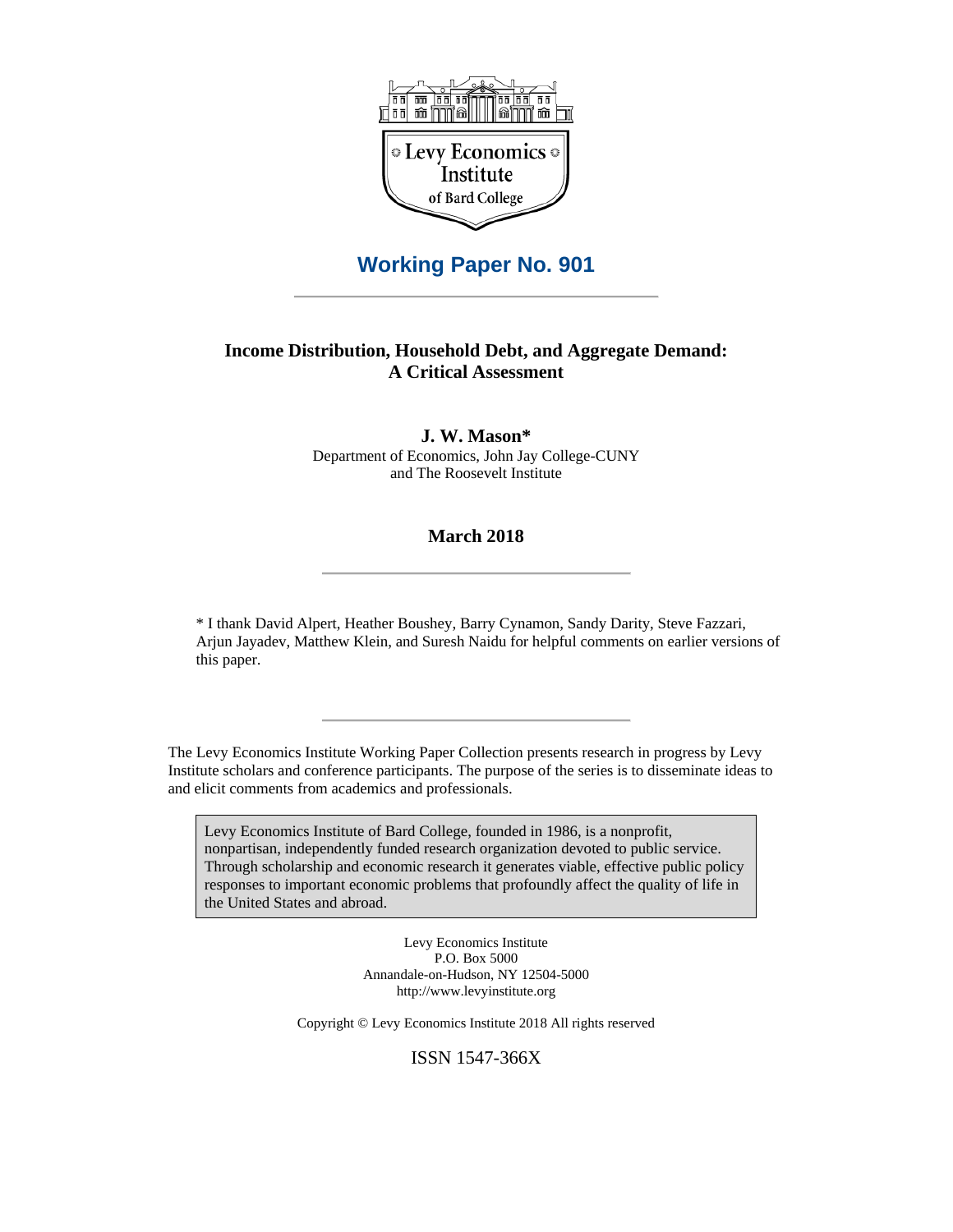### **ABSTRACT**

During the period leading up to the recession of 2007–08, there was a large increase in household debt relative to income, a large increase in measured consumption as a fraction of GDP, and a shift toward more unequal income distribution. It is sometimes claimed that these three developments were closely linked. In these stories, the rise in household debt is largely due to increased borrowing by lower-income households who sought to maintain rising consumption in the face of stagnant incomes; this increased consumption in turn played an important role in maintaining aggregate demand. In this paper, I ask if this story is consistent with the empirical evidence. In particular, I ask five questions: How much household borrowing finances consumption spending? How much has monetary consumption spending by households increased? How much of the rise in household debt-income ratios is attributable to increased borrowing? How is household debt distributed by income? And how has the distribution of consumption spending changed relative to the distribution of income? I conclude that the distribution-debt-demand story may have some validity if limited to the housing boom period of 2002–07, but does not fit the longer-term rise in household debt since 1980.

**KEYWORDS:** Consumption; Debt Dynamics; Household Debt; Income Inequality; National Income and Product Accounts

### **JEL CLASSIFICATIONS:** D31; E21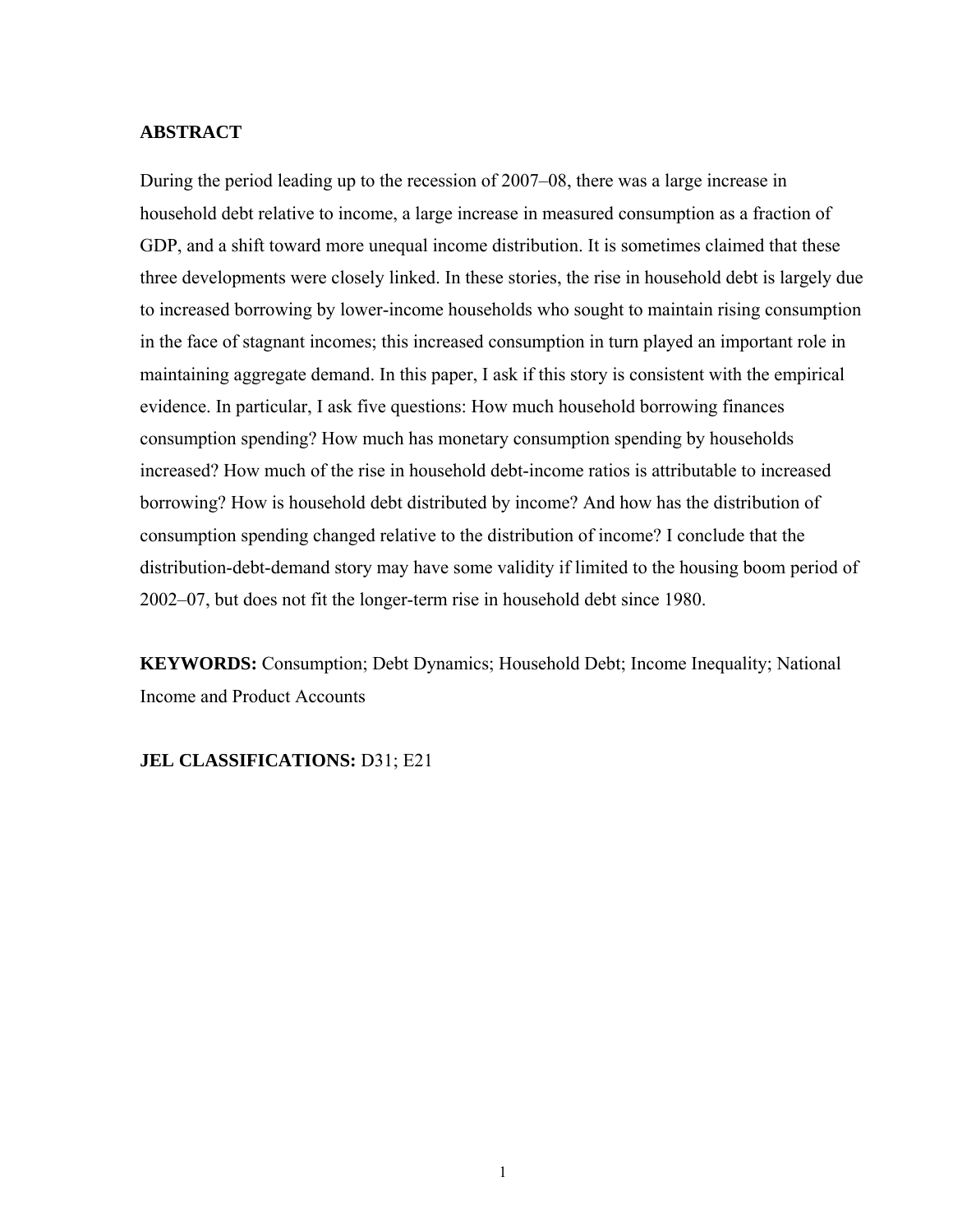## **1. INTRODUCTION**

A number of recent accounts of macroeconomic developments leading up to the recession of 2007–08 posit a strong link between income distribution, household debt, and aggregate demand. In these accounts, increasing household debt-income ratios reflect increased consumption spending by households relative to income. Debt rose disproportionately in the lower parts of the income distribution because lower-income households borrowed in order to maintain expected levels of consumption growth despite slower income growth. Debt-financed expenditure, the story continues, made an important contribution to the growth of aggregate demand until it was interrupted by the financial crisis of 2008.<sup>1</sup>

In this paper, I ask whether this story is consistent with the available evidence. This paper's distinct contributions are: a focus on the debt-distribution-demand story as a whole, rather than particular causal links; and careful attention to the historical accounting involved. The latter involves both attending to the full set of flows relevant to changes in household balance sheets, and distinguishing the cash flow variables relevant to balance sheet changes from others that they are typically grouped with in the national accounts.

I am concerned with five questions, three of them aggregate and two of them cross-sectional.

- 1. To what extent does household borrowing finance consumption? Is it prima facie plausible that there is a close link between credit flows to the household sector and shifts in consumption spending relative to income?
- 2. How much of the apparent rise in consumption spending over the past four decades reflects an increase in consumption spending by households? This is important because a significant fraction of reported consumption does not involve any monetary outlay by households and cannot contribute to changes in balance sheets.
- 3. To what extent do changes in the household debt-income ratio over the past four decades reflect increased borrowing by households, and to what extent do they reflect other factors?

 $\overline{a}$ 

<sup>&</sup>lt;sup>1</sup> For a sympathetic survey of this literature, see van Treeck (2014).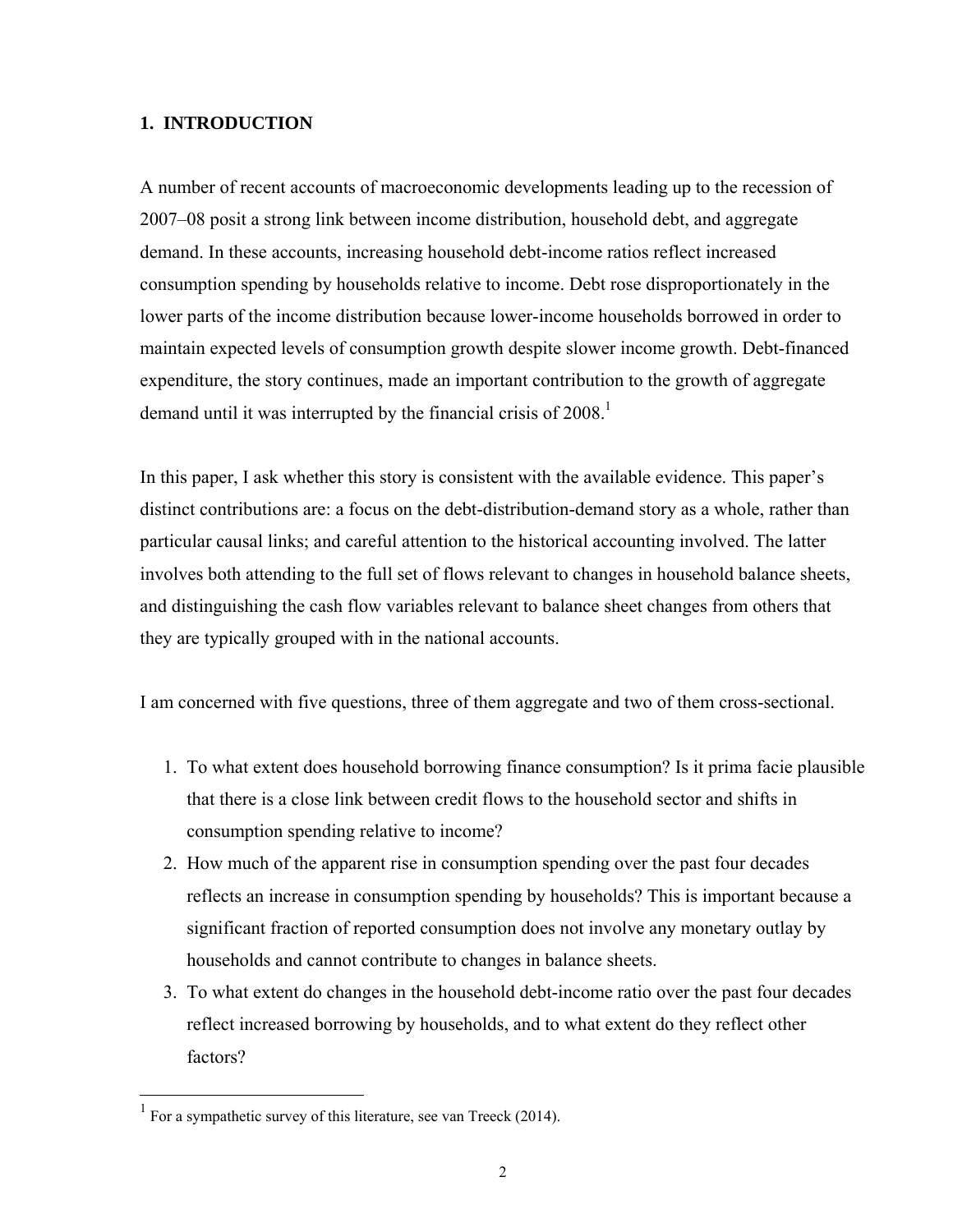- 4. How is household debt, both levels and changes, distributed across incomes?
- 5. How has the distribution of consumption across households evolved relative to the income distribution?

All of these questions are essential to evaluating the debt-distribution-demand link, but they are not always explicitly posed.

In response to these questions, this article presents five propositions.

- 1. *Household debt normally finances assets.* Much economic theory and policy debate focuses on consumption loans as the typical form of household credit. But in fact, the great majority of household debt is incurred to finance asset ownership—homes most importantly, as well as autos and the quasi-asset of educational credentials. These assets are expected to generate a future stream of income or equivalent services. Debt-financed asset acquisition may or may not contribute to aggregate demand, but it does not make sense to think of it in terms of tradeoffs between current future consumption or as a substitute for consumption spending financed out of current income.
- 2. *Changes in household debt-income ratios are driven mainly by the difference between interest and growth rates.* Most discussions of changes in household debt-income ratios (and other sectoral debt ratios) implicitly assume that changes in the ratio reflect variation in borrowing behavior. But logically, this need not be the case—debt-income ratios also change as a result of interest on existing debt, nominal income growth, and write-offs of debt. As it turns out, most of the evolution of the aggregate household debt-income ratio over the past 50 years is driven by these other factors, rather than by variation in the pace of new borrowing. While it is true that borrowing was historically high for several years in the 2000s, the long-term rise in the household debt-income ratio is entirely accounted for by higher interest rates relative to growth rates, compared with the previous decades.
- 3. *Household consumption spending has been flat since 1980.* The supposed rise in household consumption relative to income plays an important role in many accounts of the links between income distribution, household debt, and demand. But the long-run rise in household consumption reported in the national accounts is entirely accounted for by a combination of: (1) imputed nonmonetary expenditure, mainly owners' equivalent rent;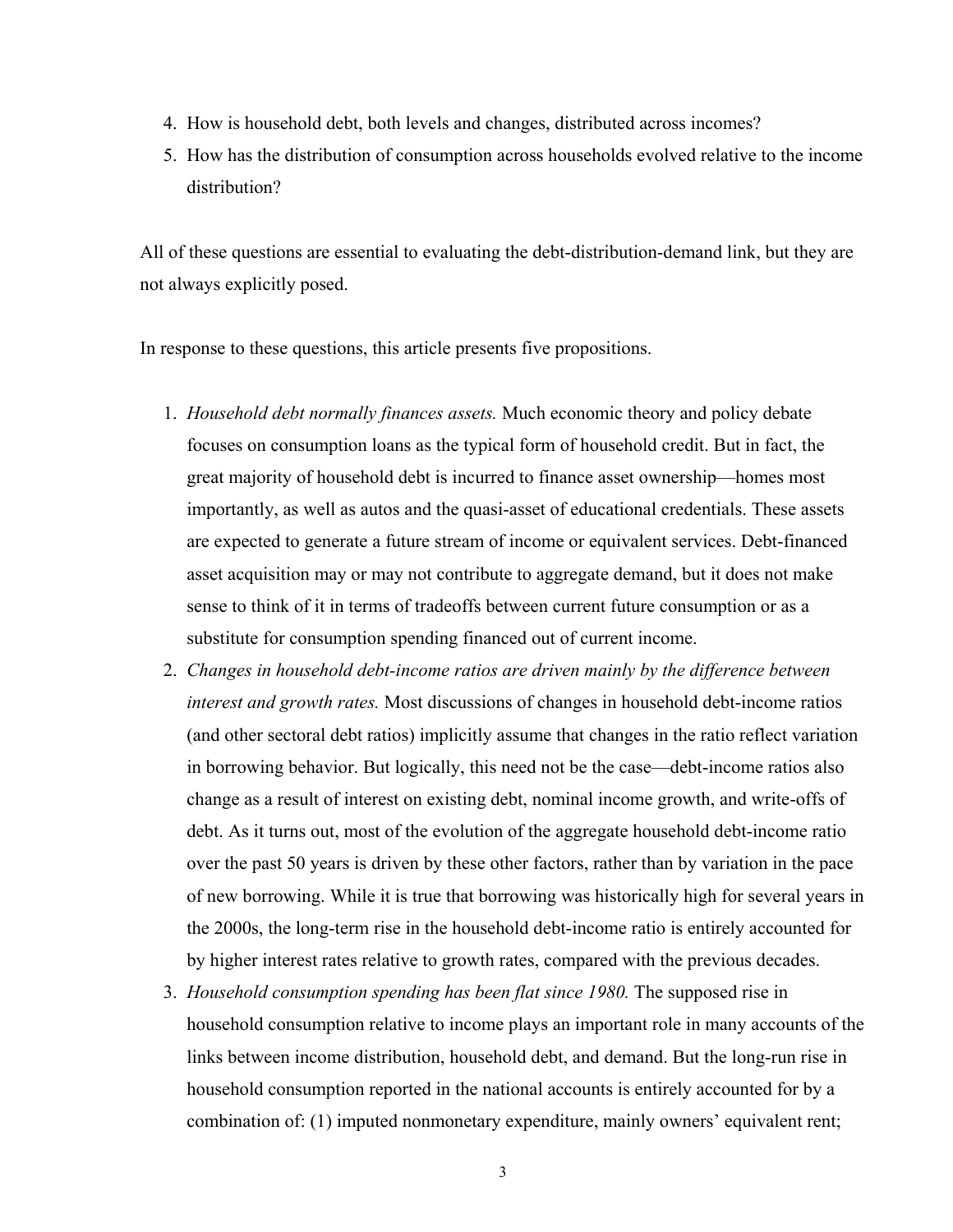and (2) third-party spending on behalf of households, mainly public and employer expenditure on health insurance. It may be reasonable to classify these spending flows as consumption for some purposes, but since they do not involve any money outlays by households it is logically impossible for them to affect household balance sheets.

- 4. *Most debt is owed by households near the top of the income distribution.* Given that the great majority of household debt finances assets, and asset ownership is concentrated near the top of the income distribution, it should not be surprising that most household debt is also found among higher-income households. Over 50 percent of household debt is owed by the top income quintile, and less than 5 percent is owed by the bottom quintile. There is little reason to believe that this distribution shifted downward significantly during the housing boom period of the 2000s.
- 5. *Consumption inequality appears to have tracked income inequality.* Unlike household income and balance sheets, there is little reliable data on the distribution of consumption across households. Efforts to measure changes in the distribution of consumption use a variety of methodologies and reach a variety of conclusions. But a large fraction of recent studies find that, over recent decades, the distribution of consumption spending has more or less tracked the distribution of income.

I support these propositions with a mix of descriptive statistical evidence and reviews of the empirical literature.

For the full period from 1980 through the Great Recession, it is hard to tell a story that links the rise in household leverage to increased income inequality or to a rise in household consumption relative to income.<sup>2</sup> These three phenomena, despite their coincidence in time, seem to involve several distinct stories. Stagnant incomes in the lower part of the distribution have not been compensated for by increased borrowing, but have simply led to stagnant living standards. Rising household debt-income ratios are primarily due to the secular increase in interest rates relative to growth rates following the Volcker shock. And consumption demand has been supported by a mix of higher consumption spending among high-income households, and the

<sup>&</sup>lt;sup>2</sup> Throughout this paper, the terms "household leverage" and "household debt-income ratio" are used interchangeably.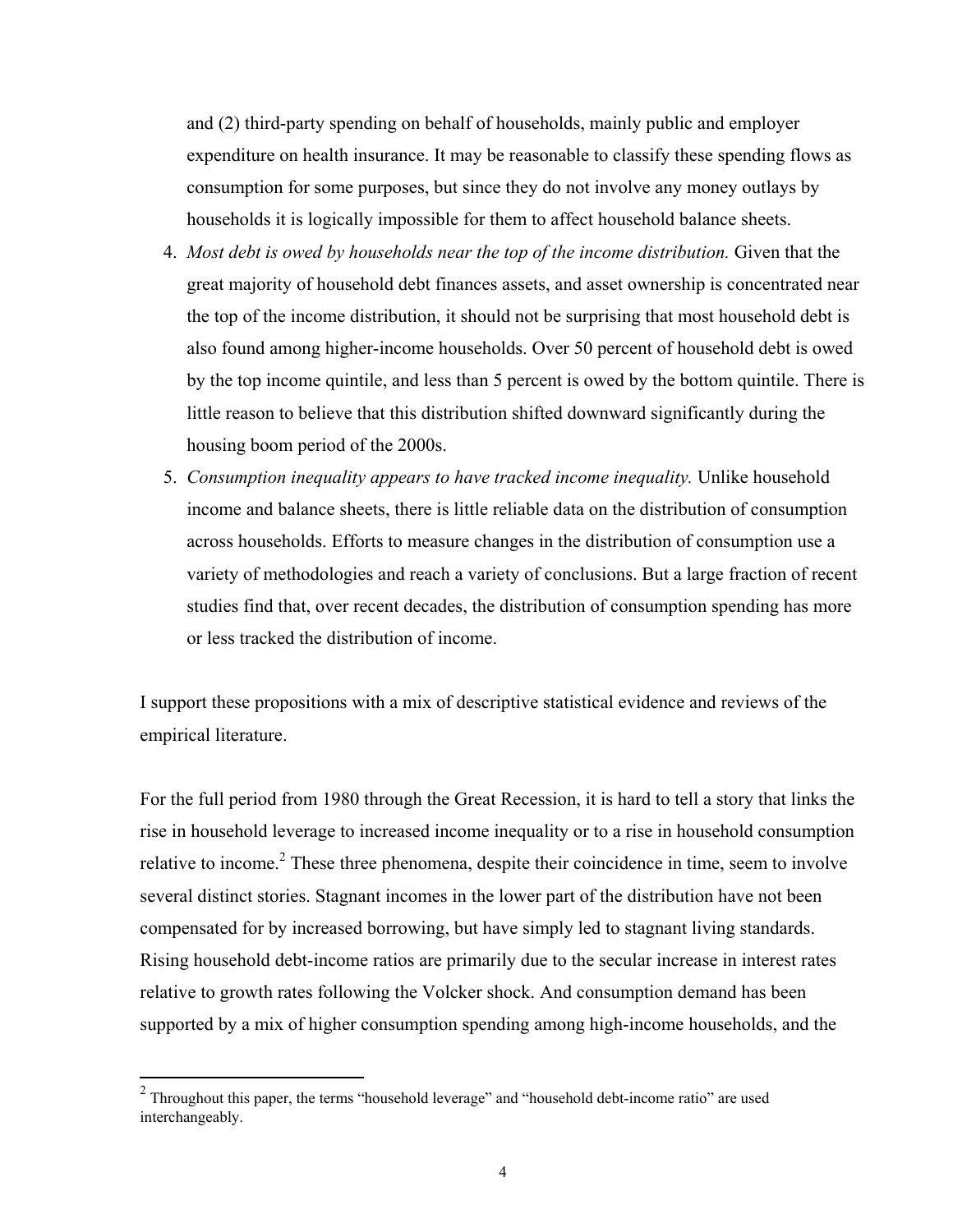increasing volume of social spending classified as private consumption in the national accounts.

For the housing boom period of 2002–07, the distribution-debt-demand story is more plausible. As will be discussed in section 2.2, this period saw a significant increase in net funds flowing to households through mortgages and related forms of housing credit, which was potentially available to finance consumption. This period also saw a downward shift in the distribution of household debt—not to the bottom half of the distribution, which continued to account for a trivial fraction of household debt, but within the top third. And unlike the full post-1980 period, the 2000s did indeed see an increase in consumption spending and residential investment spending (which also contributes to demand) relative to household income. It is not clear that the debt-distribution-demand story is correct even for this shorter period—the largest rise in consumption spending came in the late 1990s, prior to the big increase in borrowing, and appears to have been concentrated at the top of the income distribution. But as applied narrowly to the five or so years before the recession, a story in which demand received a substantial boost from credit-fueled spending by middle-income households is certainly reasonable. For the longer post-1980 period, it is not.

## **2. DEBT IS MAINLY INCURRED TO FINANCE ASSET POSITIONS, NOT CONSUMPTION**

## **2.1 The General Case**

 $\overline{a}$ 

In orthodox economic theory, household debt is normally conceived of as consumption loans. Households borrow in order to achieve a path of consumption different from their path of income. A classic example is Samuelson  $(1958)$ <sup>3</sup> In the conventional version, lifetime consumption is still equal to lifetime income; consumption is just being shifted over the lifecycle. In more heterodox versions, credit-market borrowing can result in a consumption path that does not converge with the path of income, resulting in a debt stock that rises until some financial constraint is reached. (Orthodox theory is willing to contemplate such paths only for

 $3$  Arguably the purpose of the consumption loan model in this paper has been misinterpreted. Samuelson's goal was not primarily to analyze interest rates in a world of consumption loans, but to demonstrate the efficiency of public retirement provision by creating a model in which private retirement saving would be inefficient (Mehrling 2014).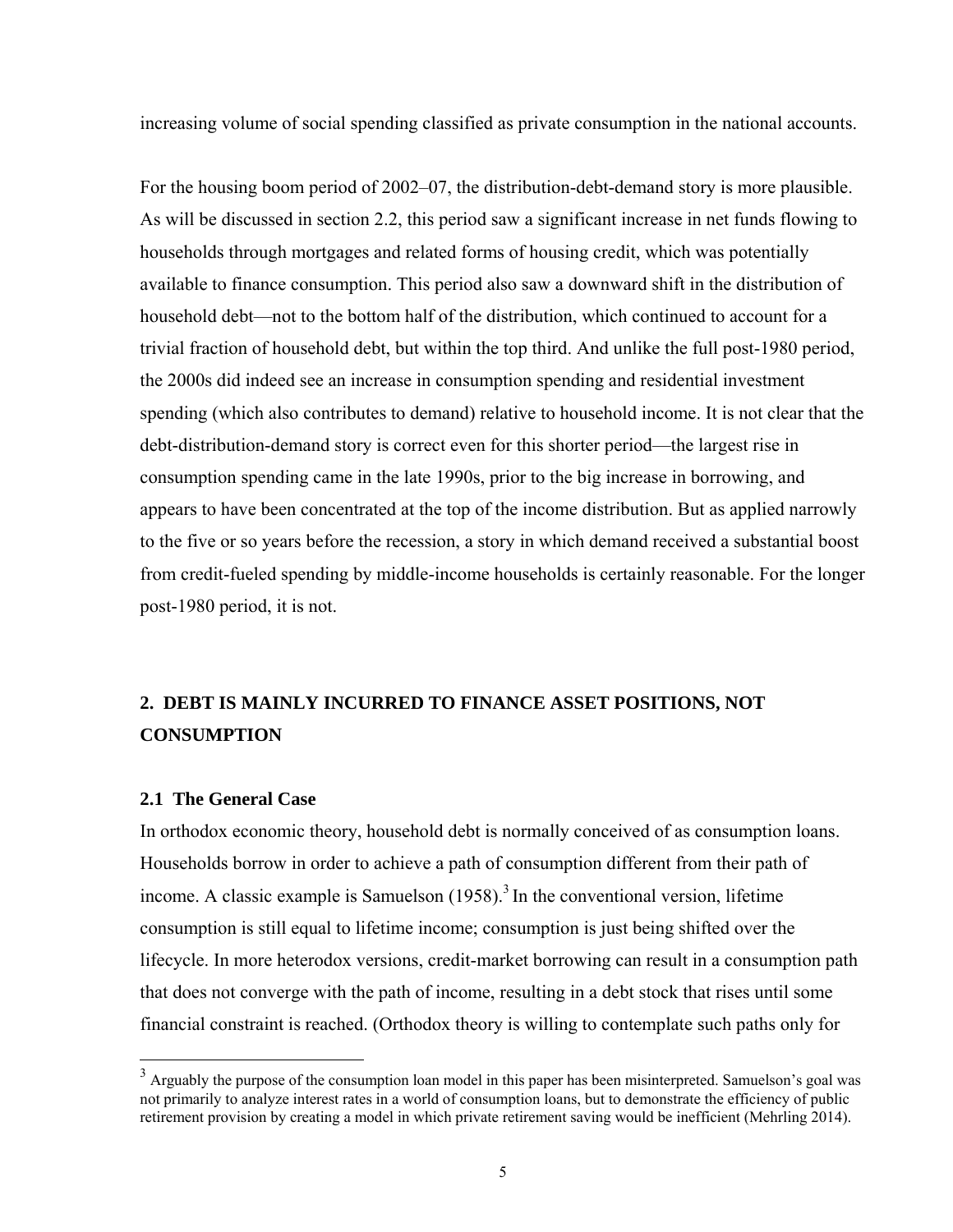the public sector.) But whether or not the intertemporal budget constraint binds, the role of debt in this framework is to finance consumption in excess of current income. Incurring debt then is equivalent to negative saving, and accumulating assets is equivalent to positive saving. Households whose cumulative consumption to date exceeds their cumulative income hold debt, and households whose cumulative income exceeds their cumulative consumption hold assets.

This analytic framework is reasonable for discussing the debt of sovereign governments. Sovereigns do use credit-market borrowing to bridge gaps between current expenditure and current income, and do not usually accumulate significant (financial) asset positions. For other economic units, the orthodox framework described in the previous paragraph is less suitable. For households, businesses, and subnational governments, debt is mainly incurred to finance assets, not to finance current expenditure. Businesses may also issue debt to finance operating losses. But for households, debt is overwhelmingly used to finance asset positions. So debt cannot be thought of in terms of a tradeoff between current and future expenditure. Debt transactions do not normally involve any intertemporal tradeoffs. Rather, they involve tradeoffs between two future payment streams—the income or services produced by the asset and the interest and principal on the debt that finances it—which will take place over comparable periods. Indeed, far from debt being a tool to move future income into the present, most economic units make considerable efforts to match the time profile of assets and liabilities.

Debt is not simply used by households to finance asset ownership in general. It finances assets that are strongly linked to the household's reproduction as a social and wage-earning unit.<sup>4</sup> Homes, cars, and—more recently—higher education account for the overwhelming majority of household borrowing. Households typically borrow early in their lifetimes to purchase these assets, but the purpose is not to smooth consumption. On the contrary, the need to acquire these assets tends to amplify variation in current consumption, since all these forms of borrowing include substantial direct out-of-pocket costs, as well as indirect costs such as foregone wages during college attendance, and it is not normally possible to finance the entire purchase of these assets with debt. So the transactions in which households incur debt early in their lifecycles

 $\overline{a}$ 

 $4$  This is widely recognized in public discussions of debt, if not by economists. For example, a 2016 article in the *Los Angeles Times* wonders if younger Americans have "abandoned what used to be one of the biggest rites of passage into adulthood: buying a car" ("Millenials and Car Ownership? It's Complicated," December 26).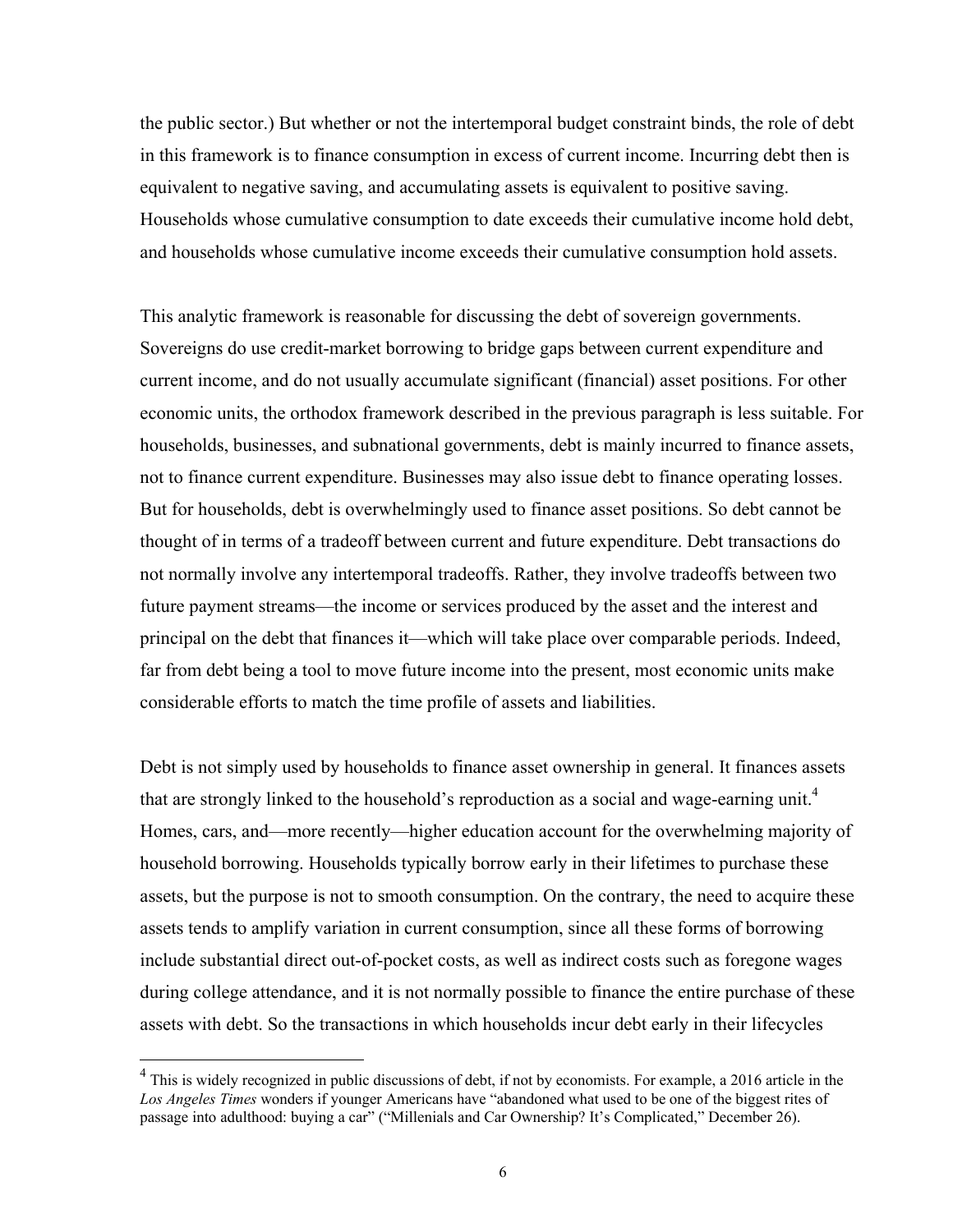typically involve a *reduction* in current consumption. The familiar lifecycle model has little or no relevance for actual household borrowing. It is a puzzle why orthodox theory focuses so much on a category of borrowing that accounts for only a trivial share of household debt, while the fact that households—like businesses—borrow to finance investment has been lost to view. By the same token, there is no connection between an increase in debt and a decrease in saving. Since the most important form of household borrowing—the mortgage—involves both acquisition of an asset and a substantial down payment out of current income, higher household debt normally implies *higher* household saving.

For these reasons, household asset and debt positions normally expand together. By far the most important form of household debt—accounting for more than 70 percent of total household debt in the US—is home mortgages (Brown et al. 2013). The next most important forms of household debt are auto loans and student debt. The latter does not finance an asset recognized in the national accounts, but college degrees do function as assets in many respects. In the 2013 Survey of Consumer Finances (SCF), 80 percent of household debt is reported to be incurred to finance the purchase of a primary residence. Another 4 percent is incurred to purchase nonprimary residences and to improve existing residential properties. Five percent finances vehicle purchases and 7 percent finances education. Consumption loans account for only 4 percent of household debt (See table 1).

|                            | 1989 | 1995 | 2001 | 2007 | 2013 |
|----------------------------|------|------|------|------|------|
| Primary residence          |      |      |      |      |      |
| Purchase                   | 71.3 | 78.0 | 77.2 | 79.8 | 79.6 |
| Improvement                | 2.4  | 2.0  | 2.0  | 2.3  | 1.7  |
| Other residential property | 23   | 2.4  | 1.1  | 0.5  | 0.5  |
| Nonresidential investments | 5.1  | 1.6  | 3.1  | 2.2  | 2.1  |
| Vehicles                   | 10.5 | 7.5  | 7.7  | 5.5  | 5.1  |
| Goods and services         | 5.2  | 5.4  | 5.5  | 5.8  | 4.0  |
| Education                  | 3.1  | 3.1  | 3.5  | 40   | 71   |

**Table 1: Share of Household Debt by Purpose, Various Years**

 **Source:** SCF, various years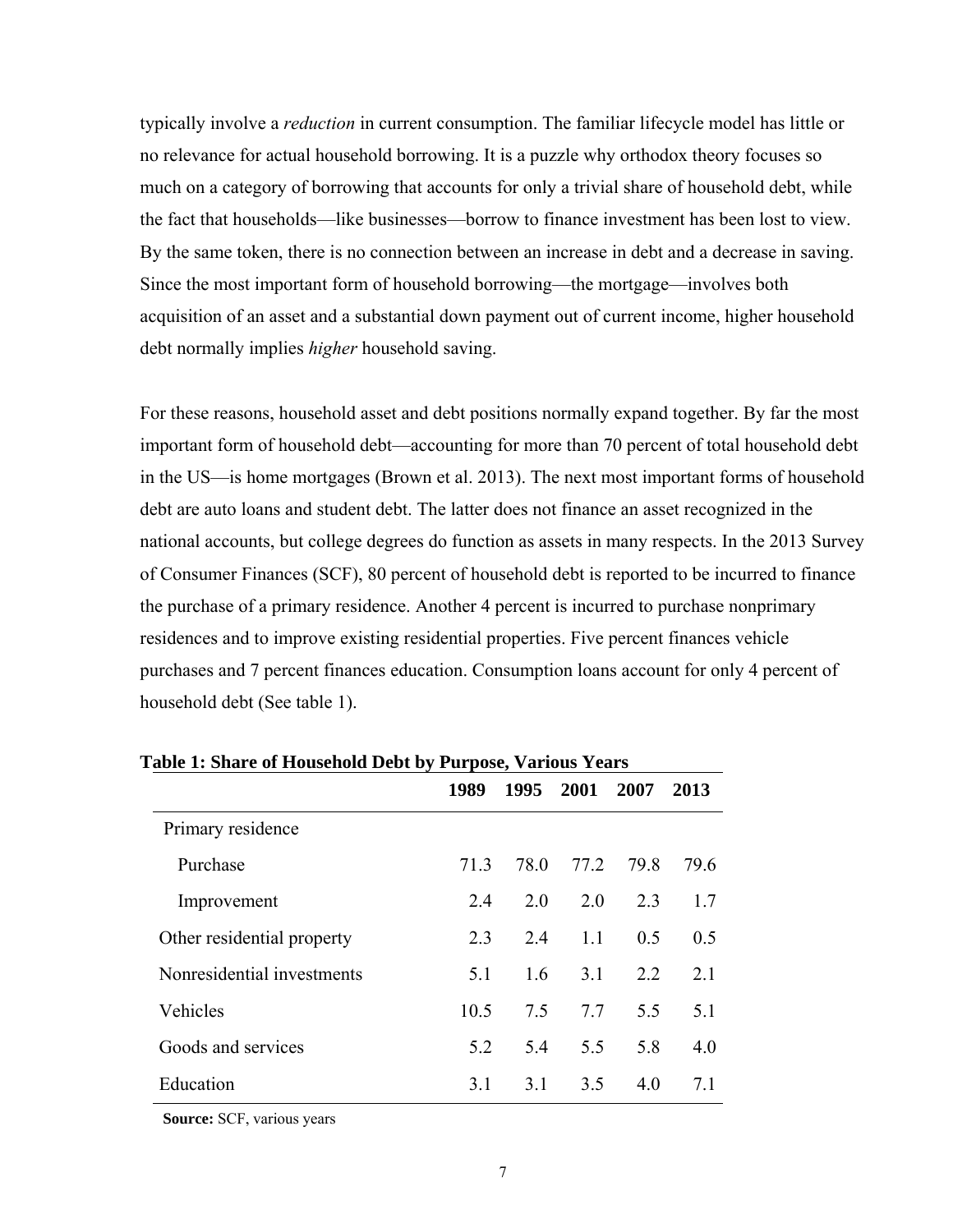Because debt primarily finances assets, the negative relationship between debt and assets predicted by standard theory does not exist for households. Rather, debt and assets are positively correlated. A positive correlation between household debt and household assets is observed in the SCF in all years, exceeding 0.4 even in the housing bubble years of the mid-2000s. This positive relationship between debt and assets is present whether or not one controls for income.

Because assets are acquired in conjunction with definite lifecycle events, and because they are required for particular forms of wage labor and household production, in general debt does not offer a margin on which adjustments can be made in response to shortfalls of current income. On the contrary, since declining income makes households less able to afford the upfront costs of asset ownership, a fall in income will normally be associated with less borrowing, not more. Concretely, households borrow in order to own a home, to go to college or to send a child to college, and to own a car. These are not forms of consumption but productive assets. All of them involve upfront and operating costs, as well as debt finance.

#### **2.2 The 2000s Housing Boom: An Exception to the General Case?**

It may reasonably be argued that the picture presented in table 1 is incomplete. Debt that notionally is incurred to finance an asset position may still pay for increased consumption, to the extent that it generates positive cash flows in some period. In particular, it is often claimed that during the housing boom period of the 2000s households "used their homes as ATMs," with cash-out refinancings or second mortgages generating funds for other purposes. During the period 2002–07, these equity-extracting transactions averaged over \$350 billion annually; homeequity based revolving credit added another \$75 billion (Haughwout et al. 2014). Similarly, for a given volume of home purchases, lower down payments imply greater funds available for other purposes. One can imagine a case in which average down payments fell substantially; this would increase funds available for consumption even though all mortgage borrowing would still be for the purpose of acquiring a house. So the small fraction of household debt that takes the form of consumption loans is not necessarily informative about the extent to which consumption is financed by debt.

At the same time, as stressed by Foote, Loewenstein, and Willen (2016), we cannot take gross flows like those cited in the previous paragraph at face value either. To answer the question of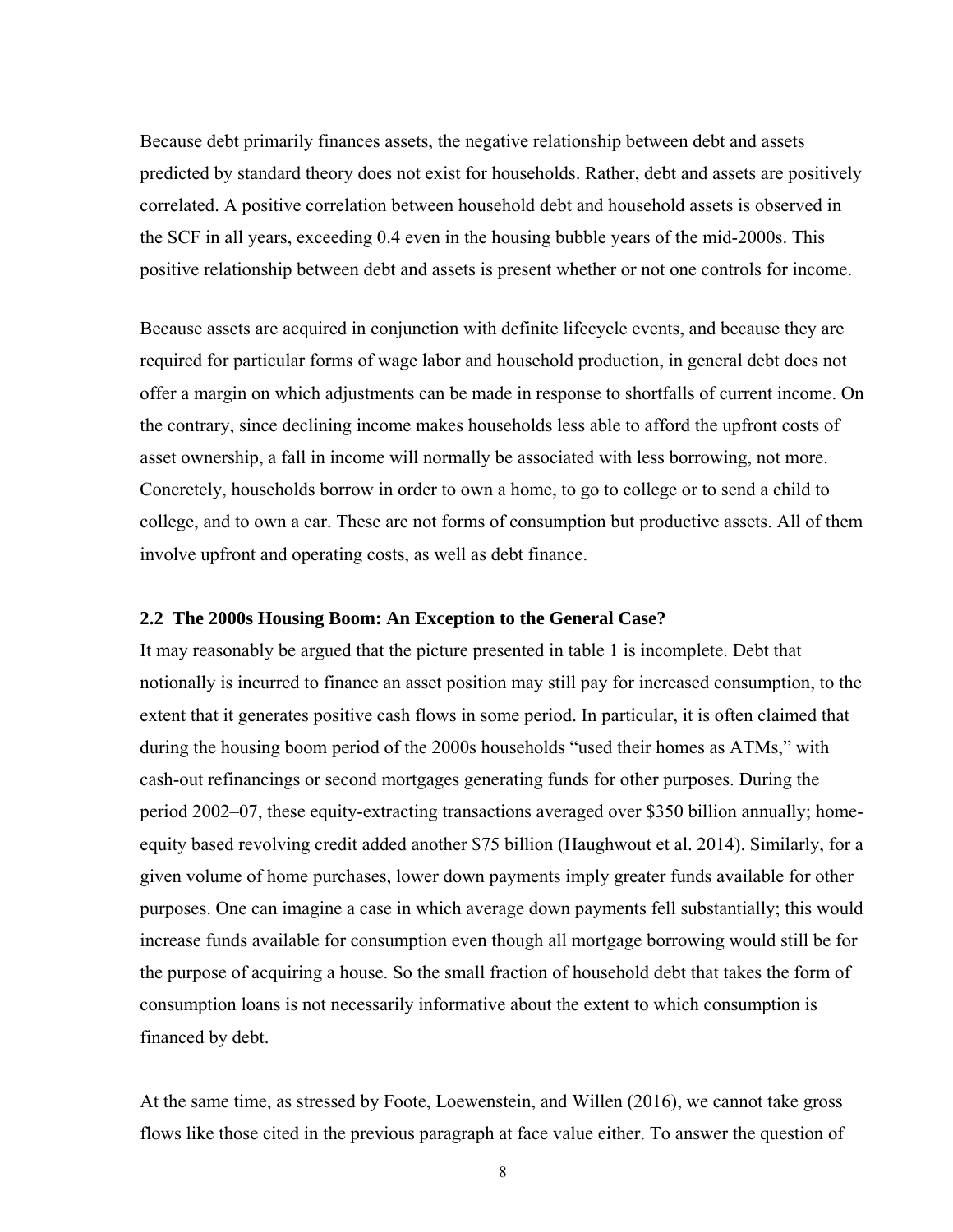how much mortgage debt was funding household spending other than housing investment, we have to look at the *net* flow of funds to households via mortgage debt—new loans and cash-out refinancings on the one hand, versus principal and interest payments on the other hand. We then compare this to investment spending on owner-occupied housing, namely: (1) purchase of new homes by households; (2) improvements to existing homes; and (3) brokers fees and other transaction costs associated with changes in ownership. Note that the national accounts class all three of these uses as residential investment by households, with fees and improvements typically totaling about the same as new construction. Neither of the second two forms of residential investment create new equity for homeowners. So equity-reducing transactions may still be financing housing investment, rather than making funds available for consumption. During the housing boom period, refinancings and second liens were often described as being intended for home improvement; insofar as they were actually used for this purpose, they were not available for other purposes. Similarly, a rise in housing prices and/or faster turnover of the housing stock will mean a greater flow of payment for broker services and related transaction costs. All else equal, this will produce some combination of higher mortgage debt and lower equity, without freeing any funds for consumption.

Figure 1 and table 2 give a comprehensive accounting of these various flows.<sup>5</sup> The figures show four sources of funds: new first liens, junior lien activity (new loans net of payoffs and amortization), refinancings, and net additions to home equity revolving credit. And they show five uses of funds: new investment in single-family homes, improvements in owner-occupied homes, and brokers' fees and related transactions costs, as well as principal and interest payments for mortgages on owner-occupied homes. The four sources and amortization of existing loans are taken from the New York Fed's quarterly Consumer Credit Panel; the other three uses are taken from the National Income and Product Accounts.<sup>6</sup> The figures are given as percentage of potential GDP to correct for the rise in volumes associated with rising GDP, while avoiding the distorting effect of the large movement in actual GDP around the Great Recession.

 $\overline{a}$ 

 $<sup>5</sup>$  The one important omission is transfers of ownership of existing housing units between the household sector and</sup> other sectors. To the extent that the housing boom period saw a net shift of housing units from rental to owner occupancy, figure 1 and table 2 overstate the net funds from mortgages available to households for nonhousing purposes.<br><sup>6</sup> New first-lien mortgages, refinancing, junior lien activity, and amortization are not broken out in the main

Consumer Credit Panel reports, but are given in a 2014 report based on the same underlying data (Haughwout et al. 2014).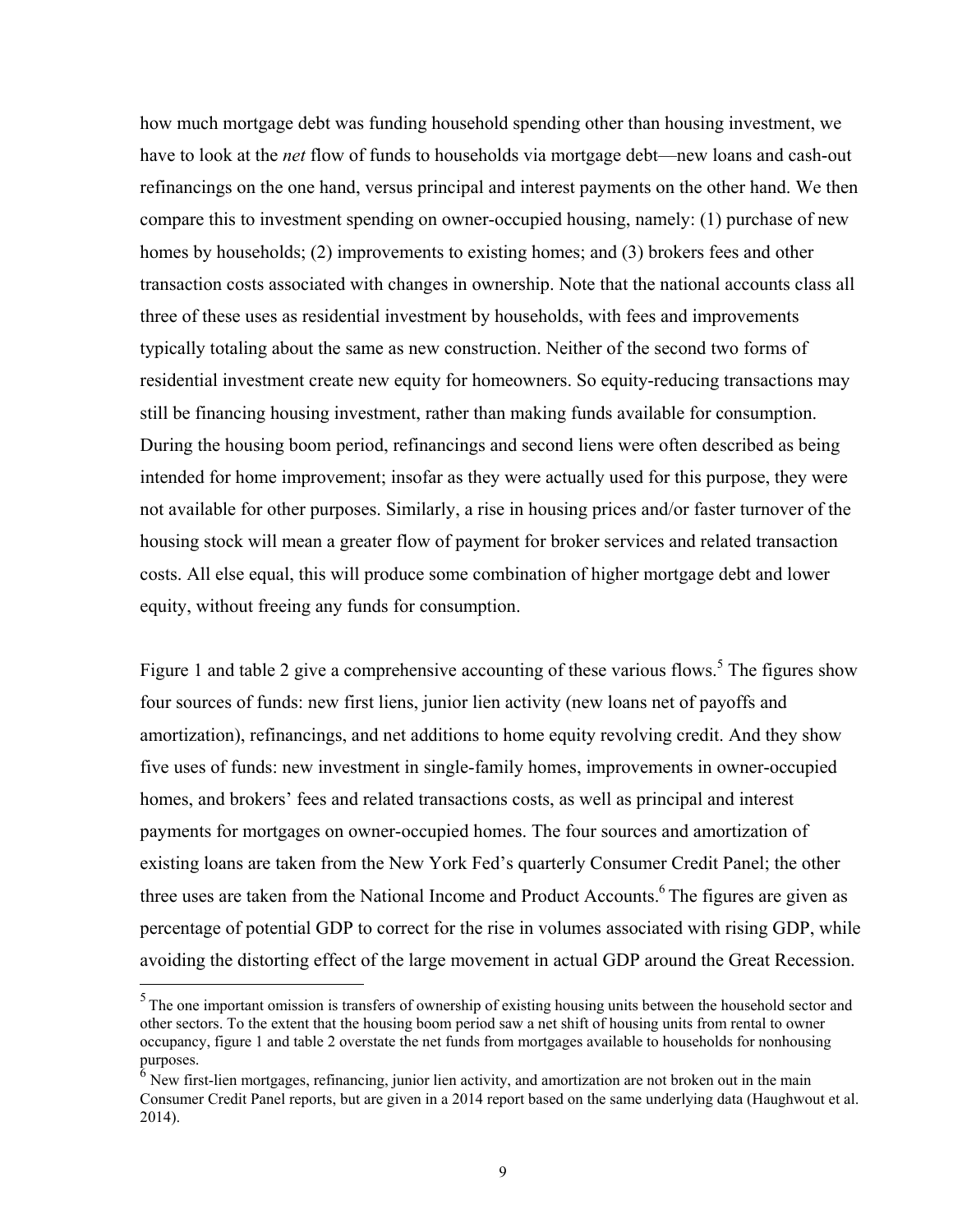|                               | 1999-2001 | $2002 - 07$ | 2008-13 |
|-------------------------------|-----------|-------------|---------|
| Sources                       |           |             |         |
| (1) New mortgages             | 4.8       | 5.4         | 1.9     |
| (2) Refinancing               | 0.3       | 1.5         | 0.5     |
| (3) Junior liens              | 0.4       | 1.1         | $-0.1$  |
| (4) HELOCs                    | 0.2       | 0.6         | $-0.1$  |
| Total sources (sum of 1 to 4) | 5.7       | 8.5         | 2.2     |
| Uses                          |           |             |         |
| (5) Amortization              | 0.9       | 1.2         | 1.4     |
| $(6)$ Interest                | 3.2       | 3.1         | 2.7     |
| (7) New housing               | 2.3       | 2.7         | 0.9     |
| (8) Improvements              | 1.0       | 1.2         | 1.0     |
| (9) Fees and commissions      | 0.9       | 1.2         | 0.7     |
| Total uses (sum of 6 to 10)   | 8.3       | 9.3         | 6.6     |
| Net funds (sources - uses)    | $-2.6$    | $-0.8$      | $-4.5$  |

**Table 2: Housing-Finance Sources and Uses of Funds for Household Sector as Percent of Potential GDP** 

**Source:** New York Fed Quarterly Report on Household Credit and Debt (4); BEA National Income and Product Accounts (6–9); Haughwout et al. (2014) (1–3, 5)

What do we see? Between 1999 and 2005, funds flowing to the household sector through home loans increased by about \$750 billion. The majority of this increase took the form of new mortgages, with refinancings, junior liens, and home equity lines of credit (HELOCs) making up about equal shares of the remainder. If we look at the 2002–07 period (the years in which homeowners were withdrawing significant equity), total funds flowing from home-based credit reached 9 percent of GDP, which is 3 points above the 1999 level. At the same time, uses of funds were close to 1.5 percent above the 1999 level, an increase due in about equal parts to higher new housing investment and commissions and related transactions costs (spending on improvements on owner-occupied homes did not change). So relative to the 1999 baseline,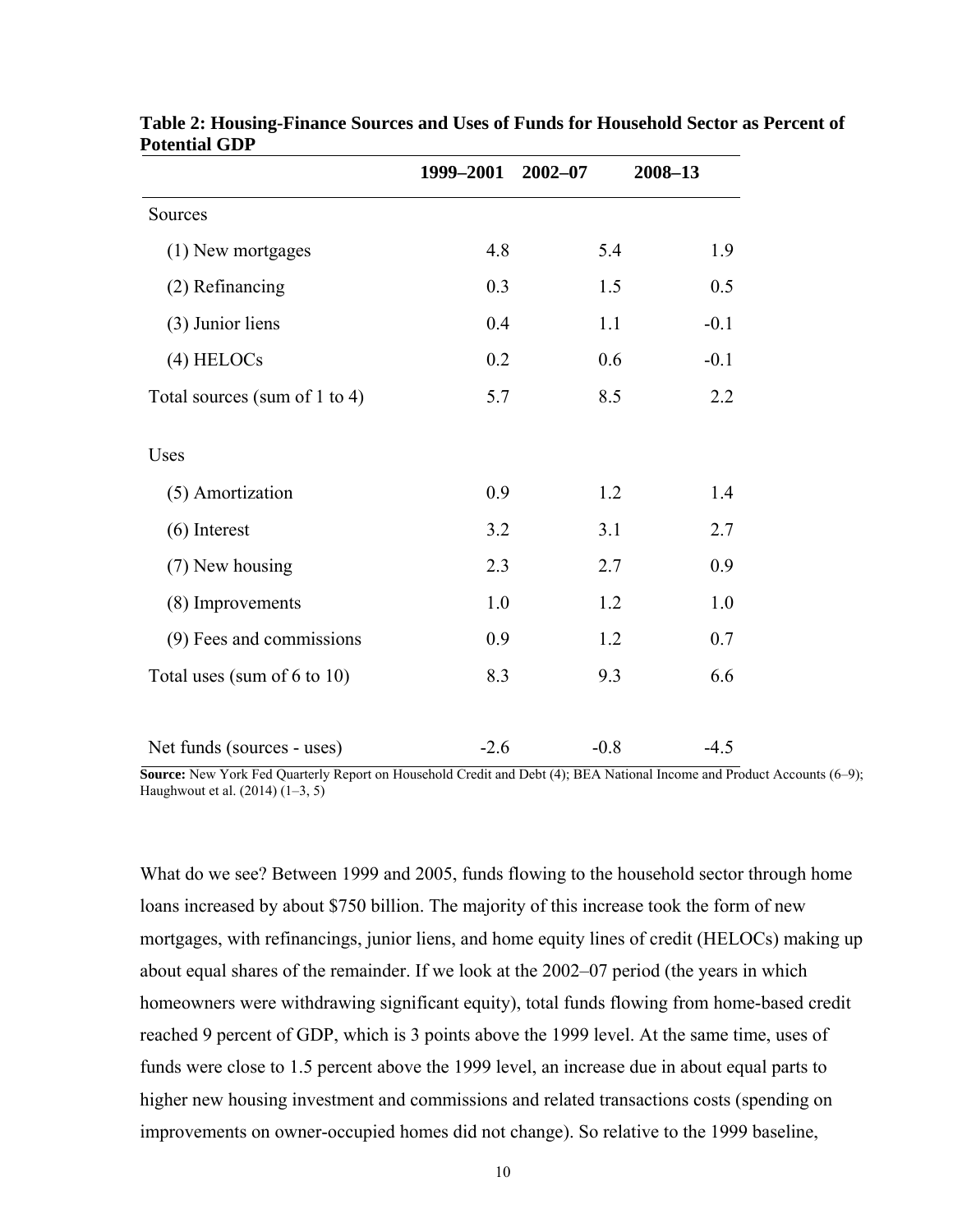households saw a net cash inflow of about 1.5 percent through housing finance available for other purposes. This is about half the gross inflow from refinancings, junior liens, and HELOCs.

A closer look suggests that there were two distinct phases to the housing boom (see figure 1). In the first period, 2002–04, the large increase in funds flowing to households through mortgages was mainly due to equity extraction—annual net cash from refinancings, junior liens, and homeequity-based revolving credit balances increased by a total of 2.5 percent of GDP, while new mortgage lending rose by only 1 percent of GDP. Net borrowing against equity increased from 0.5 percent of GDP at the start of 1999 to a peak of 4.4 percent of GDP in 2004Q3, after which it fell steadily, to 2.4 percent of GDP by the end of 2007 and below zero starting in 2010. New mortgage lending followed a somewhat different trajectory. In the first part of the housing boom, there was no increase in new mortgage lending, which stood at a bit over 5 percent of GDP in mid-2005, the same level as in 1999. But over the next two years new mortgage borrowing rose steeply, up to a peak of 6.5 percent of GDP in mid-2007. By this time the three equity-extraction flows fell by about 1.5 percent of GDP, leaving overall gross inflows approximately constant in the years leading up to the recession. (After 2008, the junior lien and revolving credit flows quickly turned negative, as households paid down existing balances more rapidly than they borrowed.) Meanwhile, on the uses side, new housing investment and brokers' fees and commissions, not surprisingly, rose more in the second period. But on the whole the movements in sources of funds were more dramatic than the movements in uses of funds.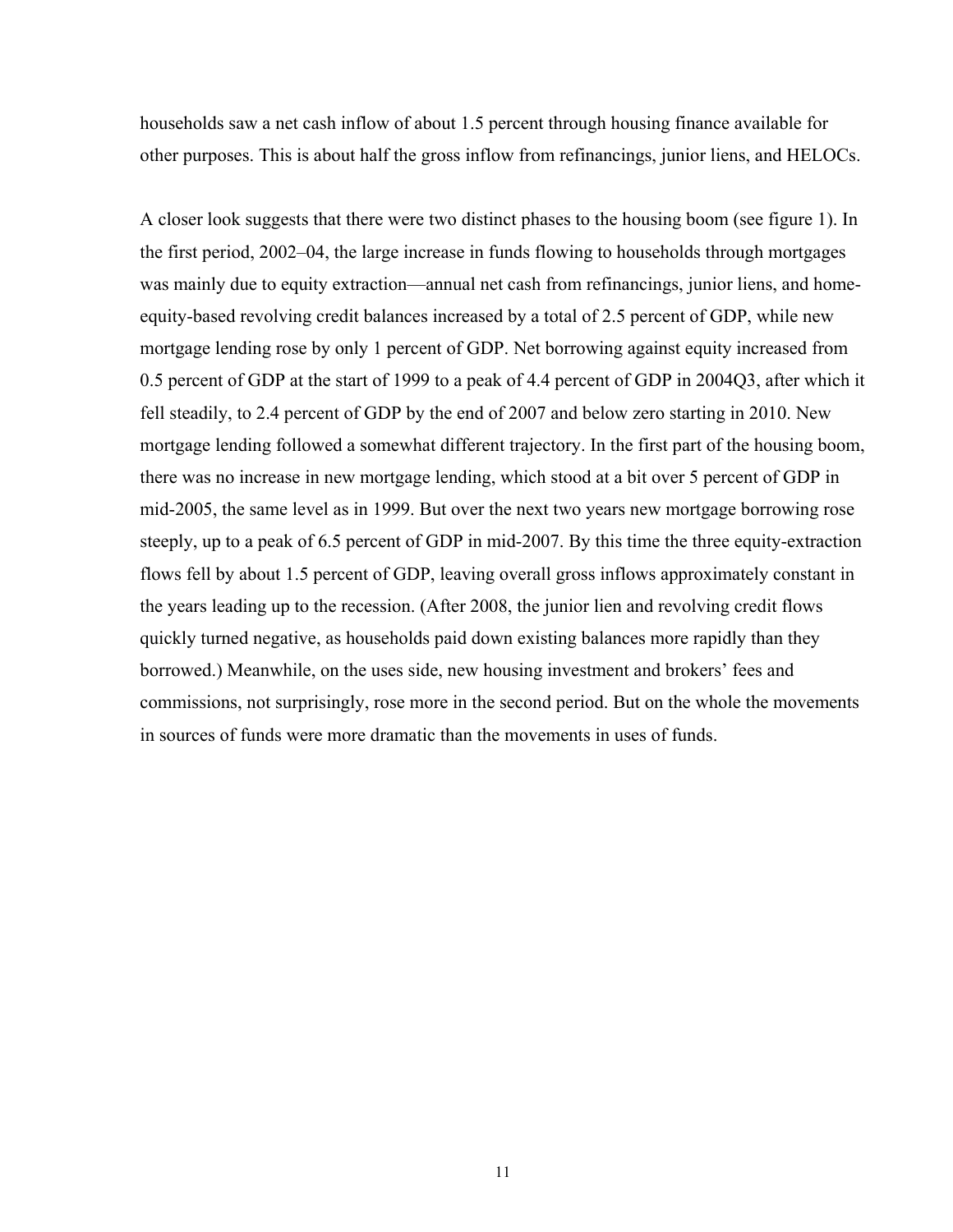

Figure 1: Housing-Finance Cash Flows To and From the Household Sector, 1999–2013

Notes: The blue lines in the top half show housing-finance sources of cash for the housing sector: new mortgages net of payoffs, second mortgages (junior liens), refinancings, and net additions to home-equity based revolving credit (HELOCs and similar). The red lines in the bottom half show household sector housing-finance uses of cash: new construction of single-family housing, improvements of owner-occupied homes, brokers fees and commissions, interest payments on home mortgages, and principal payments (amortization). The heavy blue line shows total sources of funds, the heavy red line shows total uses of funds, and the heavy black line shows net cash flow to the household sector from housing credit, available for consumption or other purposes. **Source:** NIPAs, New York Fed Consumer Credit Panel, author's analysis

In absolute terms, the net flow of funds from housing finance is negative in all years—apart from a couple of quarters in 2004, the housing sector always spends more on investment in new and existing homes, transactions costs, and interest and principal payments on housing debt than it receives from housing-secured borrowing. In this narrow sense, housing credit has never financed consumption. On the other hand, it is true that the net flow of funds to households through housing finance became substantially more positive during the early 2000s. In 2004 and 2006, the net flow was essentially zero. In other words, households in the aggregate were making no net payments for their use of the stock of owner-occupied housing—a fact that testifies to the exceptional character of the 2000s housing boom. It is plausible that this rise in housing-finance sources relative to uses of funds contributed to the rise in consumption spending during the first half of the 2000s. Qualitatively the movements in equity-extracting transactions, gross inflows, and net inflows are all broadly similar. So a story in which increased access to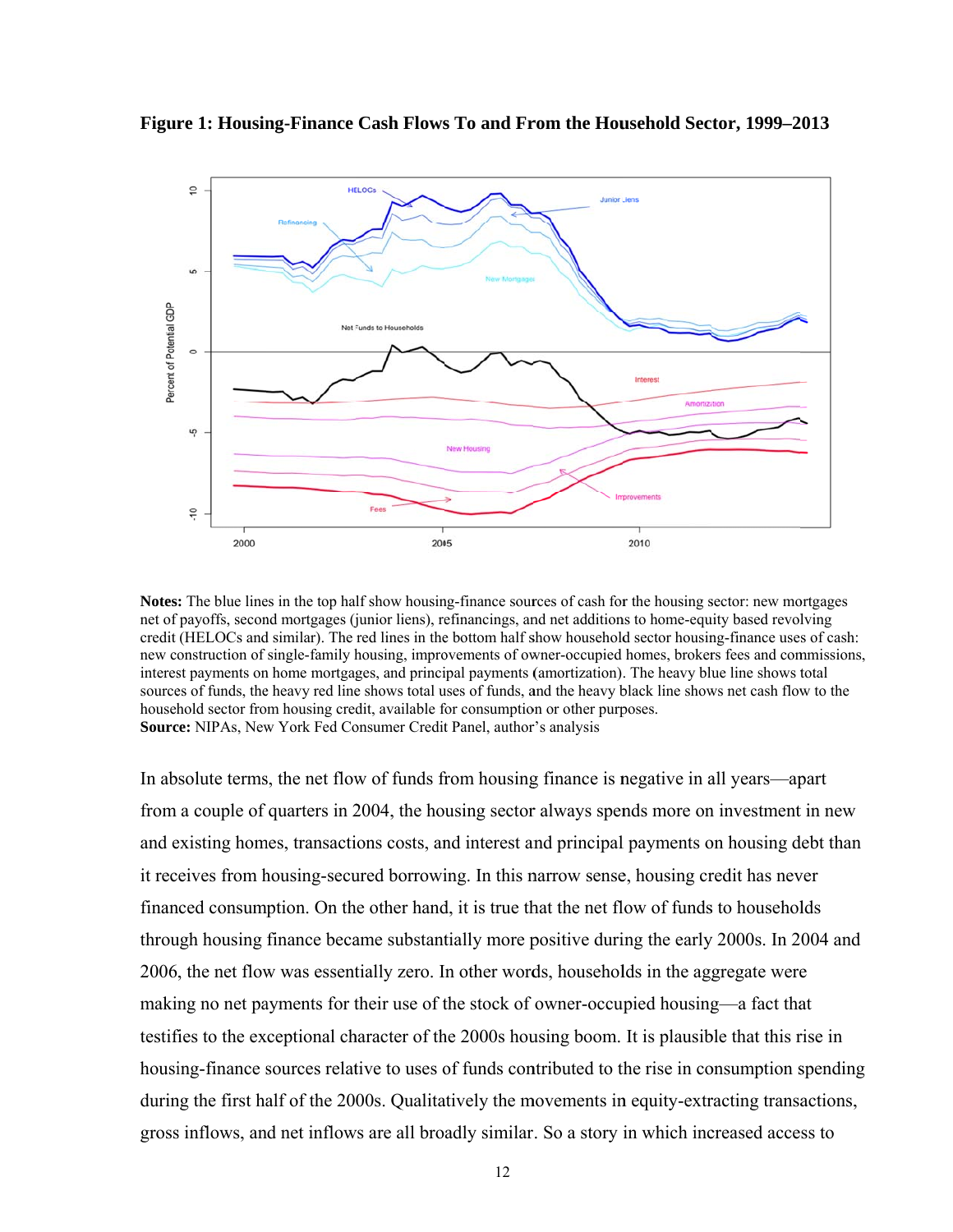housing credit leads to increased consumption is *prima facie* plausible for this period. And new housing construction, improvements, and the transactions costs of home sales, while they are counted as investment rather than consumption, do still contribute to demand.

At the same time, magnitudes matter: Just looking at gross equity withdrawals overstates the potential contribution of mortgage finance to household consumption by approximately 100 percent. It is true that annual equity withdrawals increased by about \$300 billion and new mortgage lending by about \$400 billion over the first half of the 2000s, but residential investment and payments on existing mortgages increased by about \$525 billion over the same period. About half the equity withdrawals in this period were, in effect, paying for the costs of the bubble itself—increased interest on past loans and transaction costs associated with the faster pace of sales. In addition, a rise in housing-finance sources of funds relative to uses, as occurred in this period, need not have a direct link with consumption spending. There are other margins on which household finances can adjust. In particular, household acquisition of financial assets accelerated during the housing boom period, absorbing at least some of the funds generated by increased mortgage borrowing relative to housing investment. A modest amount (about 0.3 percent of GDP) was also absorbed by higher interest payments on nonhousing debt. As discussed in section 4, monetary consumption expenditure by households (which is what funds from housing credit would finance) increased by much less than the headline consumption figures suggest and, importantly, did so mainly in the late 1990s, not in the period of maximum inflows in 2002–07. Third, a key point here is how exceptional the housing bubble period was. During this period, it is true, there was a substantial increase in mortgage borrowing, which financed higher residential investment and, perhaps higher consumption spending as well. But this is a period of less than five years, and it was more than reversed in the years following the end of the boom. The rise in household debt relative to income, on the other hand, is a secular phenomenon, and has only been modestly unwound in the years since 2007. So while the housing boom and the associated developments in household balance sheets are an important phenomenon in their own right, they should not be treated as equivalent with the larger question of rising household leverage. As discussed in section 3, while household borrowing did increase in the housing boom period, the longer-term rise in debt-income ratios is due to other factors the rise in effective interest rates relative to nominal income growth.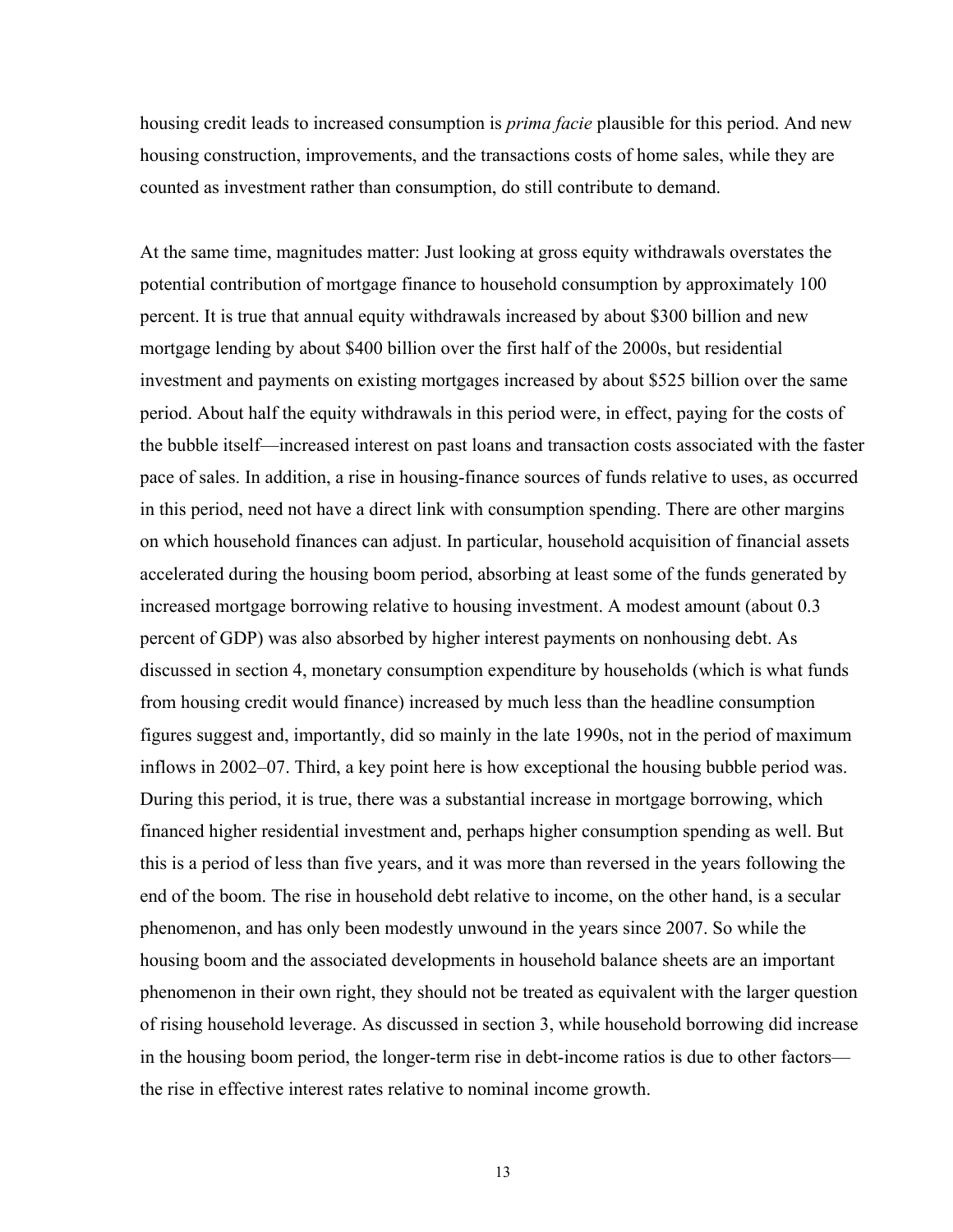Finally, the aggregate figures do not address the question of distribution. During the housing boom period, there was some shift in household debt downward in the income distribution: The peak debt-income ratios shifted from around the 85th to the 75th income percentile. But the majority of household debt continued to be owed by households in the top fifth by income, and absolute debt levels continued to rise monotonically with income.

Overall, we can say that while it is wrong to treat consumption loans as the generic form of household borrowing, it is plausible that during the 2000s, some significant part of the increase in funds flowing to households through housing credit was available to finance consumption.

## 3. CHANGES IN HOUSEHOLD DEBT RATIOS ARE NOT MAINLY DRIVEN BY **VARIATION IN NEW BORROWING**

An assumption in most discussions of household debt is that changes in the debt-income ratio are equivalent to new borrowing. This implicitly assumes that the growth rates of income are equal to the average interest rate on household debt, and that defaults and other nonborrowing changes in the stock of debt do not play an important role in the evolution of the debt ratio. Neither of these assumptions is justified.<sup>7</sup>

For any unit or sector, one can define the evolution of leverage over time as:

$$
b_{t+1} = d_t + \left(\frac{1+i}{1+g+\pi}b_t + sfa_t\right)
$$
  
\n
$$
\Delta b_t = b_{t+1} - b_t = d_t + \left(\frac{i-g-\pi}{1+g+\pi}b_t + sfa_t\right)
$$
\n(1)

where b is the ratio of gross debt to income,  $d$  is the ratio of new borrowing (that is, deficit net of interest payments) to income, *i* is the *nominal* interest rate, *g* is the *real* growth rate of GDP, and  $\pi$  is the inflation rate. *sfa* is the stock-flow adjustment term and captures any difference in debt

 $7$  The analysis in this section is based on Mason and Jayadev (2014, 2015).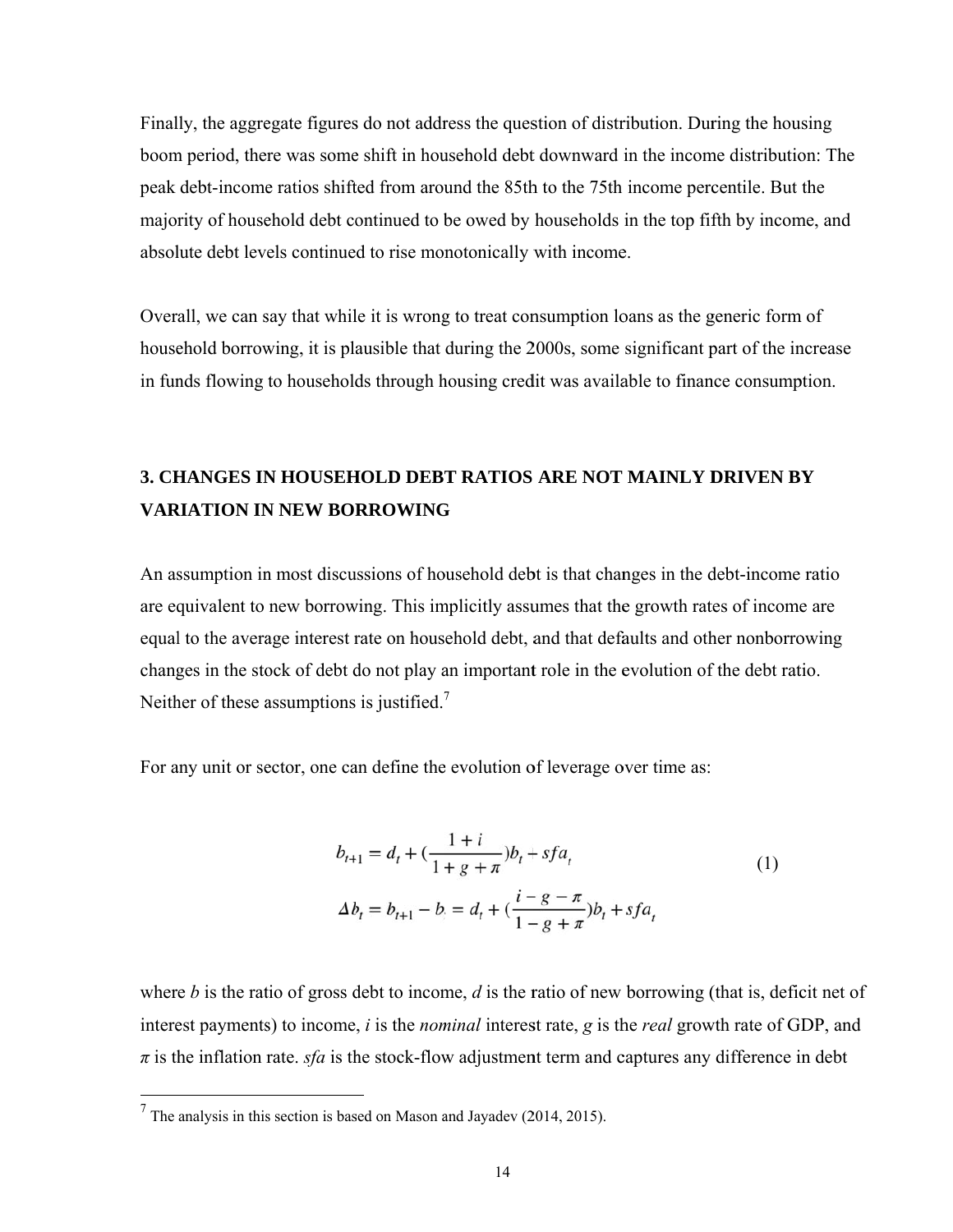stocks that cannot be attributed to either interest payments or new borrowing. This last term is needed to capture measurement errors that lead to the observed debt stocks being different from those implied by the previous period's debt stock and borrowing. It is also needed to account for defaults, and other developments that change the outstanding stock of debt independent of the flows of income and expenditure.<sup>8</sup> Equation 1 is well-known to macroeconomists as the law of motion of government debt and in that context has been called "the least controversial equation" in macroeconomics" (Hall and Sargent 2011). Whatever sector it is applied to, the equation is an accounting identity—it is true by definition.

One useful application of equation 1 is to decompose changes in debt ratios into the contributions of each of the variables. In order to separate out the contributions of the variables, we use a linear approximation of the equation:

$$
\Delta b_t \approx d_t + (i_t - g_t - \pi_t - c_t) b_{t-1} \tag{2}
$$

Here  $c$  is the fraction of debt charged off due to default. A key point is that  $d$  gives the net new funds flowing to households through the credit system for that period. A rise in new borrowing, for whatever purpose, must show up as a rise in  $d$ .

The typical application of this equation is to decompose changes in the public-debt-to-GDP ratio over time, generally into changes due to the primary balance, the real growth rate, the nominal interest rate, and inflation. Decompositions of the changes in the debt-GDP ratio have been carried out both for the US and for various other countries (for example, Aizenman and Marion 2009; Abbas et al. 2011; Hall and Sargent 2011). A common finding in these papers is that changes in growth, inflation, and interest rates play a large role in the evolution of public-debt-GDP ratios historically. As it turns out, the same is true of US household debt.

<sup>&</sup>lt;sup>8</sup> "Stock-flow consistency" may be a desirable feature of an economic model, but it is definitely not a feature of real economies, and even less of economic data.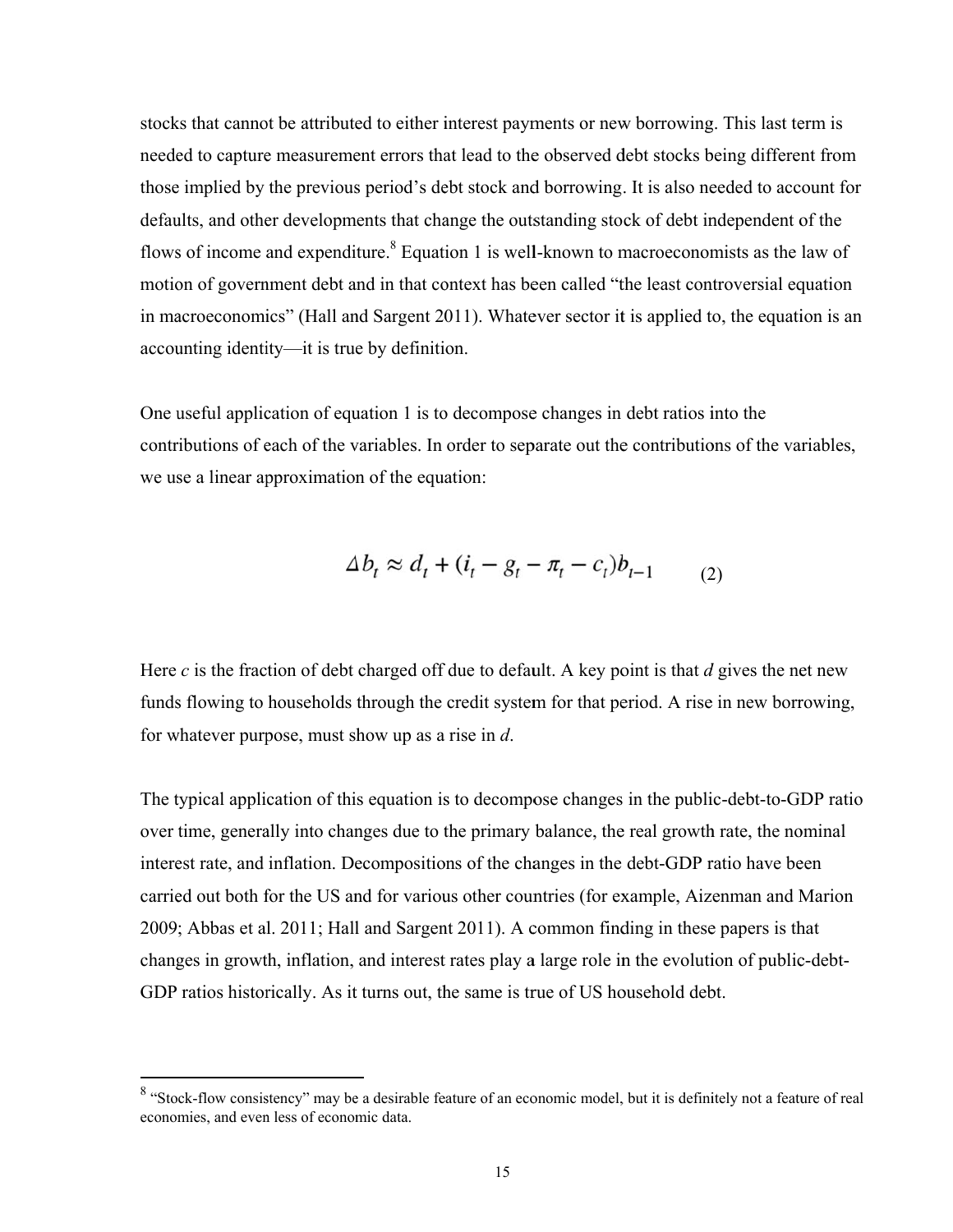|              | <b>Change</b>           |                                  | <b>Attributable to:</b> |        |                  |                |
|--------------|-------------------------|----------------------------------|-------------------------|--------|------------------|----------------|
|              | in Debt<br><b>Ratio</b> | <b>Primary</b><br><b>Deficit</b> | <b>Interest</b>         | Growth | <b>Inflation</b> | <b>Default</b> |
| 1946 to 1963 | 2.9                     | 2.6                              | 2.9                     | $-1.5$ | $-0.8$           | $-0.0$         |
| 1964 to 1983 | 0.2                     | 0.8                              | 6.4                     | $-2.6$ | $-4.1$           | $-0.2$         |
| 1984 to 1993 | 3.2                     | $-1.1$                           | 9.9                     | $-2.0$ | $-3.0$           | $-0.5$         |
| 1994 to 1999 | 1.7                     | $-0.9$                           | 9.9                     | $-4.4$ | $-2.0$           | $-0.8$         |
| 2000 to 2007 | 5.8                     | 5.7                              | 9.5                     | $-4.3$ | $-3.3$           | $-1.5$         |
| 2008 to 2011 | $-4.1$                  | $-6.6$                           | 9.1                     | 1.2    | $-2.2$           | $-5.1$         |
| 1946 to 1983 | 1.5                     | 1.7                              | 4.7                     | $-2.1$ | $-2.6$           | $-0.1$         |
| 1984 to 2007 | 2.8                     | 0.1                              | 9.7                     | $-2.9$ | $-2.8$           | $-1.5$         |

**Table 3: Decomposition of Change in Household Debt-Income Ratio, in Percentage Points per Year** 

**Source:** Mason and Jayadev (2015)

Table 3 shows annual changes in leverage and the contributions to the change in primary deficits and interest, growth, inflation rates, and defaults. Our measure of income includes only cash payments received by households after taxes; it excludes both imputed noncash income and payments on behalf of households made by third parties. As discussed in section 4, these exclusions are necessary because credit-market borrowing depends on the difference between money outlays and money income. The stock variable *b* is the end-of-period value of total credit-market liabilities, divided by adjusted personal income. Debt, as defined here, does not include noncredit liabilities. These are a small portion—less than 2 percent in recent years—of total household liabilities, consisting mainly of security credit. Including these liabilities in our debt measure would not affect our qualitative results. Borrowing is the year-over-year change in household debt, plus the amount of debt written-off by default. Adding defaults is necessary because borrowing flows are not observed directly in the financial accounts; credit flow series are computed from the change in liabilities. The household primary deficit, *d*, is calculated as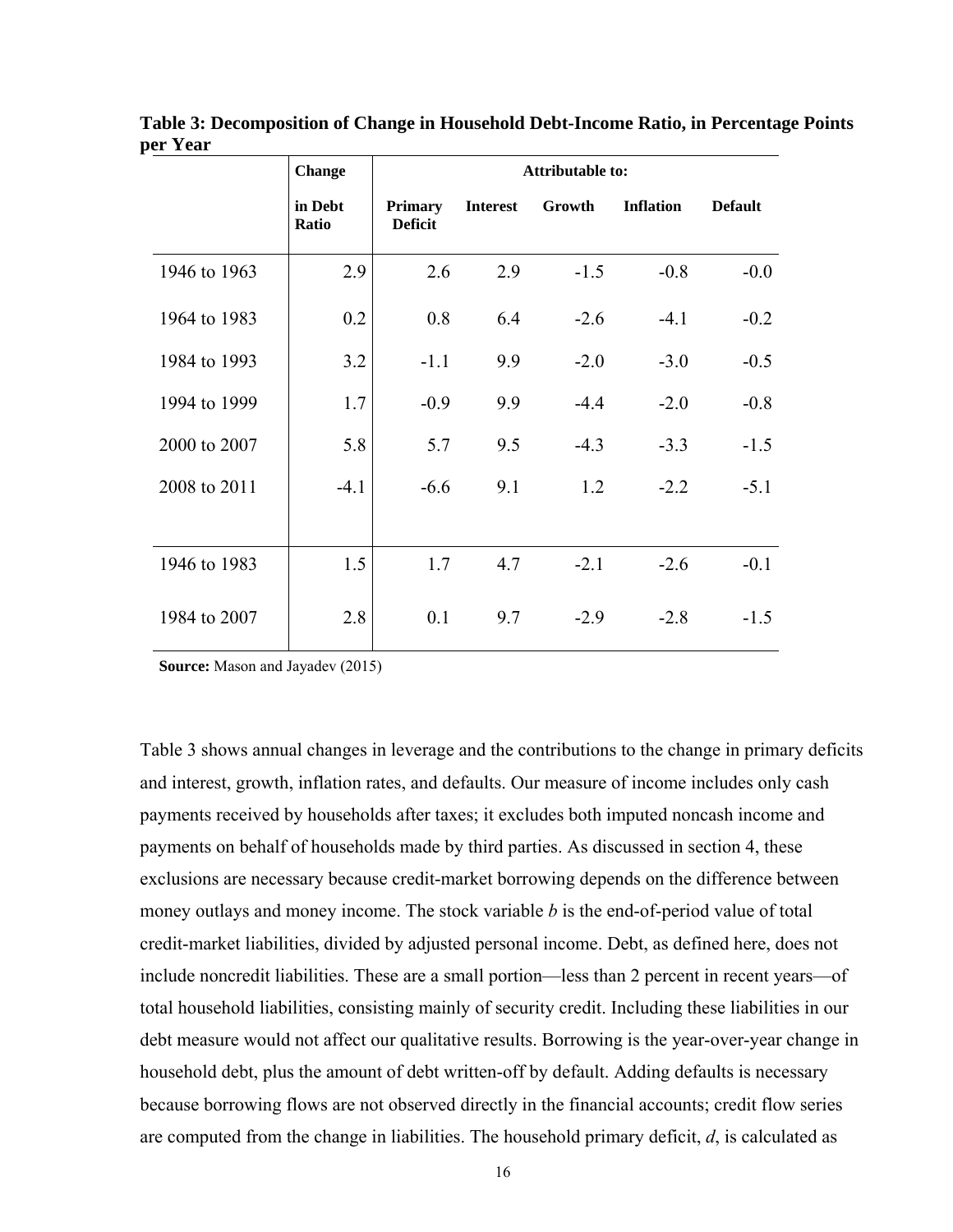borrowing minus interest payments, divided by personal income as defined above. This is equivalent to the way the primary deficit is calculated for governments. The effective interest rate, *i*, is total interest payments divided by the stock of debt at the start of the period. In other words, it is the average interest rate on the current debt stock, not the marginal rate on new borrowing. Growth, *g*, and inflation,  $\pi$ , are the percent changes in the level of adjusted income and the personal consumption expenditure (PCE) deflator, respectively, from the previous year. The fraction of debt written-off through default, *c*, is taken from Mason and Jayadev (2015).

The primary deficit is, again, the deficit net of interest payments—that is, new borrowing or the net flow of funds to households through credit system. The contribution of growth, inflation, and effective interest rates to the change in leverage is equal to the value of the variable multiplied by the debt stock at the end of the previous period. A negative value represents a component reducing in leverage and a positive value one increasing it. The table shows that over some periods—especially between 1945 and 1980, and in the housing boom period of the 2000s changes in leverage track new borrowing (the primary deficit) closely. But over other periods the two correspond less closely, or even move inversely. For our purposes, the most important comparison is between the period 1964–83 and the period 1984–2011. Looking at the last two lines of table 3, we see that households were running primary deficits (expenditure exceeded income) in the first period, but not in the second, yet household leverage was essentially flat in the first period and rose sharply in the second.

Over the period 1984–2012, the household sector debt-income ratio almost exactly doubled, from 0.77 to 1.54. Over the preceding 20 years, debt-income ratios were essentially constant. Yet, over the period from 1963–83, households ran cumulative primary deficits equal to 20 percent of income, compared with cumulative primary deficits of just 3 percent of income over 1984–2012. So if the goal is to explain the difference in household debt growth in the decades before and after 1980, the answer cannot involve any change in borrowing behavior. The entire growth of household debt after 1983 is explained by the combination of higher interest payments, which contributed an additional 3.3 points per year to leverage after 1983 compared with the prior period, and lower inflation, which reduced leverage by 1.3 points per year less than in the prior period. The question is not why households borrowed more after 1980; they did not. The question is why the operation of the monetary system increased the value of already-

17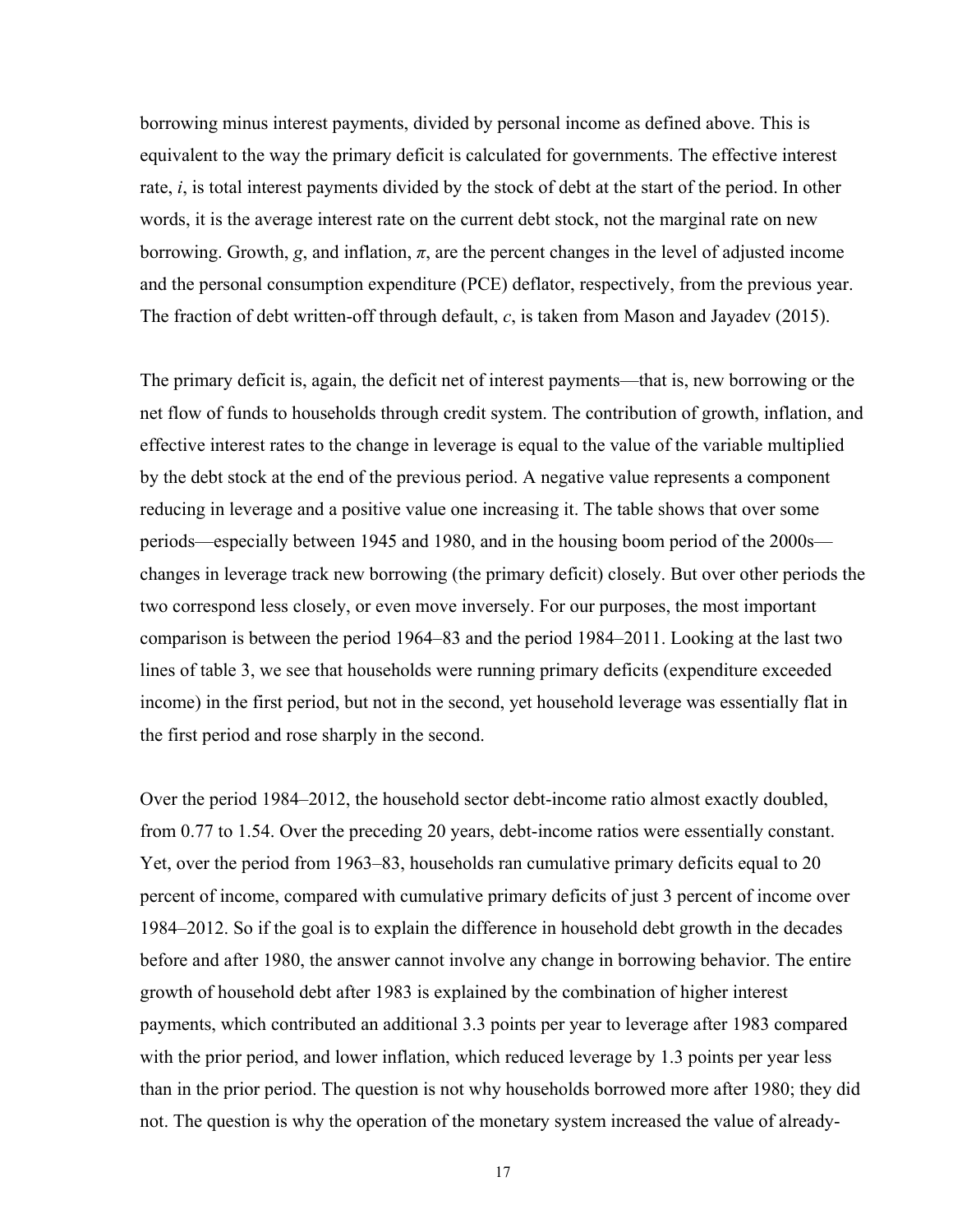incurred debt much more rapidly after 1980 than before.

Another way of seeing the real causes of rising debt-income ratios in the 1980s is to ask what would have been the trajectory of household leverage if growth, interest, and/or inflation rates had remained constant. We can do this straightforwardly by iteratively applying equation 1 to the previous year's debt ratio, using the actual values for the primary deficit but the pre-1984 average values for  $i$ ,  $\pi$ , and  $g$ . The result of that simulation exercise is shown in figure 2. The heavy black line in the figure shows the actual trajectory of household leverage, while the dashed line shows what the trajectory would have been if interest, growth, and inflation rates had been fixed at their 1946–83 average levels for the whole period. The other three lines show scenarios with growth, inflation, nominal interest rates, or real interest rates (*i*−*π*) fixed at their average levels while the others vary historically. The main message of the graph is that household borrowing has made *no* contribution to the long-term growth of household debt; if interest rates, inflation, and growth had been constant, then the actual pattern of household borrowing would have led to roughly stable debt-income ratios. Leverage would even have decreased slightly over the full 1984–2012 period. Second, while negative income growth increased leverage in 2008–09 (and higher growth reduced leverage somewhat in the late 1960s), the counterfactual trajectory is closest to the actual one in the constant-growth scenario. The big differences come from higher interest rates (the overwhelming factor in the 1980s) and lower inflation (important more recently). Apart from the housing boom and its aftermath, changes in household debt-income ratios since 1980 have not been driven by changes in borrowing. The common narrative of the profligate American household is applicable at most to a short period of sharply increased borrowing in the mid-2000s (following which households have cut back more than proportionately).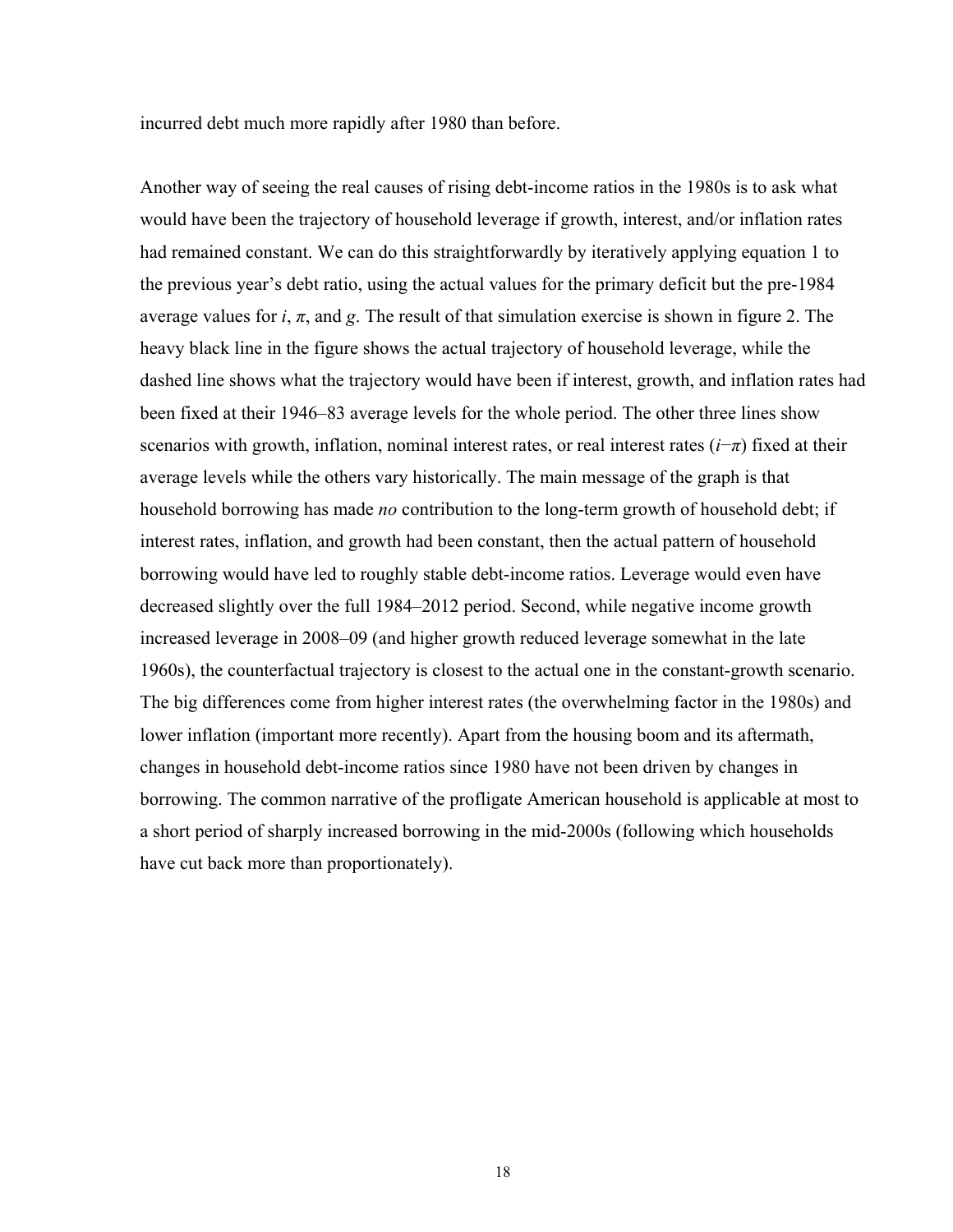

Figure 2: Counterfactual Evolution of Household Leverage, 1983-2012

Notes: The figure shows the result of simple simulation exercises where the real growth rate of income, the inflation rate, or the nominal interest rate are fixed at their 1946–83 averages, while the other variables and the household primary balance take their historical values.

While this analysis shows that the rise in aggregate debt ratios cannot be explained by higher household borrowing—whether due to more unequal income distribution or any other cause—it is still possible that rising inequality is reflected in the distribution of debt across households. We will return to this question in section 6.

# **4. THE RISE IN MEASURED CONSUMPTION RELATIVE TO INCOME IS ALL DUE** TO IMPUTED AND SOCIAL CONSUMPTION, NOT HOUSEHOLDS' OWN **CONSUMPTION SPENDING**

The received view on household consumption is that it has increased relative to income. The headline figures from the BEA show personal consumption as a share of disposable personal income rising from around 85 percent in the early 1980s to a high of 94 percent in the mid-2000s. This is often interpreted as meaning that households were spending a greater fraction of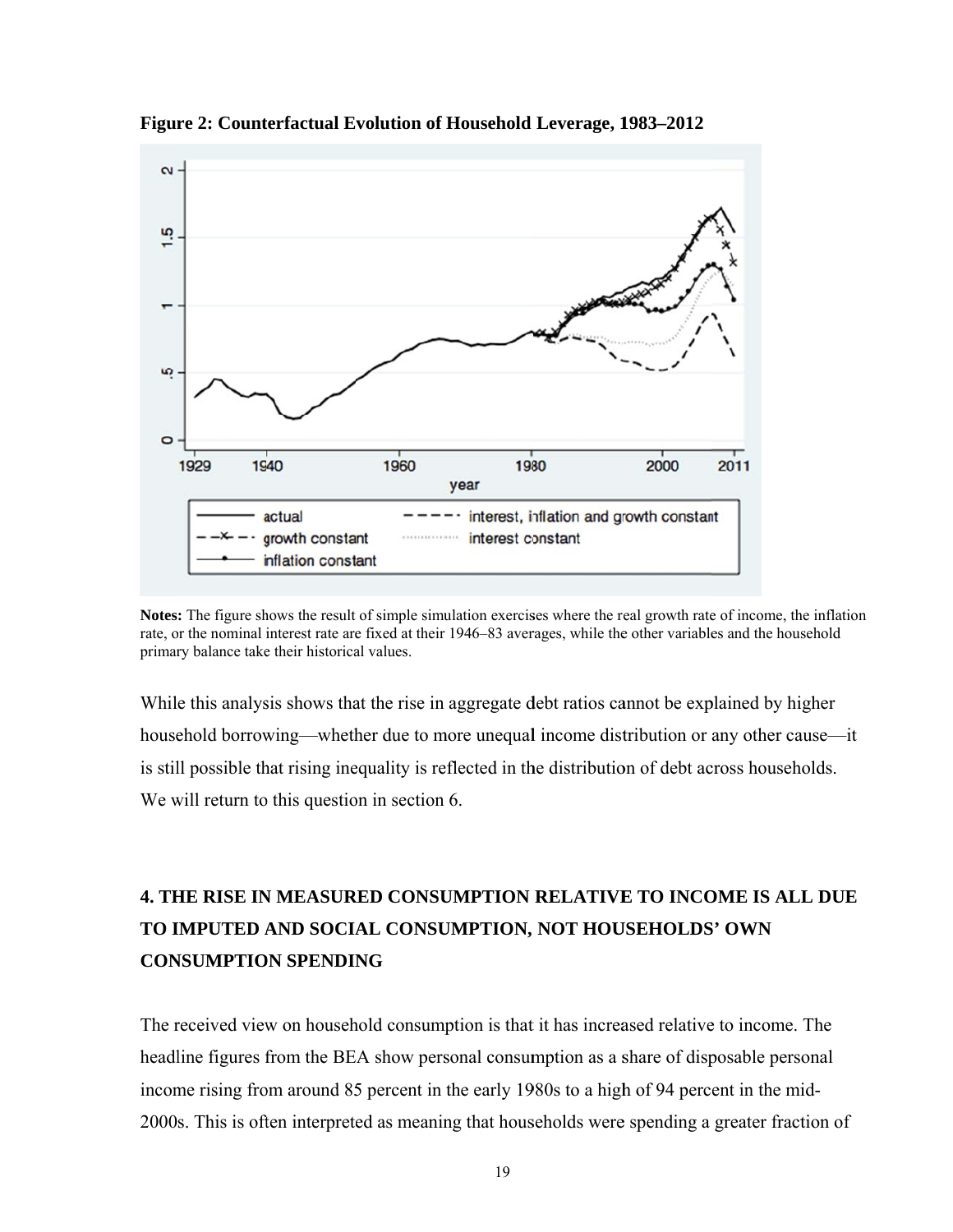income on consumption, which is in turn often understood to be a factor in the rise in household debt. But careful analysis of the national accounts shows that this natural interpretation is incorrect. The rise in reported personal consumption does not in fact reflect any increase in consumption expenditure relative to money income. The discussion in this section follows Cynamon and Fazzari (2017).

The increase in measured consumption spending as a share of GDP is entirely the result of spending by third parties—mainly government, but also employers—that is counted as household spending in the national accounts. The most important of these are the public health insurance programs Medicare and Medicaid: their payments to healthcare providers are counted as consumption spending by households in the national accounts. Reasonable arguments can be made for and against this treatment, but it is logically impossible that such payments could contribute to rising household debt, since they do not involve any expenditure by households. Note that the adjusted measure of consumption spending does still show an increase relative to (adjusted) income in the late 1990s and early 2000s, but this is both much smaller and more transitory than the increase in the headline BEA measure.

The most important features of the national accounts that raise reported consumption but do not involve any actual monetary outlays by households are:

- 1. **"Households" include nonprofits.** For many purposes in the national accounts, the household sector also includes nonprofit institutions like churches, charities, and nonprofit hospitals and universities. Total costs incurred by these institutions less any revenue from sales are counted as consumption spending. In recent years, consumption by nonprofit institutions has accounted for about 2.5 percent of total official consumption.
- 2. **Homeowners are considered to rent to themselves.** By the standard conventions of the national accounts, anyone who owns their own home is considered to be renting that home to themselves. The BEA imputes the value of that rent as both income and spending for the household sector, even though no money changes hands. These owners' equivalent rents account for a bit over 10 percent of official household consumption, representing housing services provided by owner-occupied homes.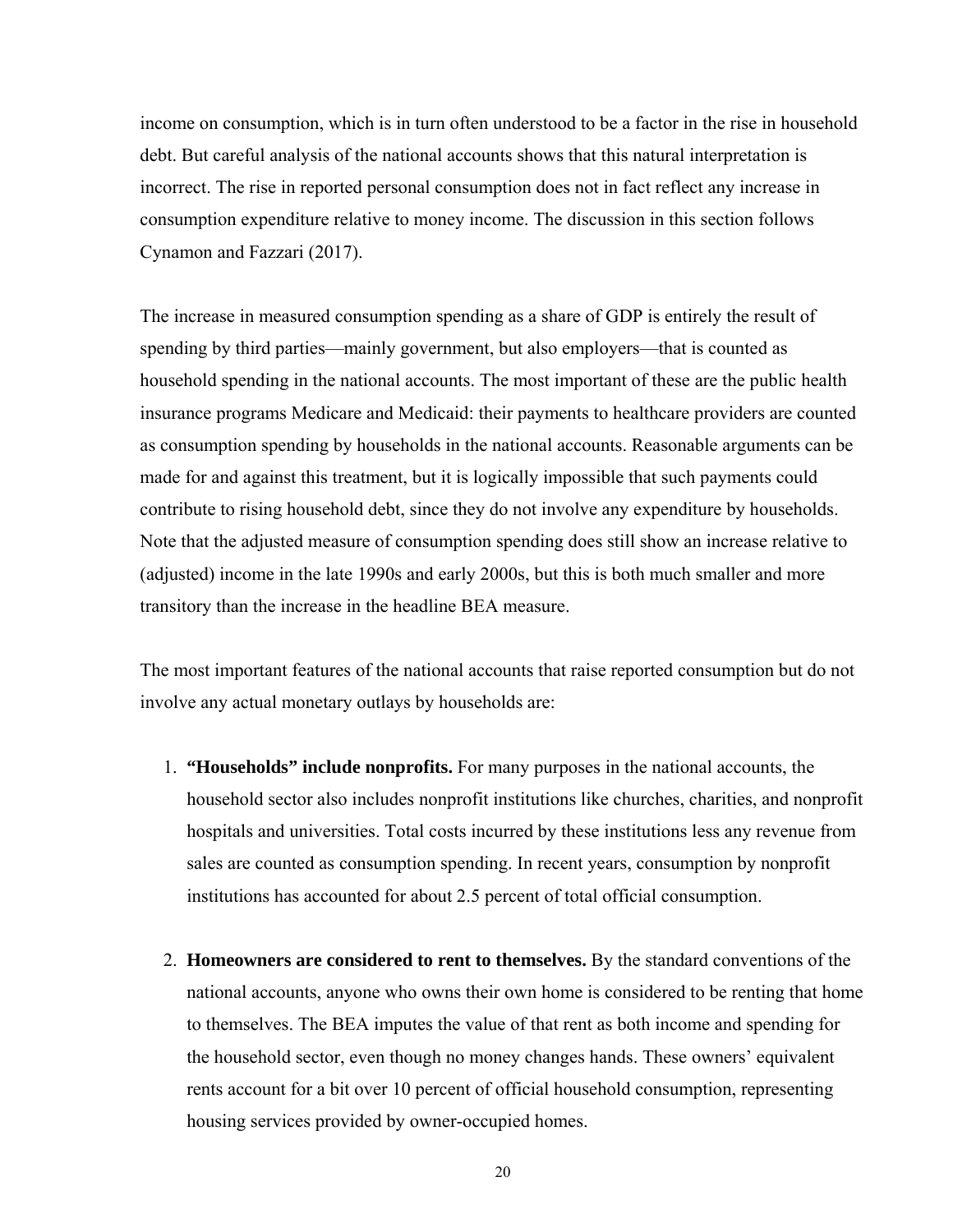- 3. **Third-party health insurance payments are considered household consumption.** All spending on healthcare for individuals is counted as income and consumption for the household sector, no matter who pays for it. This includes all payments to healthcare providers by both employer-sponsored health insurance plans and government health insurance programs such as Medicaid and Medicare. As far as the national accounts are concerned, when people receive medical treatment and Medicare pays for it, that means the federal government sent them a check and they decided to purchase medical care with it. Spending by employer-provided health insurance plans accounts for about 5 percent of official household consumption, and spending by public health insurance programs for about 9 percent.<sup>9</sup>
- 4. **There are large imputed financial services.** Household consumption includes the "services" imputed to households that hold assets that pay less than the market interest rate, or borrow money at more than the market interest rate. The BEA assumes that anyone holding an account at below-market interest is in effect purchasing some financial service from the bank equal in value to the foregone interest. The value of these imputed financial services varies with market interest rates but in recent years has come to about 4 percent of total household consumption.
- 5. **Pension funds are considered to be directly owned by their beneficiaries.** This does not affect measured consumption spending, since pension transactions do not involve purchases of goods or services, but it does affect household income as reported in the national accounts: Employer contributions to pension funds are considered to be income for the household sector, but disbursements from pension funds are not. This means that a decline in employer contributions relative to benefit payments, as has occurred over the past generation, will reduce household income as reported in the national accounts, but not the actual money income of households.

1

<sup>&</sup>lt;sup>9</sup> It's worth emphasizing that we exclude only *third-party* purchases of health insurance, which do not involve any monetary outlay by households. Household purchases of health services, including contributions to insurance coverage, are still included in the adjusted consumption measure described here.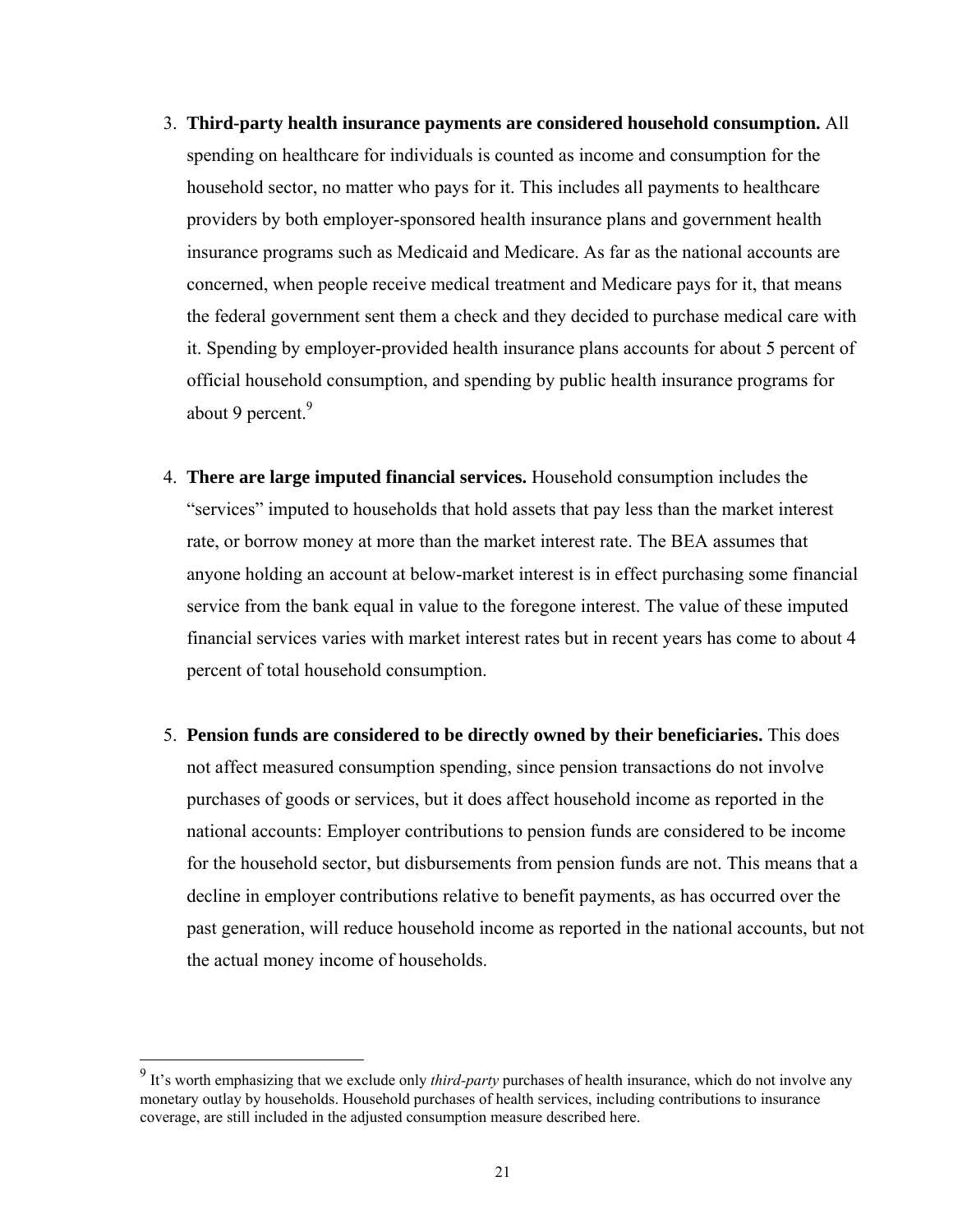In all, nearly a third of what the BEA counts as household consumption involves no cash outlay by households. This share has not been constant; rather, it has increased over time. In fact, as shown in figure 3, the entire increase in reported household consumption since 1980 is accounted for by these items.<sup>10</sup>





Notes: The adjusted consumption measure includes only cash outlays by households. It excludes nonprofit expenditure, imputed noncash expenditure, and third-party expenditure on behalf of households. Source: NIPAs, Cynamon and Fazzari (2017), and author's analysis

Figure 3 tells a clear story, which is quite different from the accepted wisdom. Between 1950 and 1980, there was a steady decline in the fraction of GDP accounted for by household consumption; since 1980, the consumption share has been essentially flat, though there was a modest rise in the late 1990s that persisted into the early 2000s. If we look at total expenditure on goods and services (i.e., consumption plus residential investment by households) the rise in the 2000s is much larger, but is fully reversed by 2010. And even at the height of the housing boom, household expenditure by this measure never reaches as high a proportion of GDP as it

 $10$  About 80 percent of the total increase is public healthcare spending. Owners' equivalent rents play an important role in the steep rise around the year 2000.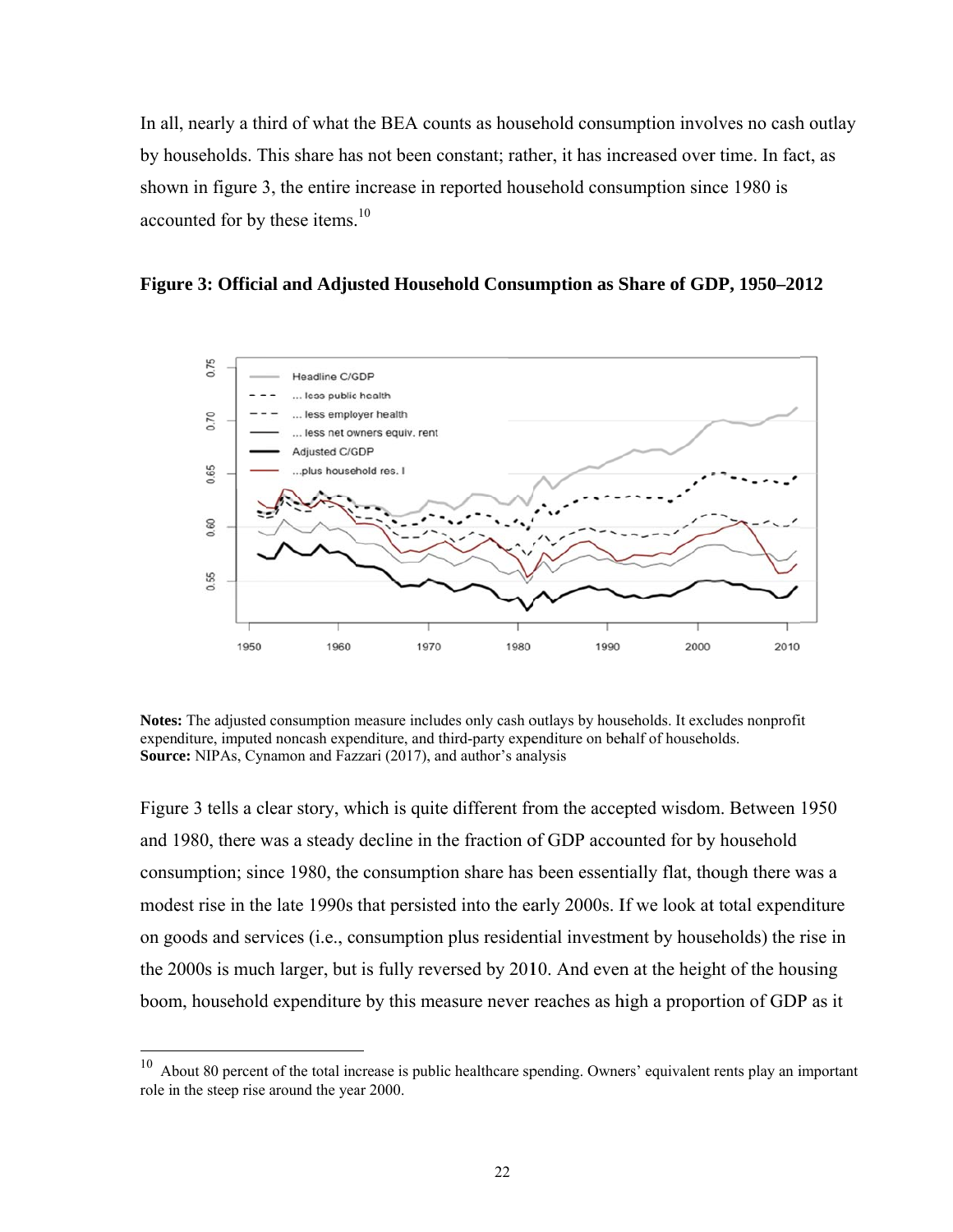did in the 1950s. The largest fraction of the long-run increase in apparent consumption spending is public spending on health insurance (Medicare and Medicaid), which rises from zero at the creation of these programs to about 6 percent of GDP in recent years. Employer spending on health insurance is the next largest component of the apparent rise in consumption, followed by owners' equivalent rent and imputed financial services. Nonprofit spending as a share of GDP is roughly flat over this period. Presenting the figure in terms of household income rather than GDP would tell a similar story. While third-party health spending must be subtracted from income as well as consumption, the fact that 100 percent of this "income" is consumed means that excluding it still lowers the measured consumption share of income. A measure in terms of income would also need to adjust for pension-fund-related flows: Because the period since 1980 has seen a fall in employer contributions to pension funds relative to disbursements, treating pension fund assets as directly owned by households reduces apparent household income, raising the reported consumption share.

The nonmonetary and third-party components of measured consumption may raise the living standards of households in ways comparable to their own consumption spending. But these components cannot contribute to any change in household balance sheets. Debt is incurred or paid down, and assets accumulated or decumulated, as a result of a divergence between cash income and cash outlays. Changes in nonmarket flows or third-party payments cannot directly affect either borrowing requirements or repayment capacity. For example, a reduction in employer contributions to defined-benefit pension funds is reported as a fall in household income in the national accounts; if household expenditure remained unchanged, this would imply a fall in the personal savings rate. But it is logically impossible for such a fall in pension contributions to explain an increase in household borrowing, since employer pension contributions have no direct effect on current household cash flows.<sup>11</sup> Similarly, an increase in imputed rents for owner-occupied homes will show up as an increase in consumption, implying a fall in personal savings. But again, this cannot explain an increase in borrowing, since it has no effect on the cash payments made by households.

 $\overline{a}$ 

 $11$ Of course if the reduction in contributions eventually results in lower benefits paid out, this will affect household cash flows. But in a historical account of changes in household balance sheets we cannot conflate these two effects, since they may occur decades apart.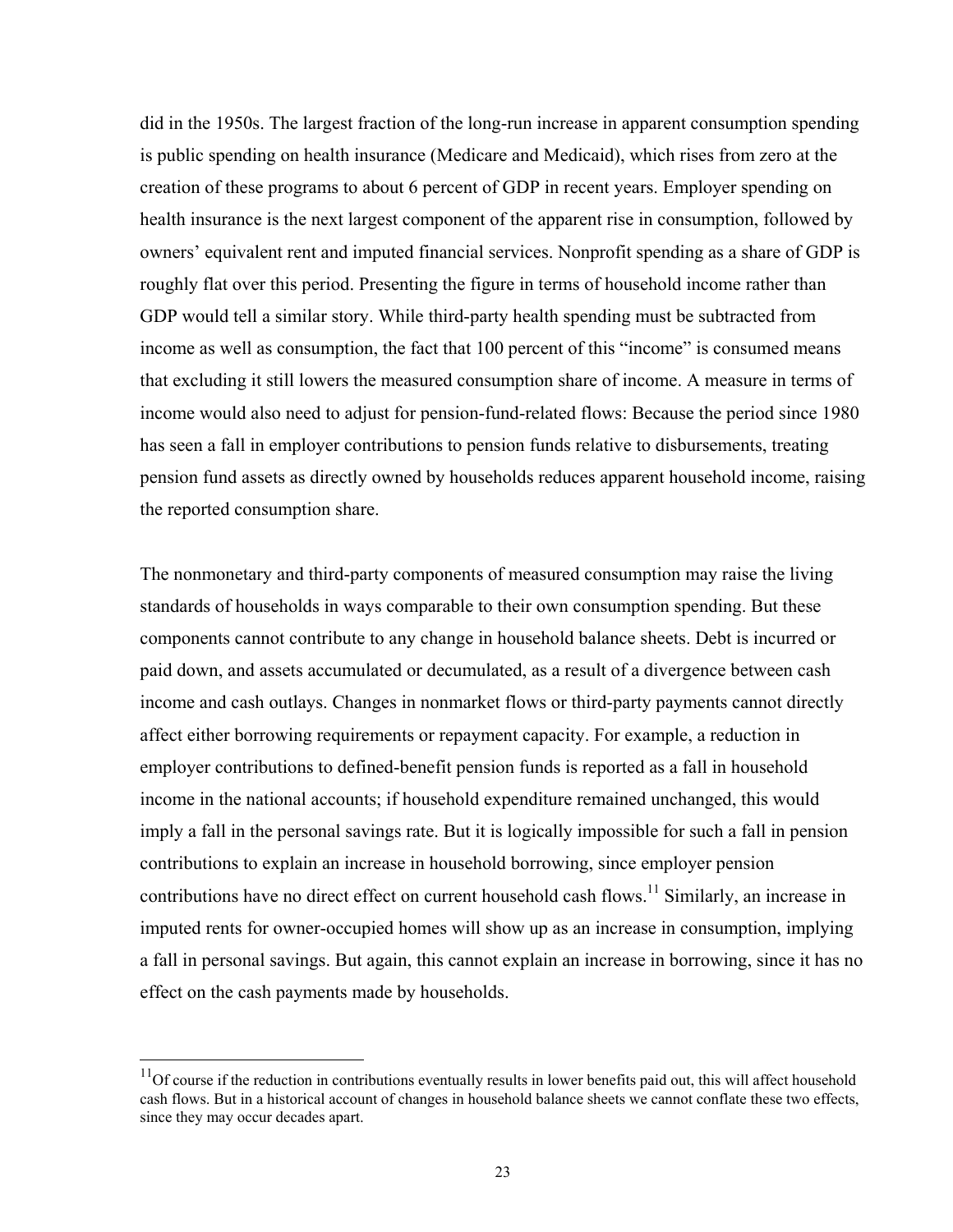## **5. BALANCE SHEET POSITIONS EVOLVE AUTONOMOUSLY FROM REAL PRODUCTION AND CONSUMPTION FLOWS**

The overarching argument of sections 2 through 4 can be summarized as follows. Many discussions of household debt implicitly imagine a straightforward relationship between saving, debt, current expenditure, and income. In this implicit framework, rising debt-income ratios, higher borrowing, and lower saving are all interchangeable concepts. The question "Why have households borrowed more?" is equivalent to "Why have households saved less?" And either way, any spending that raises debt and reduces saving is also understood to contribute to aggregate demand.

This conception is laid out in figure 4. Note that this figure and the following one show accounting rather than causal relationships. A minus sign in the link means the relationship is negative. In this simple story, debt positions are simply the cumulated excess of consumption spending over income (and asset positions are the cumulated excess of income over expenditure).

We start with households' decision to consume more or less out of their income. Implicitly, all household outlays are for consumption, or at least this is the only flow of household spending that varies significantly. An additional dollar of household consumption spending means an additional dollar of demand for goods and services; it also means a dollar less of savings. A dollar less of savings equals a dollar more of borrowing. More borrowing means higher debt, or—equivalently, in this view—a higher debt-GDP ratio.

There is nothing wrong, in principle, with thinking in terms of the logic of figure 4, or constructing models on that basis. Social science is impossible without abstraction. It is often useful, even necessary, to think through the implications of a small subset of the relationships between economic variables while ignoring the rest. But when we turn to the concrete historical changes in macroeconomic quantities like household debt and aggregate demand in the US, the ceteris paribus condition is no longer available. We can't reason in terms of the hypothetical case where all else was equal, but must take into account all the factors that actually did contribute to those changes.

24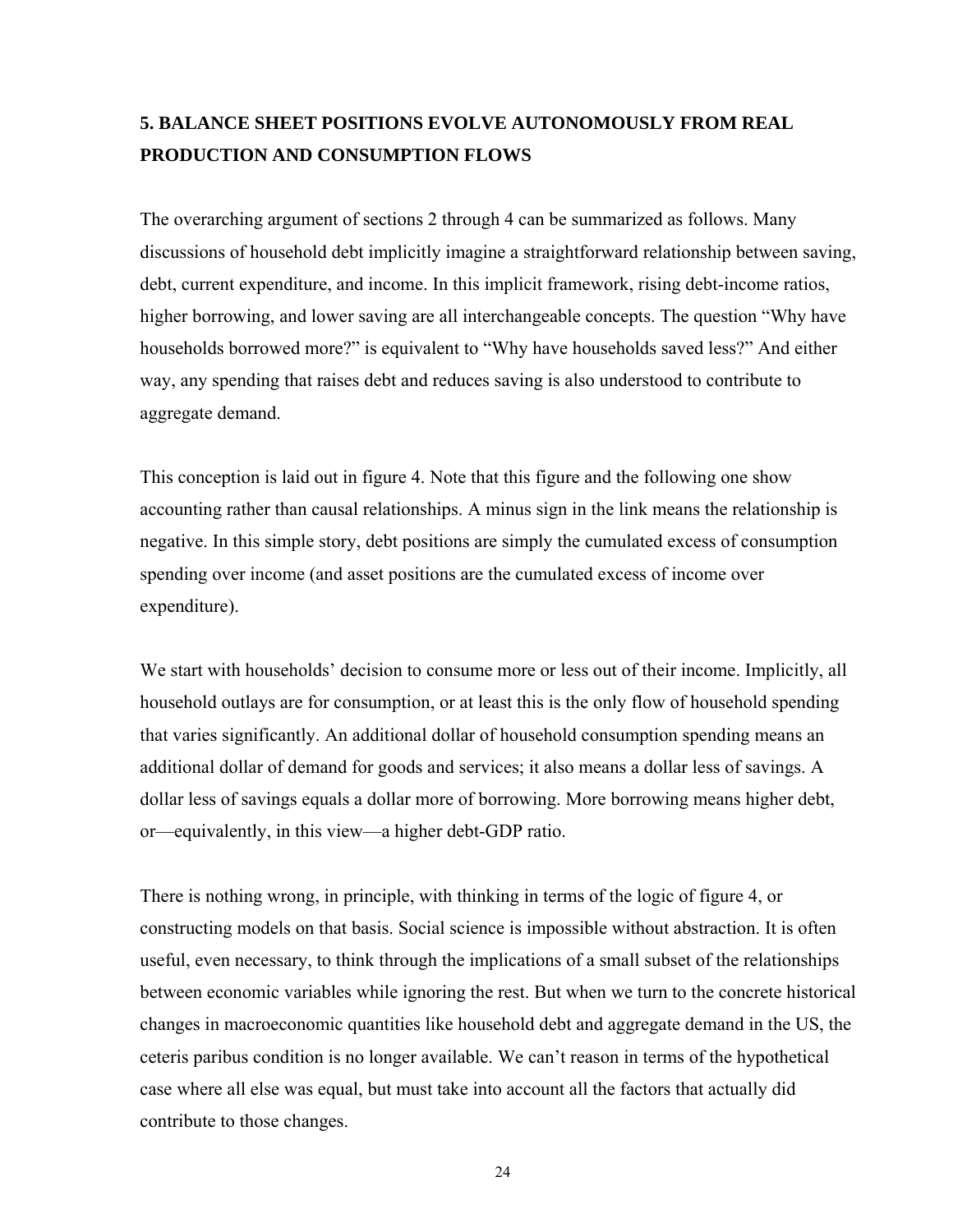



Figure 5: A Fuller Accounting Logic for Household Debt

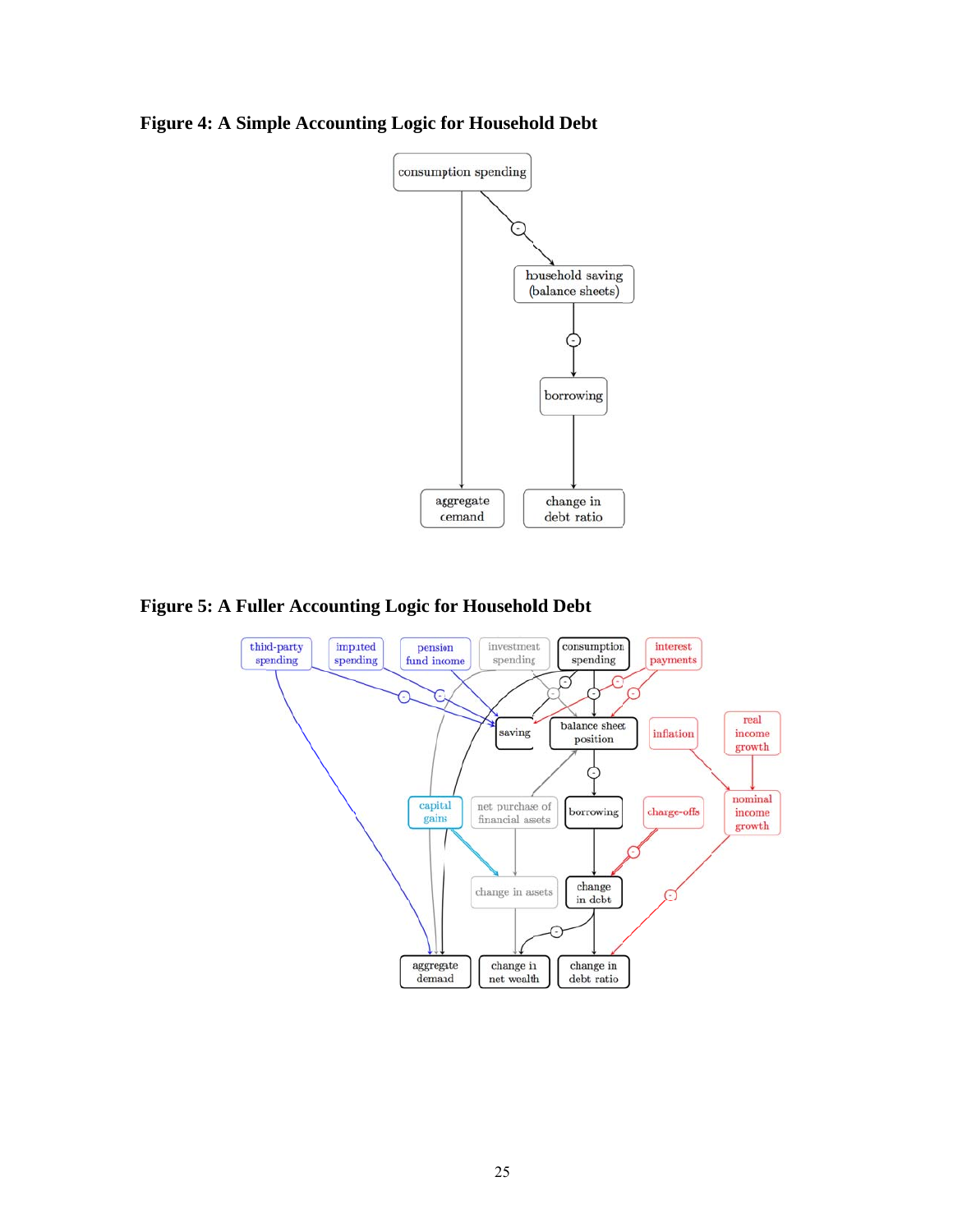Thus, to account for the historically observed changes in household balance sheets, we need a picture more like figure 5. The links shown here are not just valid in principle; all of them are quantitatively important for some of the historical variation we are interested in. Figure 5 shows a broader set of factors that we need to include in a historical account of household sector balances. Again, this is not about cause and effect. The links shown here are accounting relationships. You cannot explain the outcomes at the bottom of the figure without the factors shown here.

The central links are the same as in the previous diagram. It is still true that higher household consumption spending reduces saving and raises aggregate demand, and contributes to lower saving and higher borrowing, which in turn contributes to lower net wealth and an increase in the debt ratio. Note, though, that saving is distinguished from balance sheet improvement. The economic saving used in the national accounts is distinct from the financial saving that results in changes in the household balance sheet.

In addition to the factors the simple debt-demand story in figure 4 focuses on, we also have to consider: the various actual and imputed payment flows that the national accounts attribute to the household sector, but that do not involve any money payments to or from households (blue); the asset side of household balance sheets (gray); factors other than current spending that contribute to changes in debt-income ratios (red); and the change in the value of existing assets (cyan).

The first (blue) set of factors are discussed in section 4. Amounting to approximately one-quarter of both household income and consumption spending in the national accounts, these are transactions that involve no actual money income or payments for households, and thus cannot affect household balance sheets. They include, first, payments by third parties for services used by households, mainly employer-paid premiums for health insurance and payments to healthcare providers by Medicaid and Medicare. These payments are counted as both income and consumption spending for households, exactly as if Medicare were a cash transfer program that recipients then chose to use to purchase healthcare. If we are interested in changes in household balance sheets, we must exclude these payments, since they do not involve any actual outlays by households (but they still do contribute to aggregate demand). Second, there are imputed

26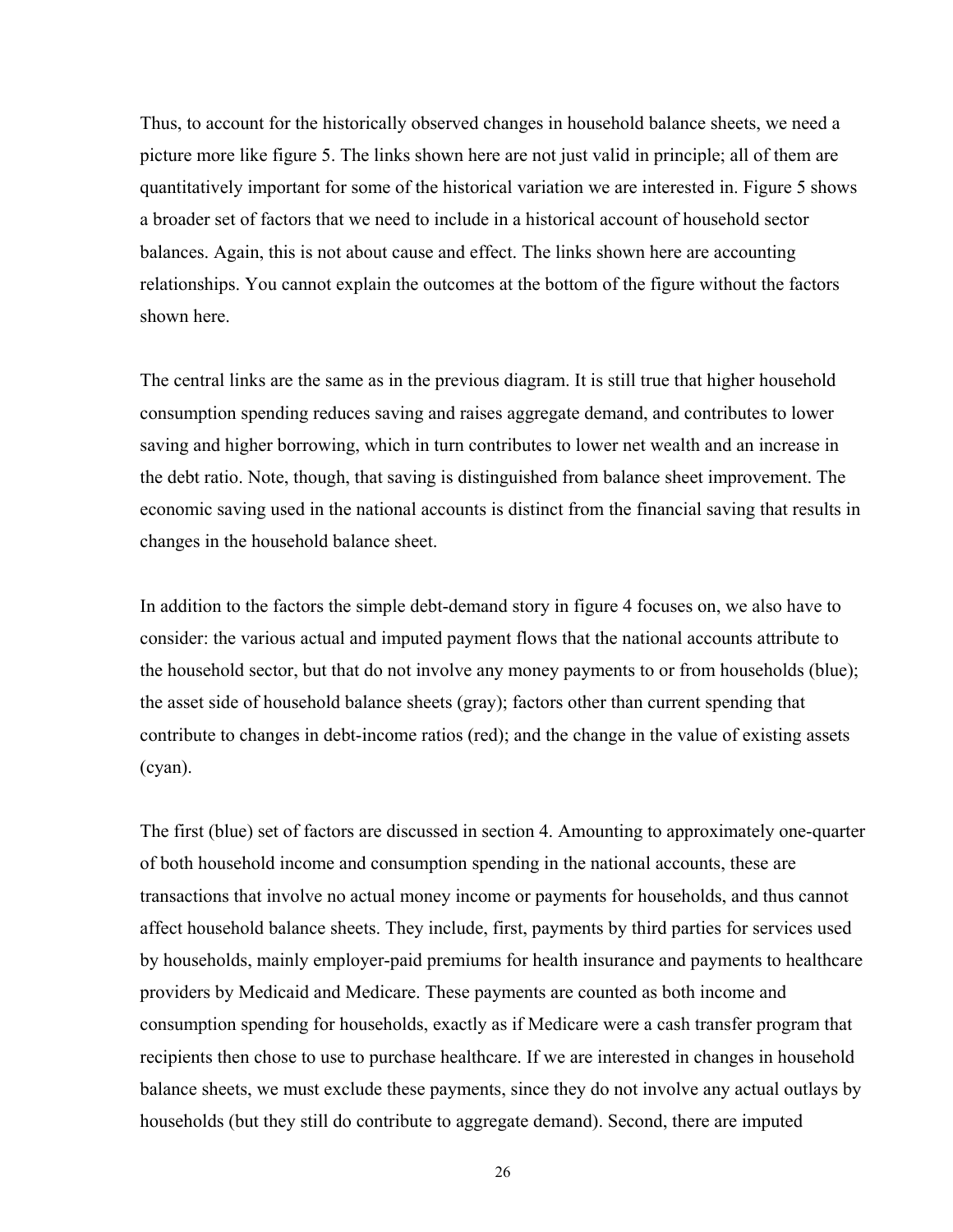purchases where no money changes hands. The most important of these are owners' equivalent rent and the imputed financial services that households are supposed to purchase (paid for with imputed interest income) when they hold bank deposits and similar assets paying less than the market interest rate. Like the third-party payments, these imputed interest payments are counted as both income and expenditure for households. Owners' equivalent rent is also added to household income, but net of mortgage interest, property taxes, and maintenance costs. Finally, the national accounts treat the assets of pension and similar trust funds as if they were directly owned by households. This means that employer contributions and asset income for these funds are counted as household income (and therefore add to measured saving) while benefit payments are not.<sup>12</sup>

Medicare, Medicaid, and employer-paid health premiums together account for 14 percent of official household consumption, owners' equivalent rent accounts for another 10 percent, and imputed financial services for 4 percent. Consolidating pension funds with households adds about 2 percent to household income. This is down from 5 percent in the 1980s and the decline in this component of income raises apparent consumption-income ratios. Note that while these flows do not involve any monetary outlay by households and thus cannot affect household balance sheets or debt, they do all contribute to measured household saving.

The next set of factors (shown in gray in figure 5) involve household assets. No one denies, in principle, that balance sheets have both an asset side and a liability side, but it is striking how much this is ignored in practice, with net and gross measures used interchangeably. In the first place, we have to take into account residential investment. Purchase of new housing is considered investment, and does not reduce measured saving, but it does of course involve monetary outlay and affects household balance sheets just as consumption spending does. We also have to take into account net acquisition of financial assets. An increase in spending relative to income moves household balance sheets toward deficit; this may be accommodated by increased borrowing, but it can just as well be accommodated by lower net purchases of financial assets. In some cases, higher desired accumulation of financial assets can also be an

 $\overline{a}$ 

 $12$ Hockett and Alpert (2016) similarly deducts employer pension contributions from household income, but fails to add pension fund disbursements. Pension assets may be counted as assets of the household sector or not, but in either case, contributions and benefit payments must be treated consistently.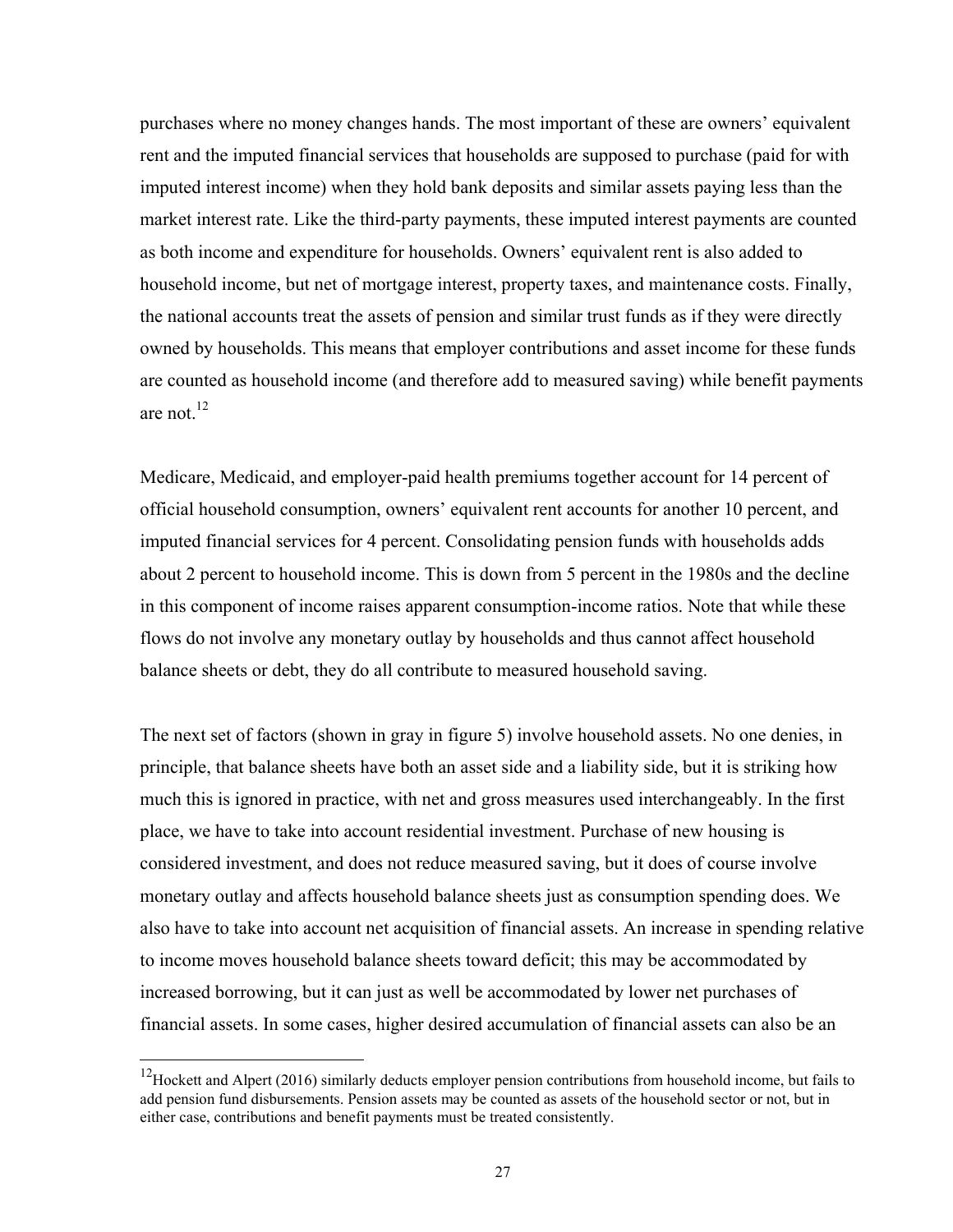autonomous factor requiring balance sheet adjustment.<sup>13</sup> The fact that adjustment can take place on the asset as well as the liability side is another reason there is no necessary connection between saving and debt growth.

Net accumulation of financial assets affects household borrowing, but not saving or aggregate demand. Residential investment also does not reduce measured saving, but it does increase aggregate demand as well as borrowing. The red line in figure 5 adds residential investment by households to adjusted consumption spending. Household spending on goods and services did indeed increase during the housing bubble period—conventional wisdom is right on that point but this was a spike of limited duration, not the secular increase that the standard consumption figures suggest.

Again, this is not just an issue in principle; historical variation in net acquisition of assets by the household sector is comparable to variation in borrowing. The decline in observed savings rates in the 1980s, in particular, was much more reflected in slower acquisition of assets than faster growth of debt. And the sharp fall in saving immediately prior to the Great Recession in part reflects the decline in residential investment, which peaked in 2005 and fell rapidly thereafter.

The cyan item is capital gains, which constitutes the other factor (along with net accumulation) in growth of assets and net wealth. For the distribution-debt-demand story we are focused on here, this is not important. But in other contexts it is. In particular, the growth in recent decades in wealth relative to GDP in the US and elsewhere is explained mainly by capital gains on existing assets, not by faster accumulation of wealth via saving (Knibbe 2014; Naidu 2017). Finally, the red items in figure 5 are factors other than current spending and income that affect the debt-income ratio. Mason and Jayadev (2014) call this set of factors "Fisher dynamics," after Irving Fisher's (1933) discussion of them in his famous 1933 paper on the Great Depression. Interest payments reduce measured saving and shift balance sheets toward deficit, just like consumption, but they don't contribute to aggregate demand. Defaults or charge-offs reduce the outstanding stock of debt without affecting demand or measured savings. Like capital gains, they are a change in a stock without any corresponding flow. Finally, the debt-income ratio has a

 $\overline{a}$ 

<sup>&</sup>lt;sup>13</sup> This is particularly important for state and local governments. (Mason, Jayadev, and Page-Hoongrajok 2017)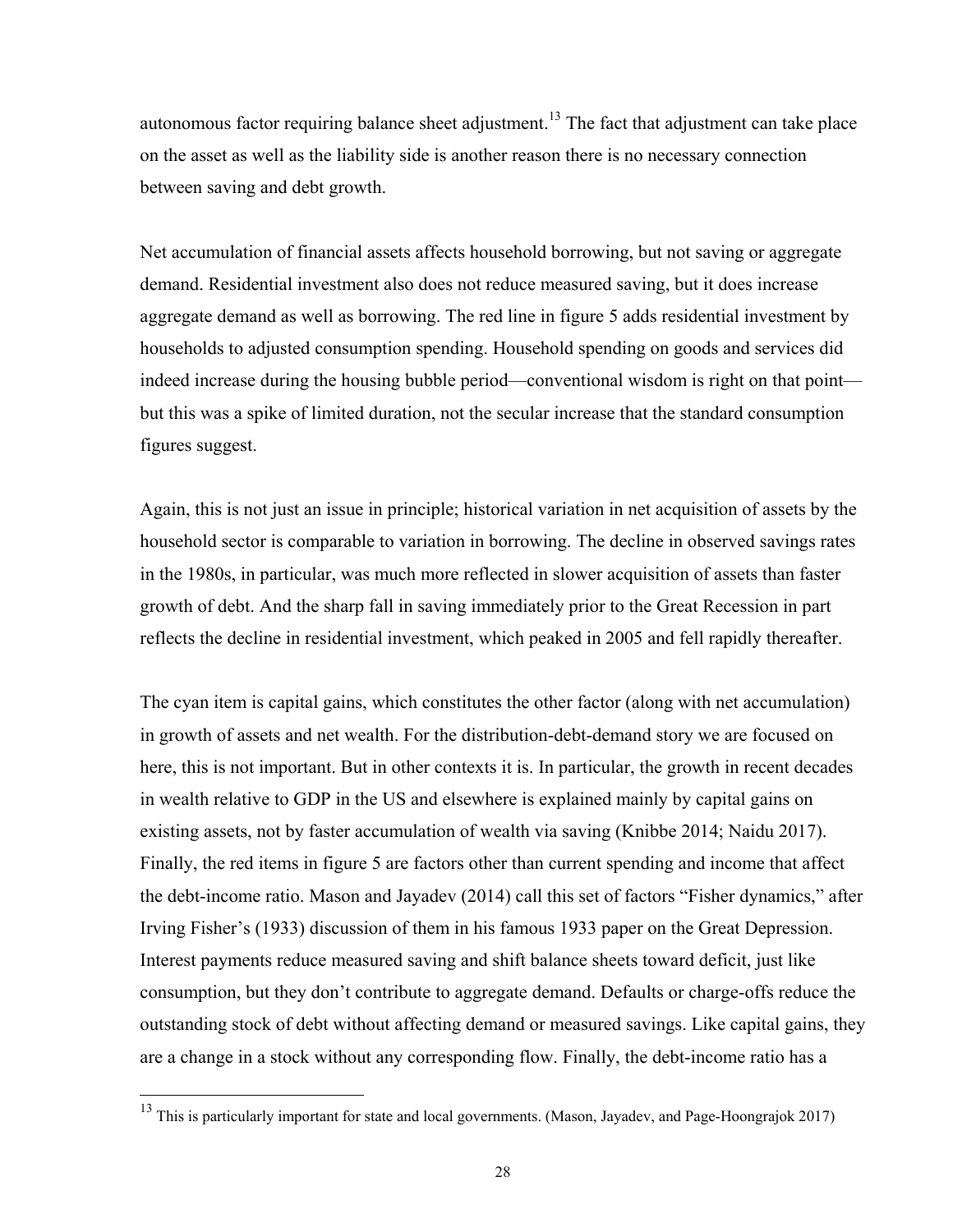denominator as well as a numerator; it can be raised just as well by slower nominal income growth as by higher borrowing. As discussed in section 3, the long-term increase in household debt-income ratios since 1980 is fully explained by these items—higher borrowing by households plays no role.

## **6. RISING DEBT IS NOT CONCENTRATED AT THE BOTTOM OF THE INCOME DISTRIBUTION—LOW-INCOME HOUSEHOLDS HAVE LITTLE DEBT**

Most stories that link rising debt to increased income inequality imply that the largest rises in debt should be found lower down the income distribution. Evaluating this claim depends, of course, on where the distribution is divided. It is true that debt-income ratios are somewhat lower at the very top of the income distribution—they peak around the 90th percentile. So if the question is framed in terms of the top 5 percent and the bottom 95 percent, then it is true that debt-income ratios are higher, and have risen by more, in the lower part of the distribution (Cynamon and Fazzari 2015). But it would be misleading to treat this as representing a more general downward shift in the distribution of debt.

Foote, Loewenstein, and Willen (2016) gives a thorough discussion of the evidence on the shifting distribution of debt during the housing boom period of the late 1990s to 2007, drawing on a combination of data from the triennial SCF and the New York Fed's Equifax-based Consumer Credit Panel. The advantage of the former is that both income variables and balance sheet variables are observed directly at the household level. The advantage of the latter is a much larger sample with more frequent data; the disadvantage is that income is not directly observed but must be inferred from other variables, typically zip code. Their central findings

> contradict conventional theories that the mortgage boom was driven by disproportionate borrowing at the lower end of the income distribution. ... Lowincome borrowing grew rapidly, with much of this new debt packaged into the subprime mortgage-backed securities that caused so many problems during the 2008 financial crisis. Yet borrowing by high-income individuals rose at similar rates, so the distribution of debt with respect to income remained stable over time. ... Overall, there is no evidence of a relative expansion of mortgage borrowing among low-income or marginal borrowers during the boom. (Foote, Loewenstein, and Willen 2016)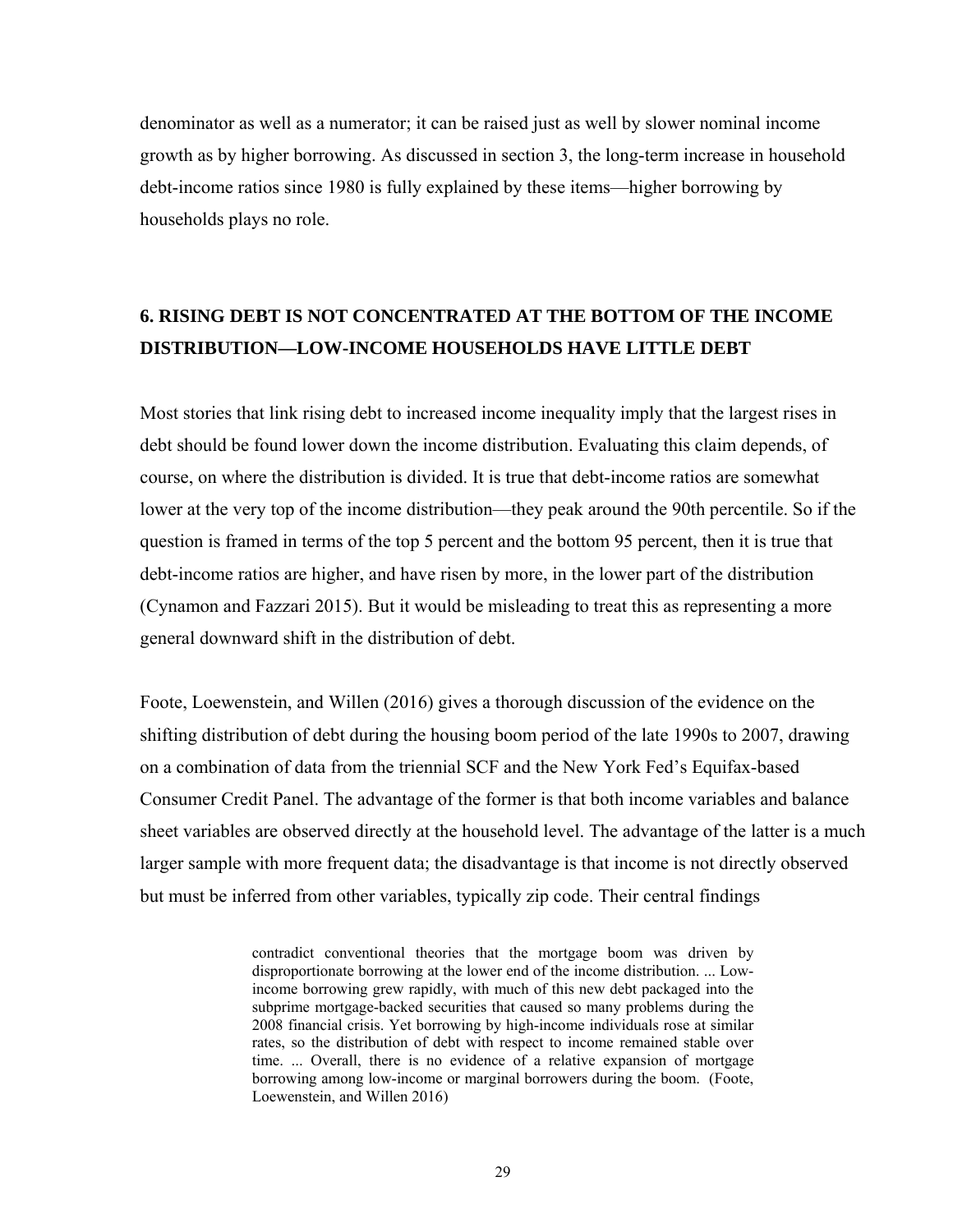As they note, given the positive relationship between debt and income, an equal proportionate increase in debt across the income distribution means that in absolute terms the largest share of the debt increase was accounted for by the highest-income households. Concretely, the rise in housing prices during the boom period tended to price lower-income households out of the housing market, offsetting the loosening of lending standards. More subtly but critically, they emphasize that gross flows—which many discussions of household borrowing focus on—are not a good guide to changes in stocks (see the discussion in section 2.2). Mian and Sufi (2014) base much of their analysis on the increase in mortgage borrowing by lower-income households (or more precisely, households in lower-income zip codes) during the housing boom. But as Foote, Loewenstein, and Willen (2016) point out, there was a roughly similar rise in home sales and mortgage payoffs in the same zip codes during this period. So the large increase in gross flows into these neighborhoods did not imply a comparable increase in the stock of debt. This is both because increasing home turnover during the boom meant that mortgage payoffs increased as well as new lending, and because even where there are significant net flows, the long duration of most mortgage loans means that even large net flows sustained over several years may have only modest effects on stocks.

The simplest way to look at the distribution of debt by income is through the SCF. As table 4 (based on SCF data) shows, over the whole period household debt has been concentrated in the upper-middle range. More than three-quarters of household debt is owed by the top 40 percent of the income distribution; less than 10 percent is owed by the bottom 40 percent. This is not surprising, when we recall that debt is mainly incurred to finance asset ownership. It is precisely the upper-middle strata that are both likely to own expensive assets and to need to borrow for them. Increasing income inequality means that fewer households are located in this middle part of the distribution, so the most natural result of greater income inequality would be a *reduction* in household debt.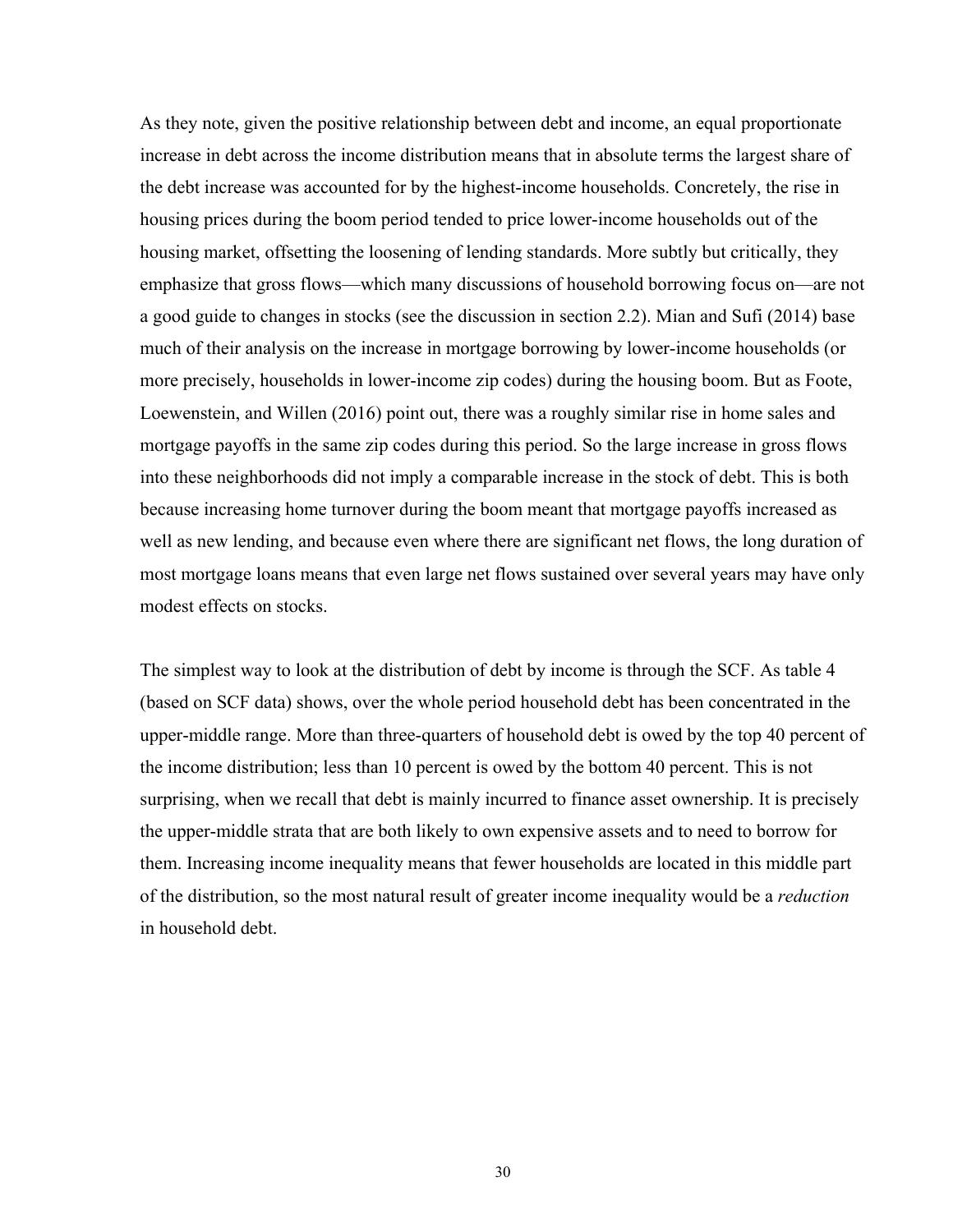



Source: SCF (various years) and author's analysis

|                | 1983 | 1989 | 1995 | 2001 | 2007 | 2013 |
|----------------|------|------|------|------|------|------|
| bottom         | 0.01 | 0.01 | 0.01 | 0.01 | 0.01 | 0.02 |
| $\overline{2}$ | 0.02 | 0.01 | 0.02 | 0.02 | 0.02 | 0.02 |
| 3              | 0.02 | 0.02 | 0.04 | 0.03 | 0.03 | 0.03 |
| $\overline{4}$ | 0.04 | 0.04 | 0.04 | 0.04 | 0.03 | 0.04 |
| 5              | 0.05 | 0.06 | 0.06 | 0.07 | 0.06 | 0.05 |
| 6              | 0.07 | 0.07 | 0.08 | 0.08 | 0.08 | 0.08 |
| 7              | 0.09 | 0.11 | 0.11 | 0.10 | 0.11 | 0.10 |
| 8              | 0.13 | 0.15 | 0.14 | 0.14 | 0.16 | 0.14 |
| 9              | 0.18 | 0.19 | 0.19 | 0.18 | 0.19 | 0.19 |
| top            | 0.38 | 0.35 | 0.32 | 0.33 | 0.31 | 0.34 |

Table 4: Share of Total Household Debt by Income Decile, Various Years

Source: SCF (various years) and author's analysis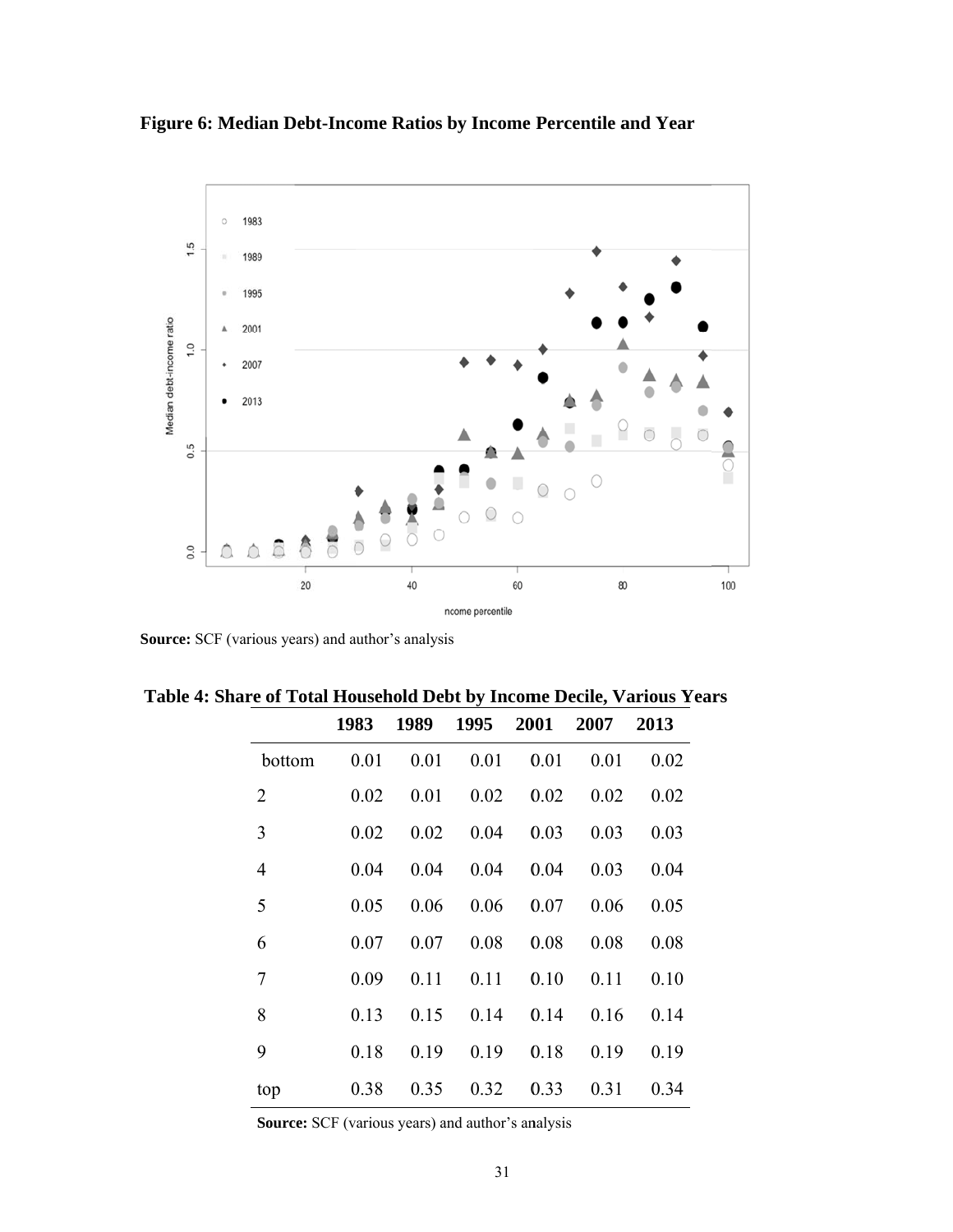Figure 6 shows the median ratio of household debt to income for each of 20 income quantiles, from the lowest-income 5 percent to the highest-income 5 percent, for six selected years between 1983 and 2013. Table 4 shows the share of total household debt accounted for by each income decile for each of the same six years. So, for instance, in 2013 the median debt-income ratio for a household at the 50th income percentile was a bit below 0.5. And in 2013, 34 percent of total household debt was owed by the highest-income decile, while only 2 percent of total debt was owed by each of the two lowest-income deciles.

A few points come out clearly here. First, household debt is mainly found in the upper-middle part of the income distribution. The majority of households in the bottom quintile report no debt, and this has been true of every year in the survey. Median debt ratios in the second quintile from the bottom are also consistently very low. The highest debt ratios are consistently found between the 75th and 90th percentiles. This is the natural result of the point stressed in section 2.1, that debt is incurred to finance asset ownership, not current expenditure. The great majority of household debt (over 90 percent) is incurred to finance home ownership, auto ownership, and postsecondary degrees. Low-income households are unlikely to own homes or attend college or university, especially the more expensive selective private and professional schools. While most low-income households do own vehicles, they are often purchased used, which may not require debt financing. Lack of assets among lower-income households is in part because they cannot get credit for these purchases; perhaps more important, all these purchases also involve significant out-of-pocket costs (down payments and so on), and are linked to a larger set of lifecycle choices that are shaped by class position. So it is not surprising that the highest debt ratios (and the great majority of aggregate debt) are found in the top two quintiles.

Debt ratios do fall somewhat at the very top of the distribution, but the absolute level of debt rises monotonically with income. This distribution is especially striking since the income measured here is current, not lifetime, income. If a major purpose of borrowing was to smooth consumption in the face of short-term variations in income, you would expect to see a large fraction of debt owed by households whose income was currently low. The fact that we do not see this means that either most income variation is persistent rather than transitory, or that households do not use debt for consumption smoothing. Both are probably true. It's also worth noting that even in the 2000s, when debt ratios rose sharply in the middle part of the distribution

32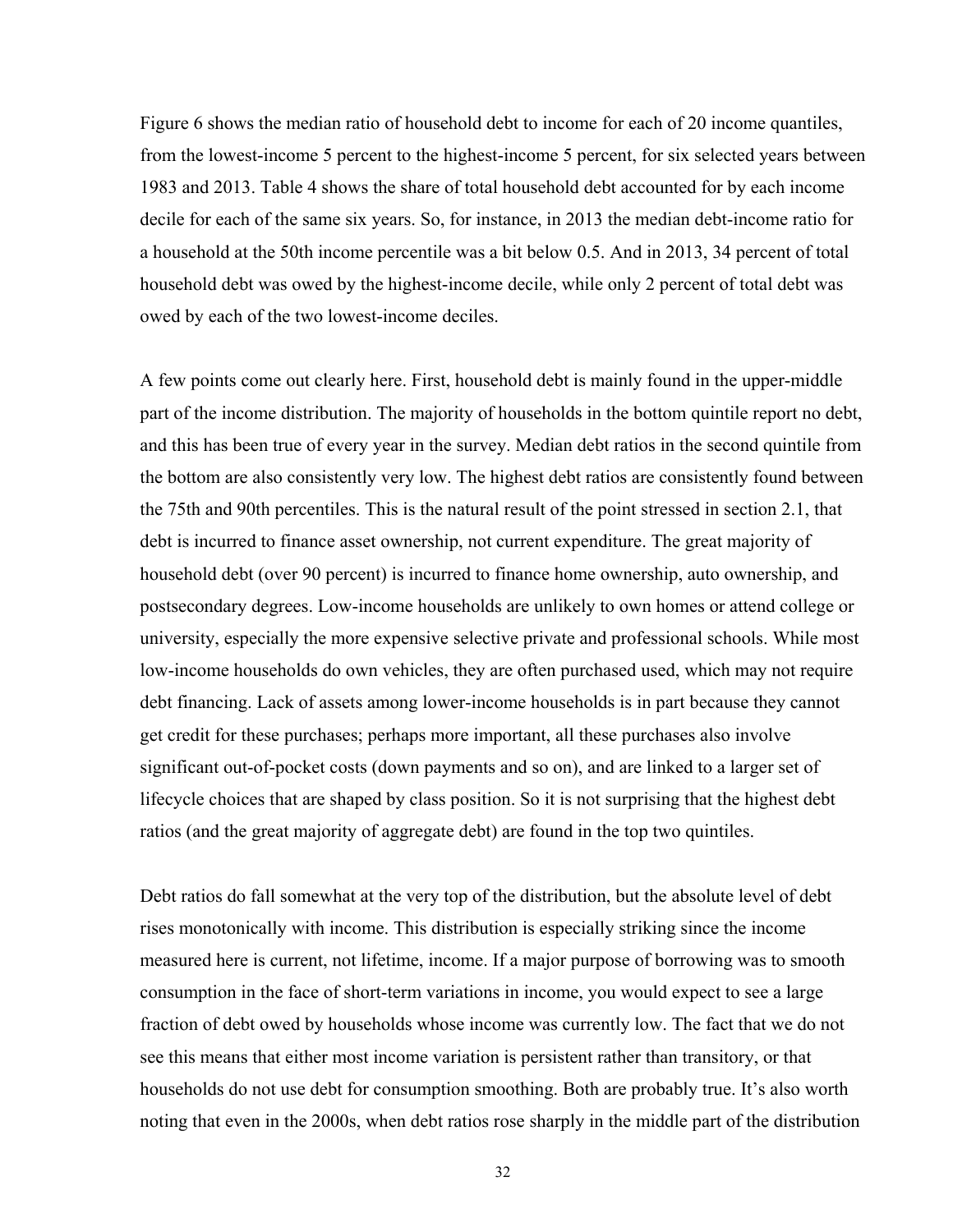(discussed immediately below), the aggregate distribution of debt did not change very much. Even when debt-income ratios are higher in the upper-middle part of the distribution than at the very top, the total quantity of debt owed is still higher at the top.

The fact that debt rises with income, and that there is very little debt in the bottom half of the distribution, is a problem for stories about rising household debt that emphasize *working class* incomes and living standards. It is a less serious problem for stories like Cynamon and Fazzari (2015), which focus on the division between the top few percentiles and the bulk of the population.

The second point that comes out of figure 6 is that there *is* an exceptional increase in debt ratios between 2001 and 2007, between roughly the 50th and the 80th percentiles. During this period, debt-income ratios roughly doubled for these income ranges, with increases ranging from 0.5 to 1.0 at the 50th percentile, up to from 0.75 to 1.5 to the 75th percentile. Unlike the rest of the 1983–2013 period, this six-year stretch saw both a large increase in aggregate household debt and a downward shift in its distribution.

On the face of it, this seems to support a link between borrowing and income distribution, via the housing-finance expansion described in section 2.2. There are some problems, though. First of all, the rise in middle-income debt ratios is limited to the 2001–07 period, even though income inequality has risen steadily since the early 1980s. Second, there was no similar rise in debt ratios in the bottom half of the income distribution. Finally, as discussed in section 3, there was no corresponding increase in aggregate demand from the household sector during this period (Mason and Jayadev 2015).

The natural interpretation of these facts is that the mid-2000s' rise in household debt is not directly linked to income distribution but rather is explained by the housing bubble. Higher mortgage borrowing was both required and enabled by the rise in the prices of existing houses; increased mortgage borrowing in turn sustained the price rise (Mian and Sufi 2011). In some cases, rising home prices may also have allowed households to maintain a higher level of current expenditure. But in the aggregate, there was at most a modest increase in current household expenditure relative to income, and as discussed in the following section, this increase appears to

33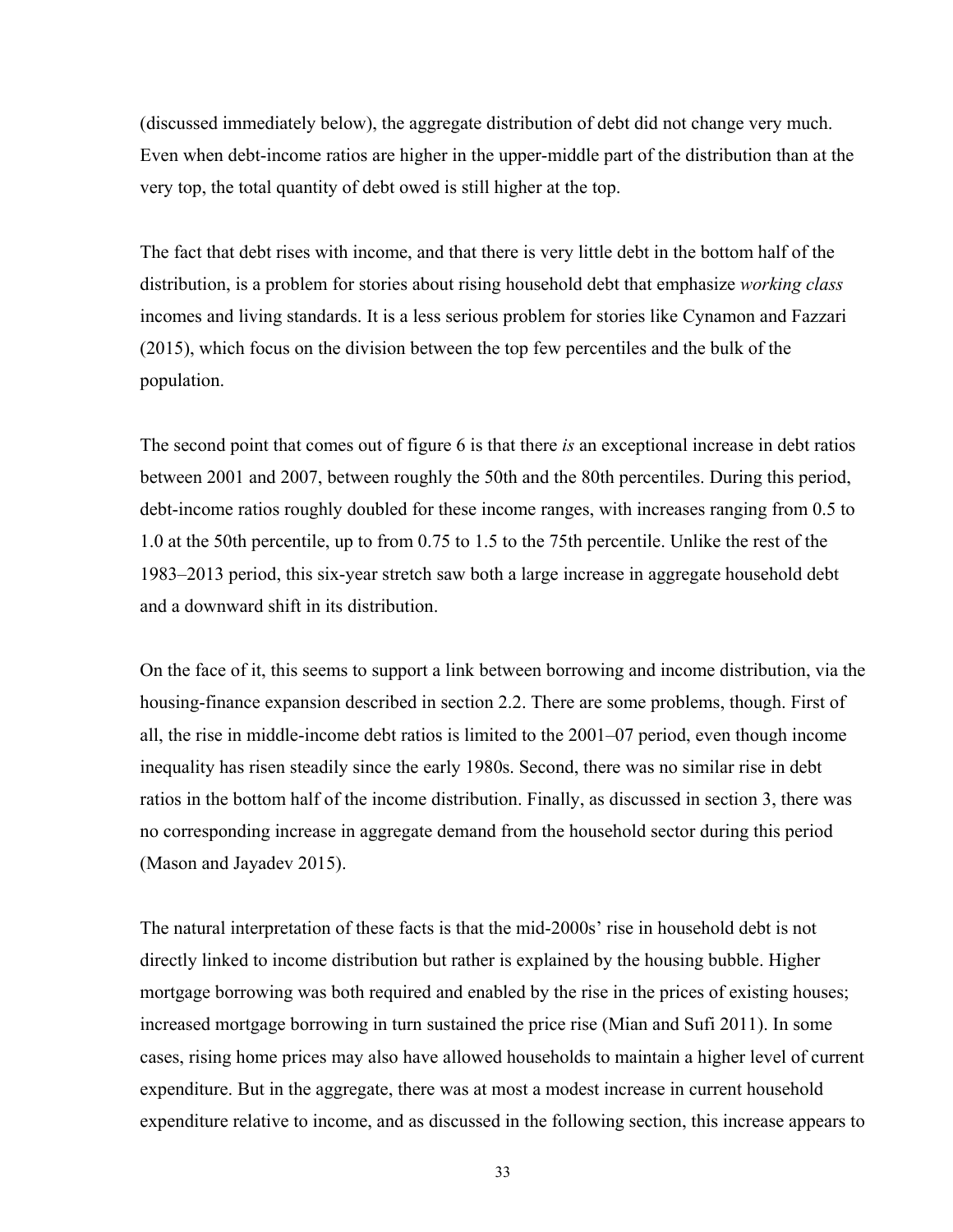have come mostly near the top of the income distribution. The housing bubble of the 2000s was certainly shaped by the larger economic context, including the distribution of income. But we should not look for a *direct* link between distribution and rising middle-class debt—the immediate cause was the housing bubble.

The housing bubble was a discrete phenomenon. There was a sharp rise in debt in the middle class (the 50th–90th percentiles.) But this was specifically about mortgage debt. And it was limited to distinct period—the first half of the 2000s. Up to 2001, there was a steady rise in debt ratios across the whole population without any change in the distribution. But from 2001–07, there was a sharp rise centered at the 75th percentile or so that pushed the distribution somewhat downward. This downward shift in the debt distribution was reversed after 2007, in large part due to default (see the last column of table 3). This temporary downward shift in debt was a result of the housing bubble specifically, not a more generic response to changing income distribution. And even during the housing bubble period, very little debt was owed by households in the bottom half of the income distribution.

### **7. CONSUMPTION INEQUALITY APPEARS TO TRACK INCOME INEQUALITY**

A central claim in the debt-distribution-demand story is that lower-income households borrowed in order to maintain their expected standards of consumption, and/or to emulate the consumption of higher-income households. This implies that inequality in consumption should have increased by less than inequality in incomes. This is explicitly acknowledged in many, though not all, arguments linking rising debt to increased inequality. For example, McCombie and Spreafico (2017) claim that "the change in the inequality in consumption was considerably less than the change in income inequality." They do not provide any reference for this claim, but there is empirical work on this question. While measuring the distribution of consumption presents serious challenges, most of the recent literature concludes that consumption inequality in the US has in fact risen about as much as income inequality.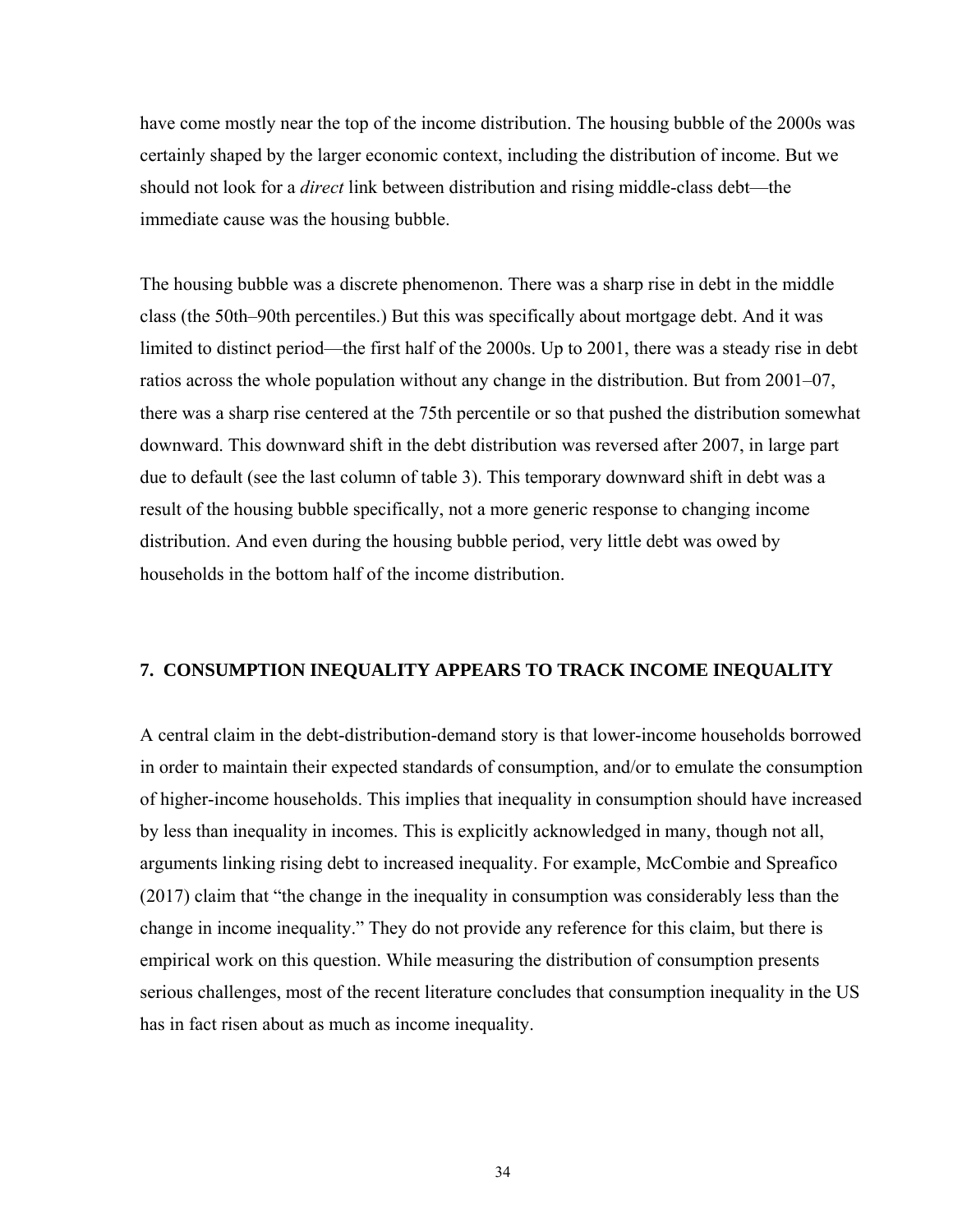There are two comprehensive US datasets on household consumption available over a long period. First (available from 1980) is the Consumer Expenditure Survey (CEX), conducted by the Bureau of Labor Statistics (BLS). This survey was developed to help form weights placed on price changes of goods in the computation of the overall Consumer Price Index. The other dataset (available from 1968) is the Panel Study of Income Dynamics (PSID), originally created to study income dynamics across generations. Until 1997, the PSID collected information on only a few consumption items: food, home rent, and utility payments. Starting with the 1999 wave, however, the PSID began to collect information on a larger range of items (Browning, Crossley, and Winter 2014).

A puzzle about consumption as measured in both these surveys is that the implied aggregate consumption level is inconsistent with the aggregate consumption reflected in the national accounts. One important reason for this discrepancy is that the surveys measure a different consumption concept than does the national accounts. Households normally report only cash outlays for consumption goods in the current period as consumption. But as discussed in sections 4 and 5, the definition of household consumption used in the national accounts includes thirdparty expenditure for healthcare and other purposes, and imputed noncash spending on owned housing, financial services, and other areas (Attanasio and Pistaferri 2016). Other forms of noncash consumption, such as the flow of services provided by consumer durables, are not counted by either survey or in the national accounts, but arguably should be included if the goal is to measure living standards. Since these flows do not involve cash outlays by households, however, they are not relevant for a discussion of household debt. In addition to conceptual issues, it is clear that household reporting of consumption expenditures is less accurate than income reporting, and that the errors are not random, but correlated with income—consumption is disproportionately underreported by higher-income households (Aguiar and Bils 2015). Finally, households do not necessarily face the same prices for consumption goods, so the distribution of consumption across households may be different from the distribution of consumption expenditure (Gordon 2009).

A number of recent papers attempt to overcome these problems and produce consistent measures of the distribution of household consumption and consumption expenditure. Most of these papers have found that changes in the distribution of consumption spending across income

35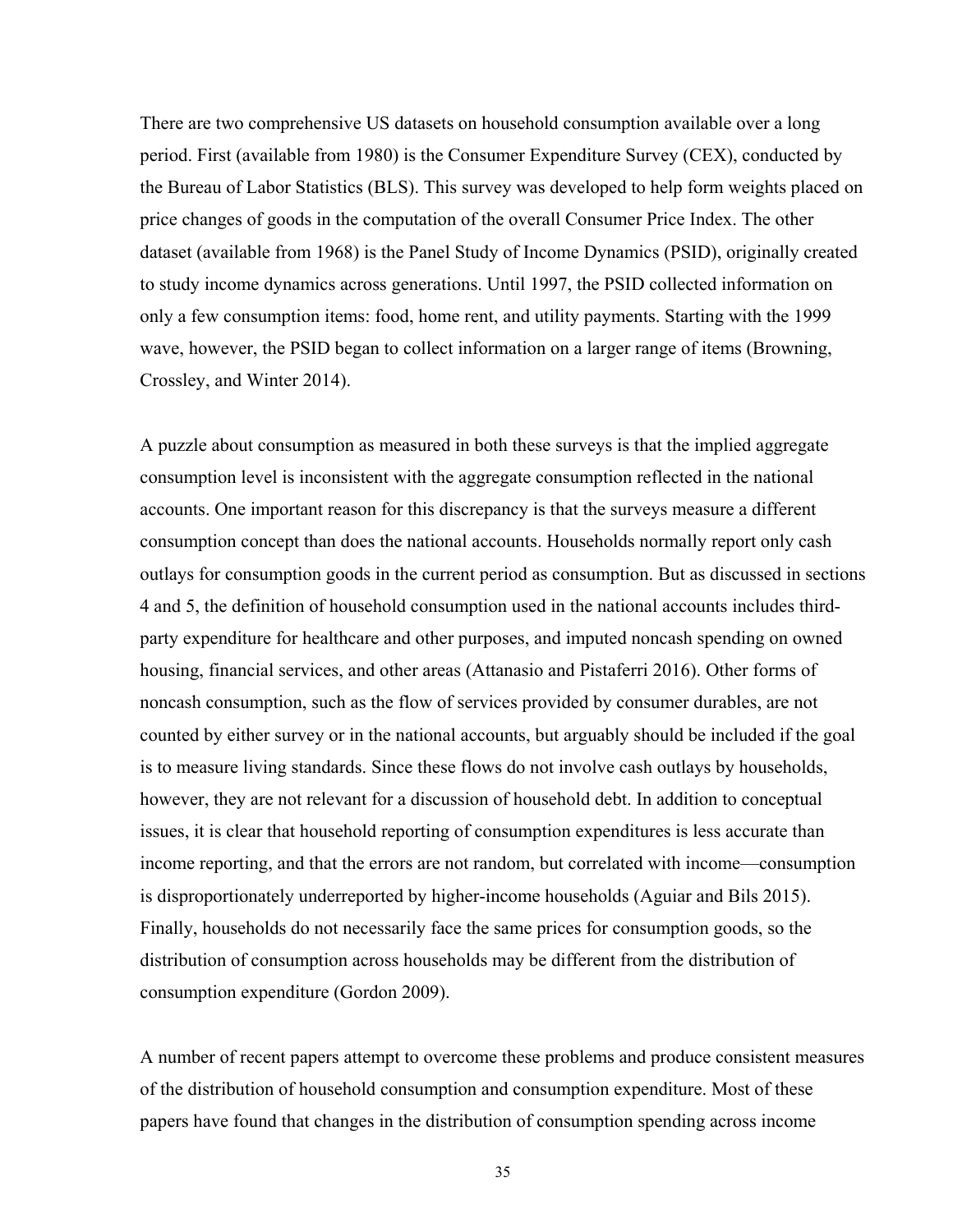groups have generally tracked changes in the distribution of income. In the remainder of this section, I briefly review some recent examples.

Aguiar and Bils (2015) makes use of CEX interview data from 1980 through 2010. They seek to overcome the limitations of the CEX data by constructing a measure of consumption inequality based on

> how richer versus poorer households allocate spending across goods. ... Intuitively, if consumption inequality is increasing substantially over time, then higher income households will shift consumption toward luxuries more dramatically than lower income households. The key advantage of this approach is that it does not require that the overall expenditures of households be well measured. Starting from consistent estimates of a demand system (Engel curves), the ratio of spending across any two goods with different expenditure elasticities identifies the household's total expenditure. (Aguiar and Bils 2015)

In their preferred specification, they find that consumption inequality—measured as the ratio of consumption by the top income quintile to consumption by the bottom income quintile increased by between 30 and 42 percent over the full period, compared with an increase in the equivalent measure of income inequality of 33 percent. In other words, they find that consumption inequality rose by at least as much as income inequality.

Fisher, Johnson, and Smeeding (2013) also make use of the CEX data. They construct a measure of household consumption that includes all cash outlays classed as consumption except for vehicle purchases and expenditures on owned homes, plus the imputed flow of services from owned homes and vehicles, all adjusted for household size. Measuring inequality by the Gini index, their main finding is that, while income inequality is always greater than consumption inequality, they follow the same trend: "income and consumption inequality increase at approximately the same rate between 1985 and 2006" (Fisher, Johnson, and Smeeding 2013). Again, this contradicts the claim that consumption inequality increased less than income inequality, whether due to borrowing or for some other reason.

Attanasio, Hurst, and Pistaferri (2012) employ a number of strategies to overcome the limitations of the CEX data. In one specification, they limit their analysis to consumption categories where measurement error has been found to be less of an issue. In another, they follow the same approach as Aguiar and Bils (2015) by comparing the spending on luxuries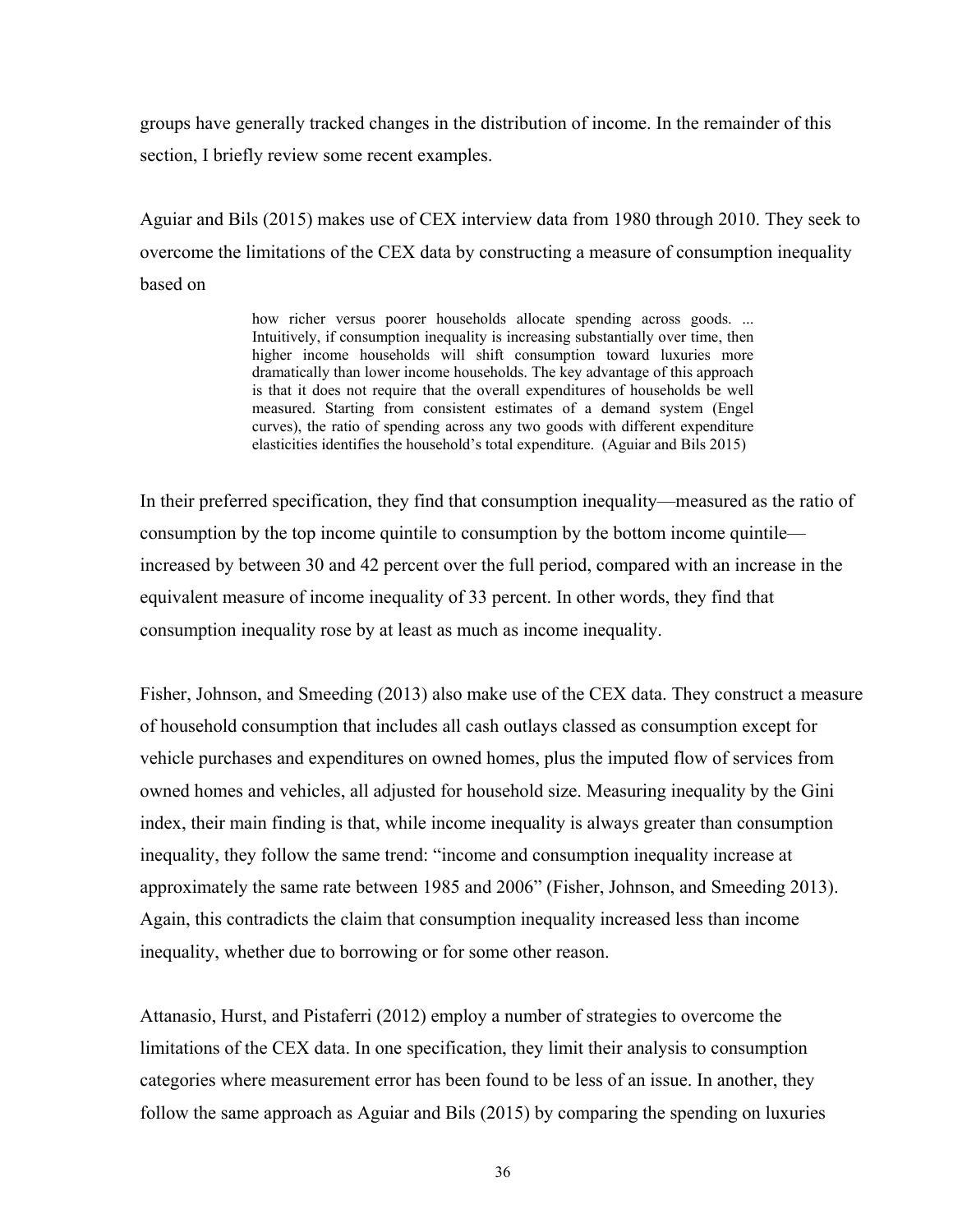(entertainment) relative to necessities (food). Third, they use expenditure data from the PSID and the CEX to compare the resulting measures of consumption inequality for the period covered by both. All these approaches yield the same results: "Consumption inequality within the U.S. between 1980 and 2010 has increased by nearly the same amount as income inequality" (Attanasio, Hurst, and Pistaferri 2012). Measuring inequality as the standard deviation of log income and log consumption, they find that income inequality increased by 0.20 percentage points, while consumption increased by between 0.15 and 0.20 points.

In their text, Cynamon and Fazzari (2015) argue that consumption dynamics in the period before 2007 were driven by rising inequality, as households in the bottom 95 percent of the distribution used credit to raise consumption spending relative to slow-growing income. But the data they present on income and consumption distribution tell a different story. By their measure, the ratio of consumption to income for the bottom 95 percent was essentially flat between 1989 and 2009; consumption rose as a share of income only at the *top* of the distribution—in fact, by the end of the period, for the first time, the consumption ratio of the top 5 percent was higher than that of the bottom 95 percent. This implies that consumption inequality has actually increased *more* than income inequality—exactly the opposite of the prediction implied by the text.<sup>14</sup>

In my view, Cynamon and Fazzari (2015) presents the most convincing measurement of consumption across households. Their figure showing the key results is reproduced here as figure 7. Two things are clear from this figure. First, the distribution of consumption between the top 5 percent and bottom 95 percent by income has closely tracked the distribution of income between these two groups. Second, to the extent consumption trends have diverged from income trends, it has been in the direction of higher consumption as a share of income among highincome households, and lower consumption relative to income among lower-income households. If a mechanism is needed to explain rising consumption demand in the face of more unequal income in the period before 2007, it should focus on luxury consumption among the rich perhaps driven by a wealth effect from capital gains—rather than on debt-financed consumption among the bottom 95 percent. As discussed in section 4, it is not clear how much we need to

 $\overline{a}$ 

<sup>&</sup>lt;sup>14</sup> In the paper, Cynamon and Fazzari (2015) merely observe in passing that the flat consumption share of the bottom 95 percent is "perhaps somewhat surprising." In personal correspondence, they acknowledge the fundamental problem it creates for their larger argument.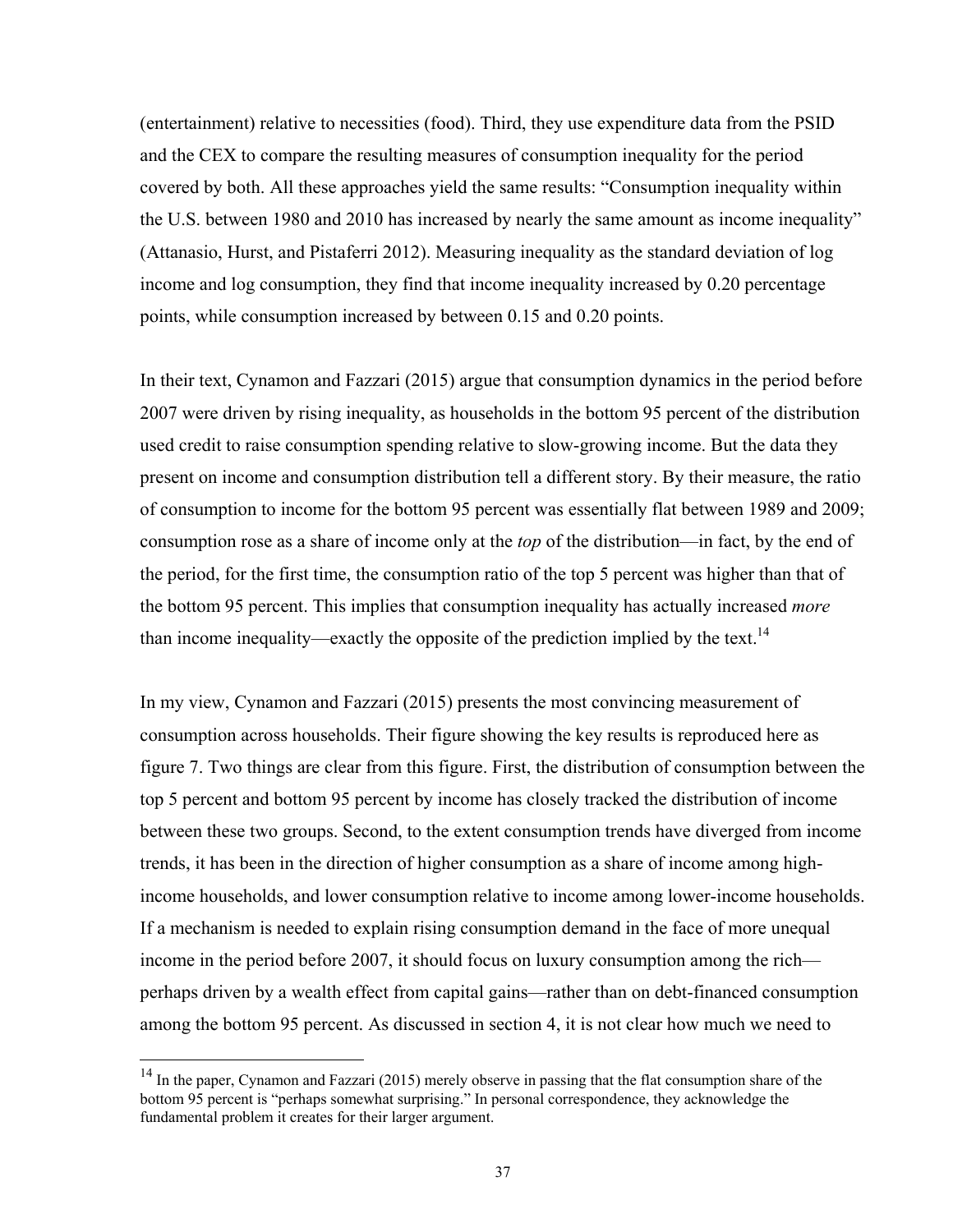postulate any such mechanism: When measured consistently as money expenditure by households, there does not appear to have been any rise in aggregate consumption spending as a share of income since 1980. Still, given that consumption propensities do generally fall with income, the combination of rising income inequality with even a constant aggregate consumption-income ratio needs an explanation. An increasing fraction of high incomes being spent on luxury consumption is a plausible candidate.

8000 **Billions of (2005) Dollars** 4000 N 2000 1000 1994 993 992 99  $\cdots$  PCE Trend 95%  $\cdots$  Income 95% **PCE 95%**  $PCE 5%$  $\cdots$  PCE Trend 5%  $\equiv$  Income 5%

Figure 7: Consumption and Income for the Top 5 Percent and Bottom 95 Percent, 1989– 2012

Among the few recent studies of US consumption inequality to find that it has increased significantly less than income inequality is Meyer and Sullivan (2013). They report a number of alternative measures of both consumption and income inequality, but by most of them the increase in consumption inequality since 1980 has been much less than the increase in income inequality, especially in the later part of this period. Since 2000, they find there has been no increase in consumption inequality at all (Meyer and Sullivan 2013). It's beyond the scope of this paper to evaluate these competing claims, or explain why this work finds such different results from other studies of income and consumption distribution. Suffice to say that Meyer and Sullivan (2013) seems to be an outlier among these studies.

**Source:** Cynamon and Fazzari (2015)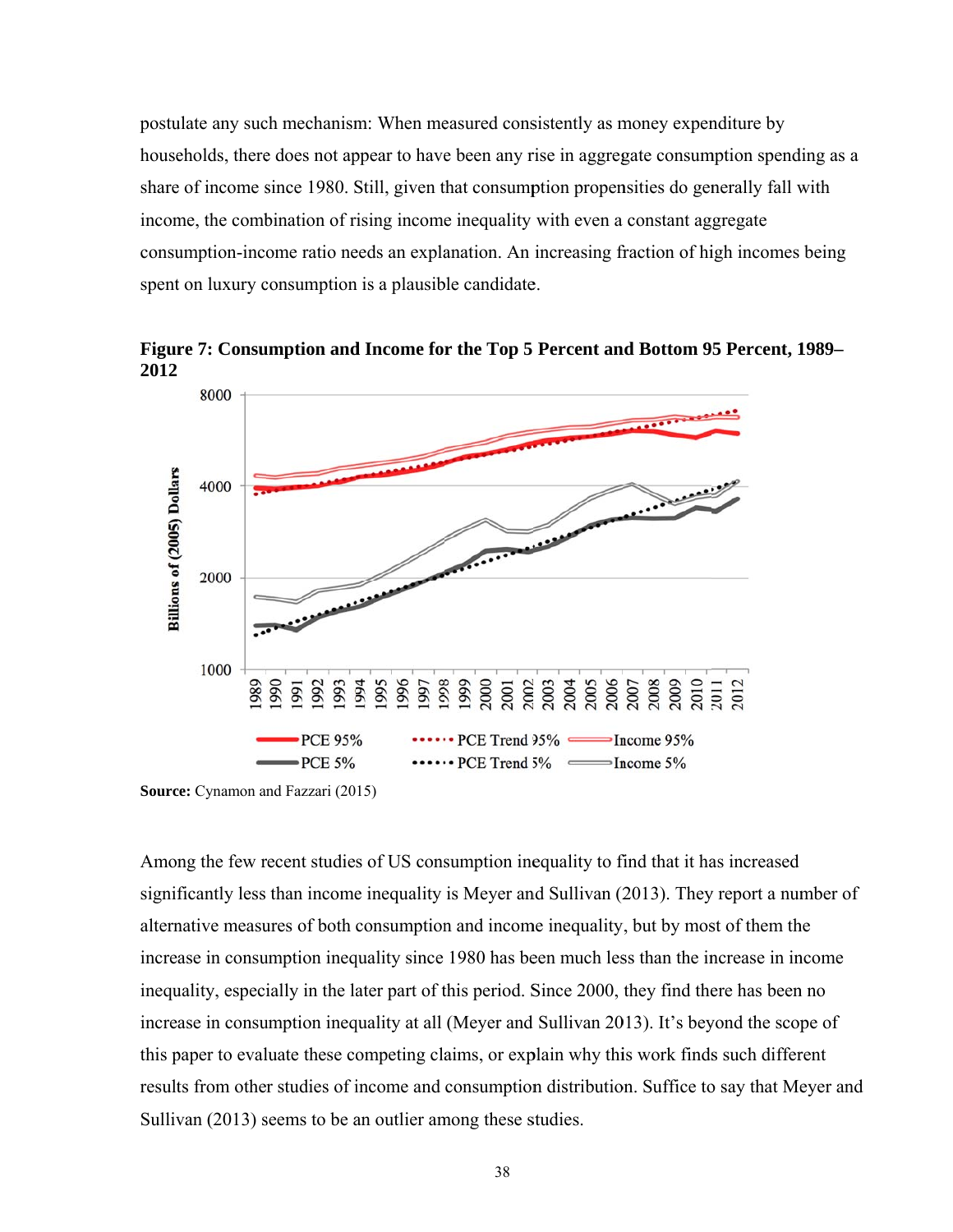Compared with the issues discussed in the other sections of this paper, the data on consumption inequality is not straightforward to interpret, and the conclusions of this section should be taken as more tentative than the others. But certainly the bulk of the empirical literature suggests that consumption inequality rose no less than income inequality between the 1980s and 2007.

A final note: The alternative to the view that income inequality has led to an increase in borrowing among lower-income households is that income inequality has led to a decline in living standards among lower-income households. As people get poorer, they don't borrow more, they buy less. This decline in living standards among lower-income households is reflected in many indicators of health and wellbeing, such as falling life expectancies (Case and Deaton 2015). It is strange that many writers who are critical of the increasing inequality of American income distribution implicitly deny that rising inequality has led to falling living standards for poor and working-class households.

### **8. CONCLUSIONS**

A widespread assumption (usually implicit) in discussions of macroeconomic dynamics in the period before 2007 is that the increase in household debt-income ratios reflected increased household borrowing, which in turn reflected increased household consumption spending (indeed, these three terms are often treated as equivalent). This paper is intended to challenge this view—not necessarily to refute it, but to suggest that a more careful look at the larger macroeconomic picture does not fit these stories as well as is sometimes assumed.

In sections 2 through 7, I have made the following claims:

- The great majority of household debt is incurred to finance asset positions, not current consumption.
- Historically, changes in household debt-income ratios have been driven more by variation in nominal income growth and interest on existing debt than by new borrowing.
- Household debt is concentrated near the top of the income distribution; very little is owed by lower-income households.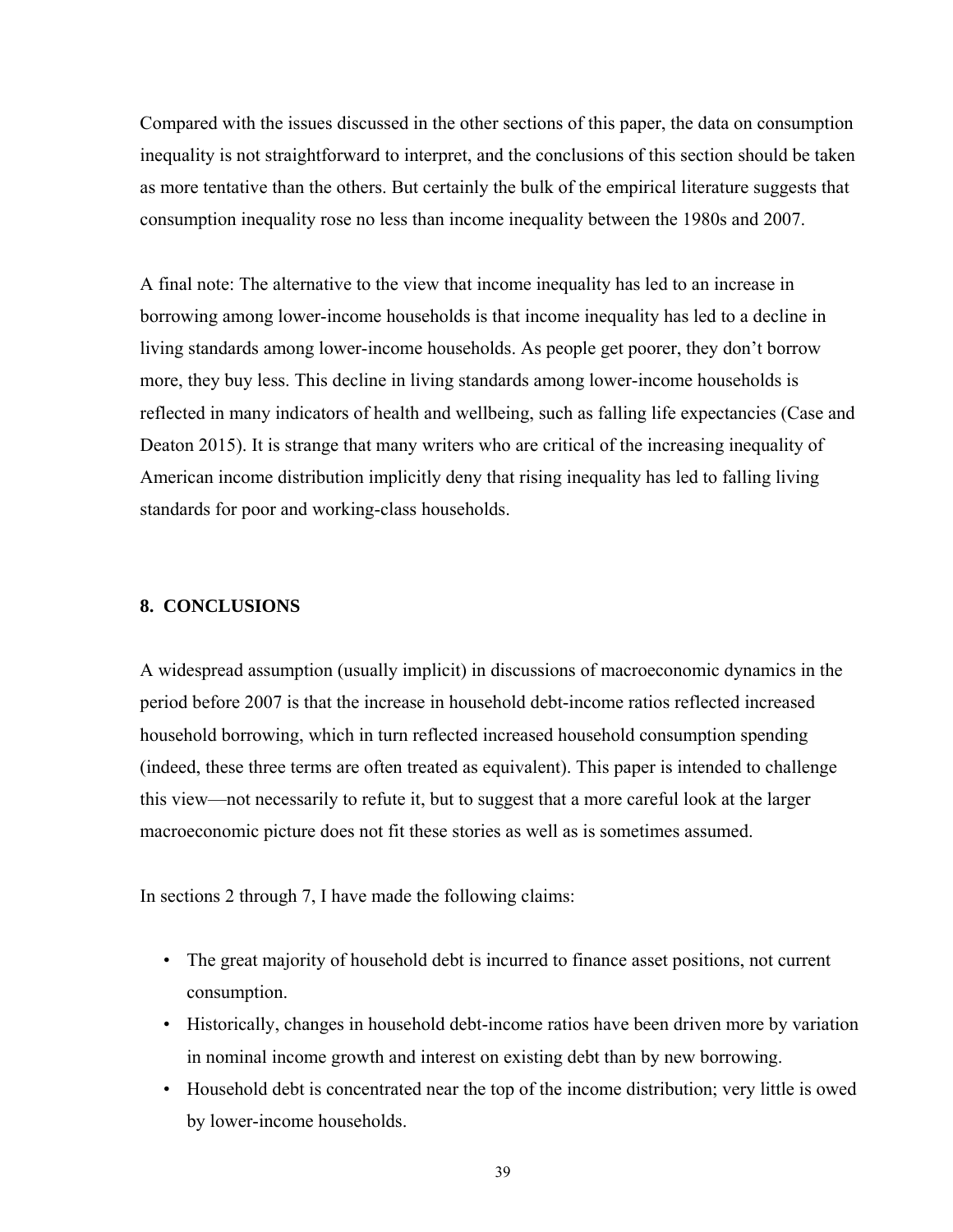- Consumption inequality appears to have increased in line with income inequality.
- The apparent rise in household consumption relative to income is entirely the result of third-party and imputed noncash expenditure; cash outlays for consumption by households are no higher as a share of income than they were in 1980.
- In general, changes in household balance sheets are not closely linked to changes in consumption spending.

Each of these claims creates challenges for a story in which debt-income ratios rose due to increased borrowing to finance consumption that was required to maintain living standards in the face of greater inequality. The seriousness of these challenges depends to some extent on the exact domain the story is understood to apply to. The debt-distribution-demand story is most plausible if it is limited to the 2000s housing boom, and to the top third of the income distribution. It is not plausible if applied to the long-term rise in debt, or to the income distribution as a whole. During 2002–07, there was a substantial increase in borrowing by households. About half of these increased inflows financed housing investment; the remainder annual flows of around 2 percent of GDP—was potentially available to finance higher consumption. And this period did see a significant downward shift in the distribution of debt by income—not to the bottom half, which has never held significant debt, but from roughly the 95th to the 75th income percentile.

It is important to note that the increase in household borrowing during the housing boom period was more than reversed during the following years; the fact that household debt-income ratios were substantially higher in 2016 than in 1980 owes nothing to the housing boom. And while it is possible—though hardly certain—that households at the 70th or 80th income percentile would have borrowed less during this period if their incomes had been higher, it is nearly certain that, in the absence of other institutional changes, a redistribution of income toward the bottom half would result in more household debt, not less, as debt-financed home ownership and higher education, currently inaccessible for most of these households, came into reach.

On the positive side, critically investigating the premises of the debt-distribution-demand story helps clarify the actual historical trajectory of household balance sheets. Future work in this area, I suggest, would benefit from two methodological strictures. First, when balance sheet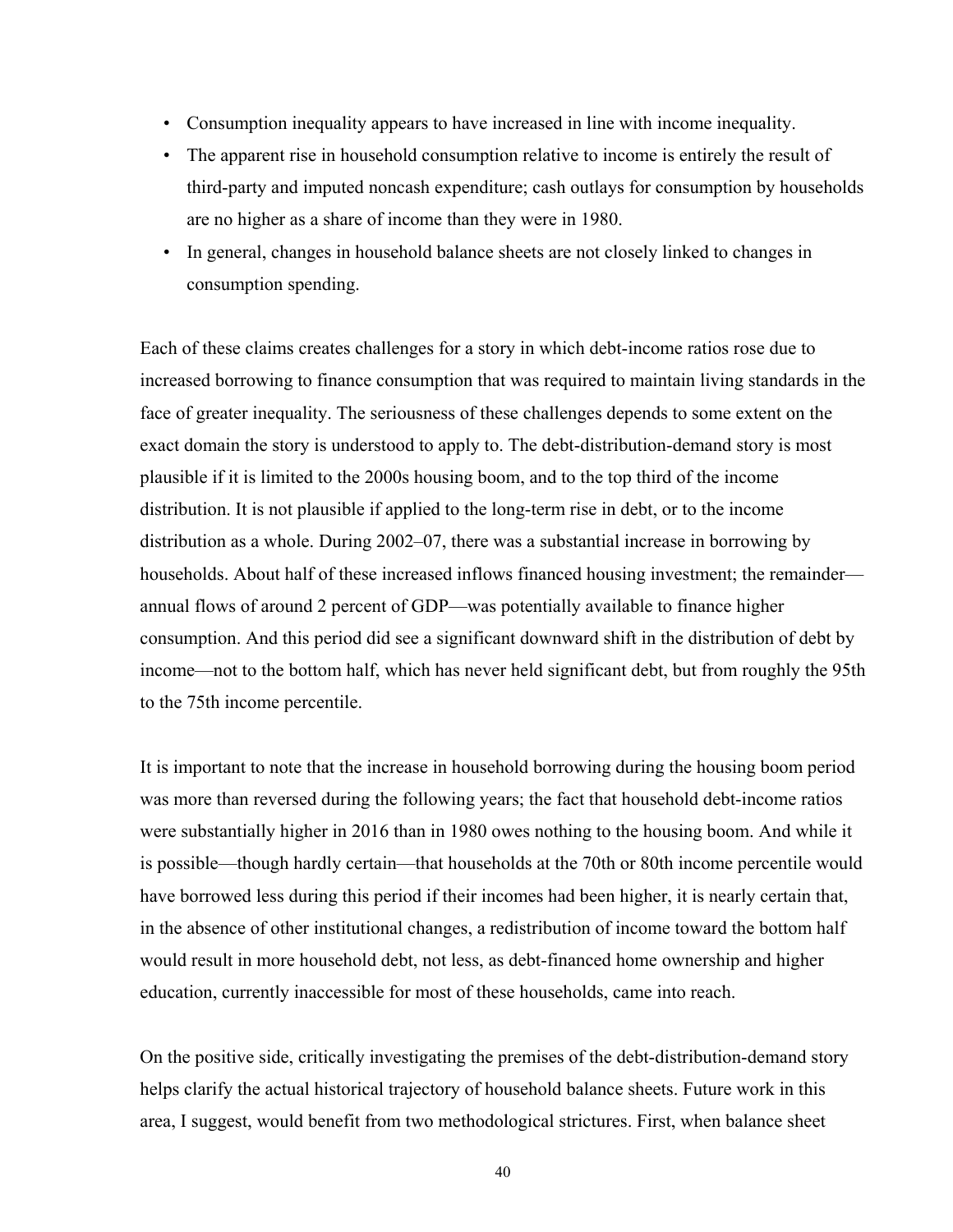variables like debt are the object of inquiry, we need to take a consistent "accounting view" of the economy (Bezemer 2016). We cannot analyze balance sheet variables as if they simply recorded income and expenditure flows. As a corollary to this, we should keep in mind that debt is used mainly to finance assets; consumption loans are much more important in orthodox theory than in the real world. Second, we need to be careful about mapping variables as reported in the national accounts onto the equivalent variables in theory. This concern is as old as empirical economics, but it is too often ignored in practice.<sup>15</sup> The differences between the definition of the reported variables and the definition required by theory cannot be assumed to be of second-order importance. The national accounts are constructed on the basis of an uneasy, sometimes unstable, compromise between economic theory (itself of different vintages), private accounting practices, and administrative convenience. We must be very cautious in assuming that the values in the national accounts labeled "consumption," "saving," and so on correspond to either the equivalent terms in our theoretical models or to the common-sense uses of those terms in everyday life.

With respect to the long-term rise in household debt: This is a monetary phenomenon. Fundamentally, it is the result of higher interest rates and lower real income growth and inflation. On the other side of the equation, increasing income inequality has simply led to an increase in private consumption inequality. To the extent that consumption demand has been stronger than would be predicted by a Keynesian story of consumption propensities declining with income, the explanations appear to be a mix of increased luxury consumption by highincome households and increased social spending classified as household consumption in the national accounts. Income inequality may indeed have contributed to weaker aggregate demand. But so may a number of other factors affecting desired consumption and investment, including: the progressive satiation of consumption demand; slowing population growth; increasing monopoly power; the shift from manufacturing to less capital-intensive services; changes in the fraction of profits retained in the business sector; the trade deficit; and increased longevity of capital goods. The possible influences of all these factors, along with countervailing forces

1

<sup>&</sup>lt;sup>15</sup> "There is hardly an economist who feels really happy about identifying the current series of 'national income,' 'consumptions,' etc. with the variables by those names in his theories. Or, conversely, he would often think it too complicated or perhaps even uninteresting to try to build models... [that] would correspond to the variables actually given by current economic statistics" (Haavelmo 1944).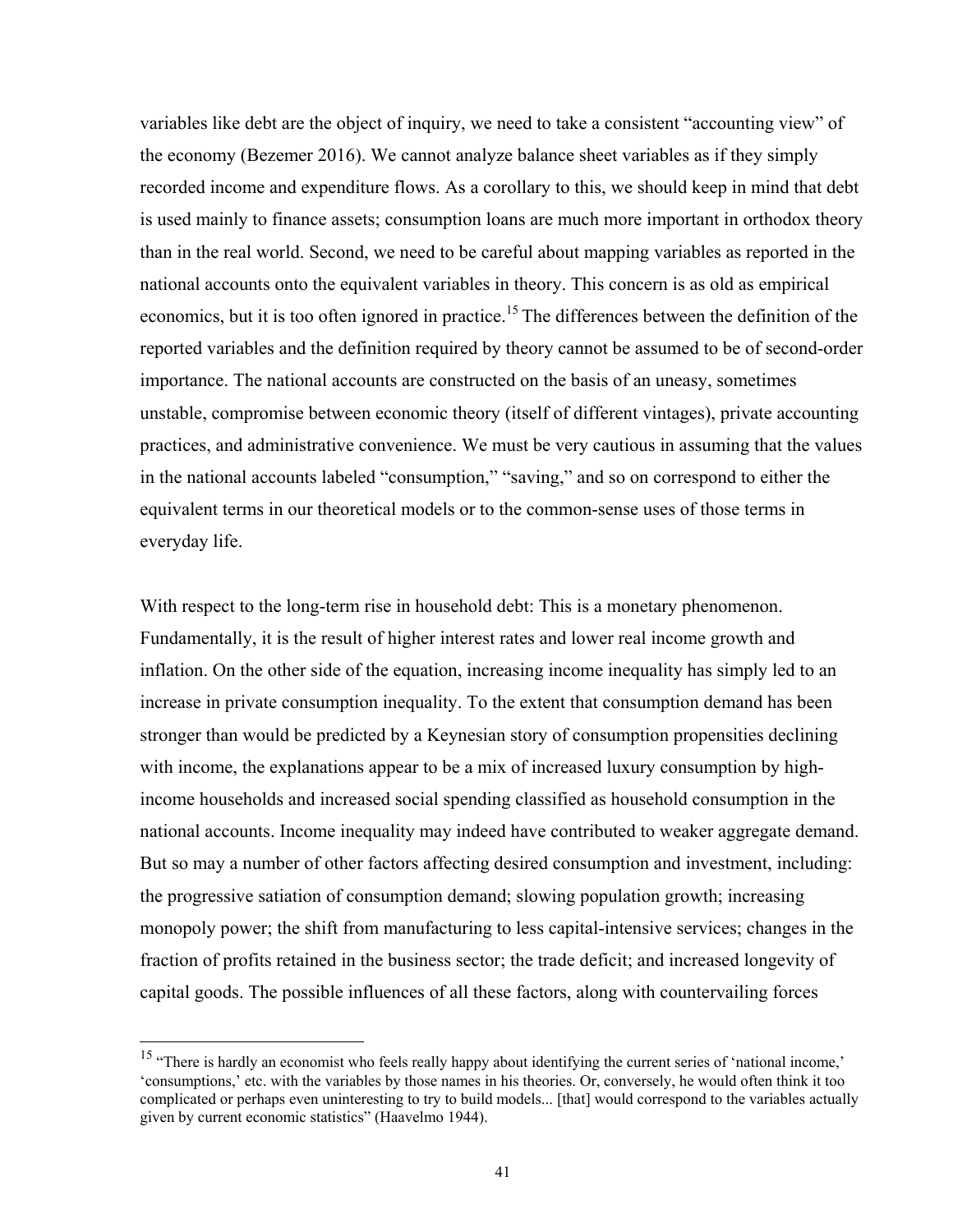tending to raise aggregate demand, need to be investigated systematically; we should not immediately focus on one possible story to the exclusion of the others.

Politically, the conclusion suggested by this paper is that the problem of debt is *not* that it substitutes for rising wages. It is, first, that security and social status depend on asset ownership. Debt-financed home ownership, for instance, substitutes for strong tenant protections that would make renting a more viable alternative. An example of this is Germany, which has both the lowest levels of household debt *and* the lowest levels of household wealth in the euro area (European Central Bank 2013). One major reason for this is that strong tenant protections make homeownership less necessary for middle-class German households.

Second, the monetary system has operated in such a way as to inflate the value of existing financial claims. In particular, the distributional impacts of monetary policy—in the US context, the Volcker shock in particular—need to take a central place in any historical account of the rise in household debt.

If the rise in household debt is a problem, the solution is unlikely to lie with a more equal distribution of income, attractive as that may be for other reasons. Rather, it is one or both of these two conditions that needs to be changed.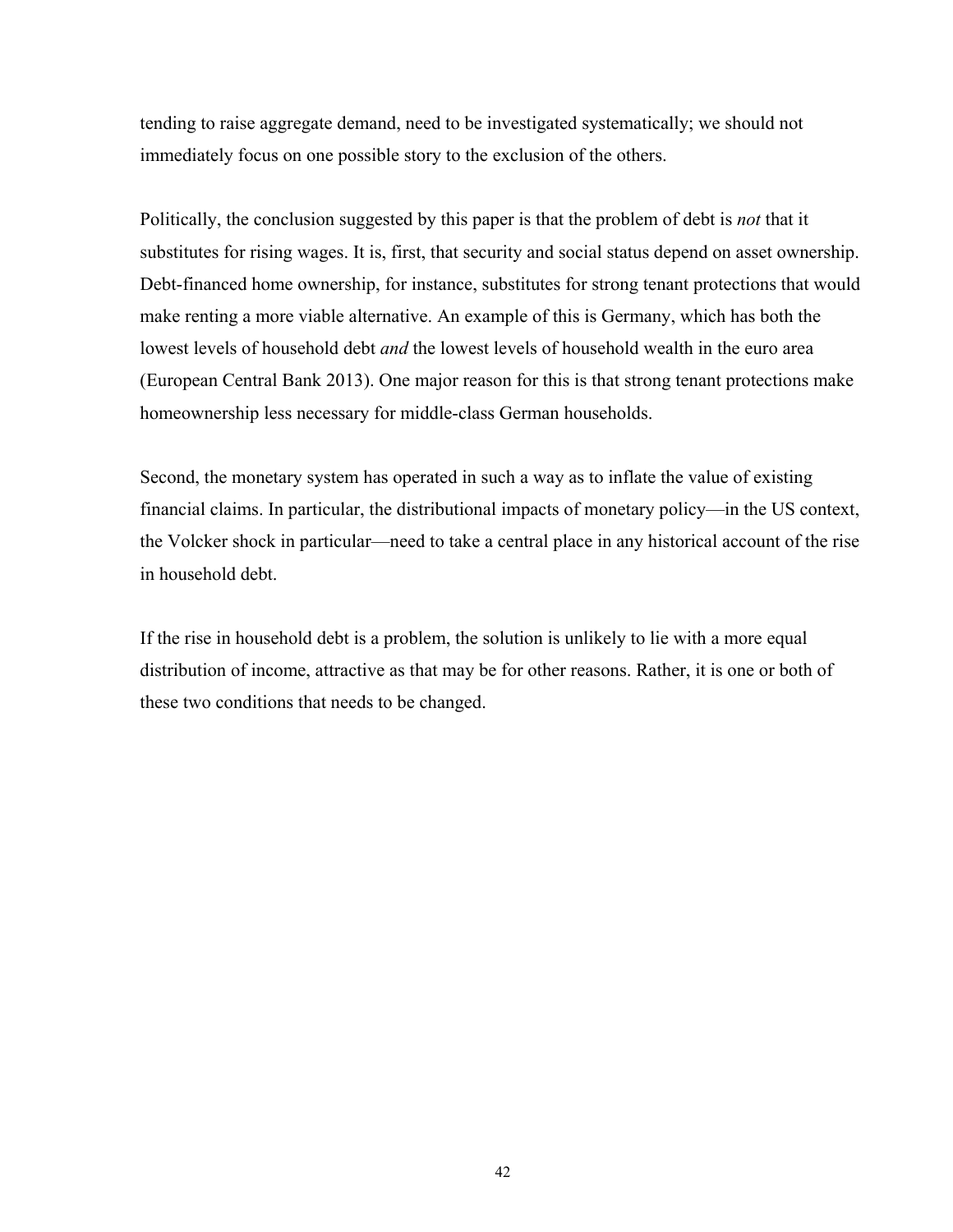#### **REFERENCES**

- Abbas, S. M. Ali, Nazim Belhocine, Asmaa ElGanainy, and Mark Horton. 2011. "Historical Patterns of Public Debt: Evidence from a New Database." International Monetary Fund Working Paper. Washington, DC: International Monetary Fund. Available at: http://www.imf.org/external/np/seminars/eng/2010/eui/pdf/AB.pdf.
- Aguiar, Mark, and Mark Bils. 2015. "Has Consumption Inequality Mirrored Income Inequality?" *The American Economic Review* 105(9): 2725–56.
- Aizenman, Joshua, and Nancy Marion. 2009. "Using Inflation to Erode the U.S. Public Debt." NBER Working Papers 15562. Cambridge, MA: National Bureau of Economic Research.
- Attanasio, Orazio P, and Luigi Pistaferri. 2016. "Consumption Inequality." *The Journal of Economic Perspectives* 30(2): 3–28.
- Attanasio, Orazio, Erik Hurst, and Luigi Pistaferri. 2012. "The Evolution of Income, Consumption, and Leisure Inequality in the US, 1980–2010." NBER Working Paper 17982. Cambridge, MA: National Bureau of Economic Research.
- Bezemer, Dirk J. 2016. "Towards an Accounting view On Money, Banking and the Macroeconomy: History, Empirics, Theory." *Cambridge Journal of Economics* 40(5): 1275–95.
- Brown, Meta, Andrew Haughwout, Donghoon Lee, and Wilbert Van Der Klaauw. 2013. "The Financial Crisis at the Kitchen Table: Trends in Household Debt and Credit." *Federal Reserve Bank of New York Staff Report* 19(2): 1–10.
- Browning, Martin, Thomas F. Crossley, and Joachim Winter. 2014. "The Measurement of Household Consumption Expenditures." *Annual Review of Economics* 6(1): 475–501.
- Case, Anne, and Angus Deaton. 2015. "Rising Morbidity and Mortality in Midlife among White Non-Hispanic Americans in the 21st Century." *Proceedings of the National Academy of Sciences* 112(49): 15078–83.
- Cynamon, Barry Z., and Steven M. Fazzari. 2017. "Household Income, Demand, and Saving: Deriving Macro Data with Micro Data Concepts." *Review of Income and Wealth* 63(1): 53–69.
	- ———. 2015. "Inequality, the Great Recession and Slow Recovery." *Cambridge Journal of Economics* 40(2): 373–99.
- European Central Bank. 2013. "The Eurosystem Household Finance and Consumption Survey: Results from the First Wave." ECB Statistics Paper Series 2. Frankfurt am Main: European Central Bank.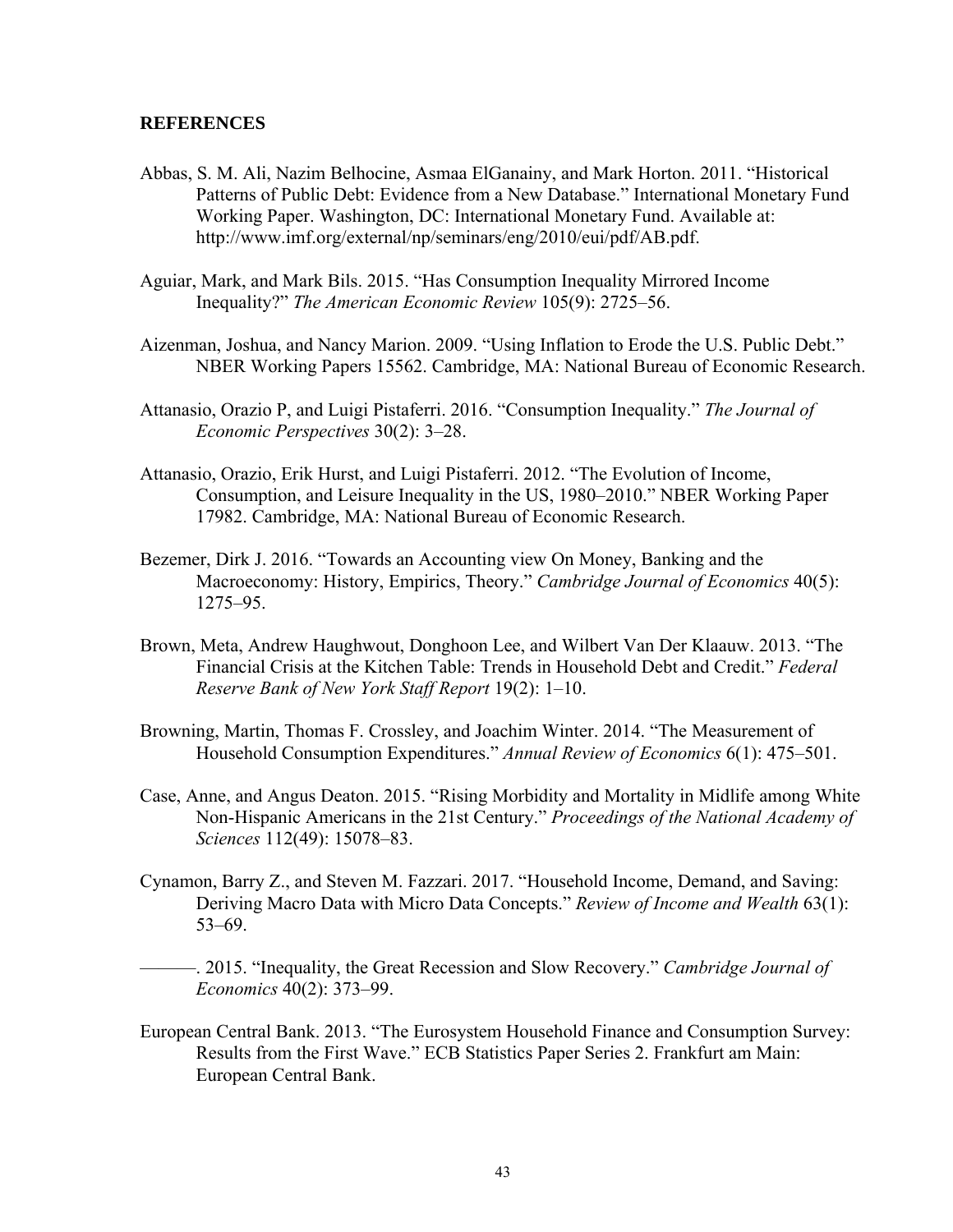- Fisher, Irving. 1933. "The Debt-Deflation Theory of Great Depressions." *Econometrica* 1(4): 337–57.
- Fisher, Jonathan D., David S. Johnson, and Timothy M. Smeeding. 2013. "Measuring the Trends in Inequality of Individuals and Families: Income and Consumption." *The American Economic Review* 103(3): 184–88.
- Foote, Christopher L., Lara Loewenstein, and Paul S. Willen. 2016. "Cross-Sectional Patterns of Mortgage Debt During the Housing Boom: Evidence and Implications." Federal Reserve Bank of Boston Working Paper 16-12. Boston: Federal Reserve Bank of Boston.
- Gordon, Robert J. 2009. "Misperceptions about the Magnitude and Timing of Changes in American Income Inequality." NBER Working Paper 15351. Cambridge, MA: National Bureau of Economic Research.
- Haavelmo, Trygve. 1944. "The Probability Approach in Econometrics." *Econometrica* 12(Supplement): 1–115.
- Hall, George J., and Thomas Sargent. 2011. "Interest Rate Risk and Other Determinants of Post-WWII US Government Debt/GDP Dynamics." *American Economic Journal: Macroeconomics* 3(3): 192–214.
- Haughwout, Andrew, Donghoon Lee, Joelle Scally, and Wilbert van der Klaauw. 2014. "Household Debt Balances Increase as Deleveraging Period Concludes." Federal Reserve Bank of New York, Liberty Street Economics Blog, November 25.
- Hockett, Robert C., and Daniel Alpert. 2016. "The Debt Goes on: A Post-Crisis 'Progress' Report." Cornell Legal Studies Research Paper 16-36. Ithaca, NY: Cornell University Law School.
- Knibbe, Merijn. 2014. "The Growth of Capital: Piketty, Harrod-Domar, Solow and the Long Run Development of the Rate of Investment." *Real-World Economics Review*  69(October): 100–16.
- Mason, J. W., and Arjun Jayadev. 2015. "The Post-1980 Debt Disinflation: An Exercise in Historical Accounting." *Review of Keynesian Economics* 3 (3): 314–35.
- ———. 2014. "Fisher Dynamics in US Household Debt, 1929–2011." *American Economic Journal: Macroeconomics* 6(3): 214–34.
- Mason, J. W., Arjun Jayadev, and Amanda Page-Hoongrajok. 2017. "The Dynamics of State and Local Debt." WCEG Working Paper. Washington, DC: Washington Center for Equitable Growth.
- McCombie, John, and Marta Spreafico. 2017. "On Income Inequality: The 2008 Great Recession and Long-Term Growth." In Mauro Magatti (ed.), *The Crisis Conundrum*. Berlin: Springer.